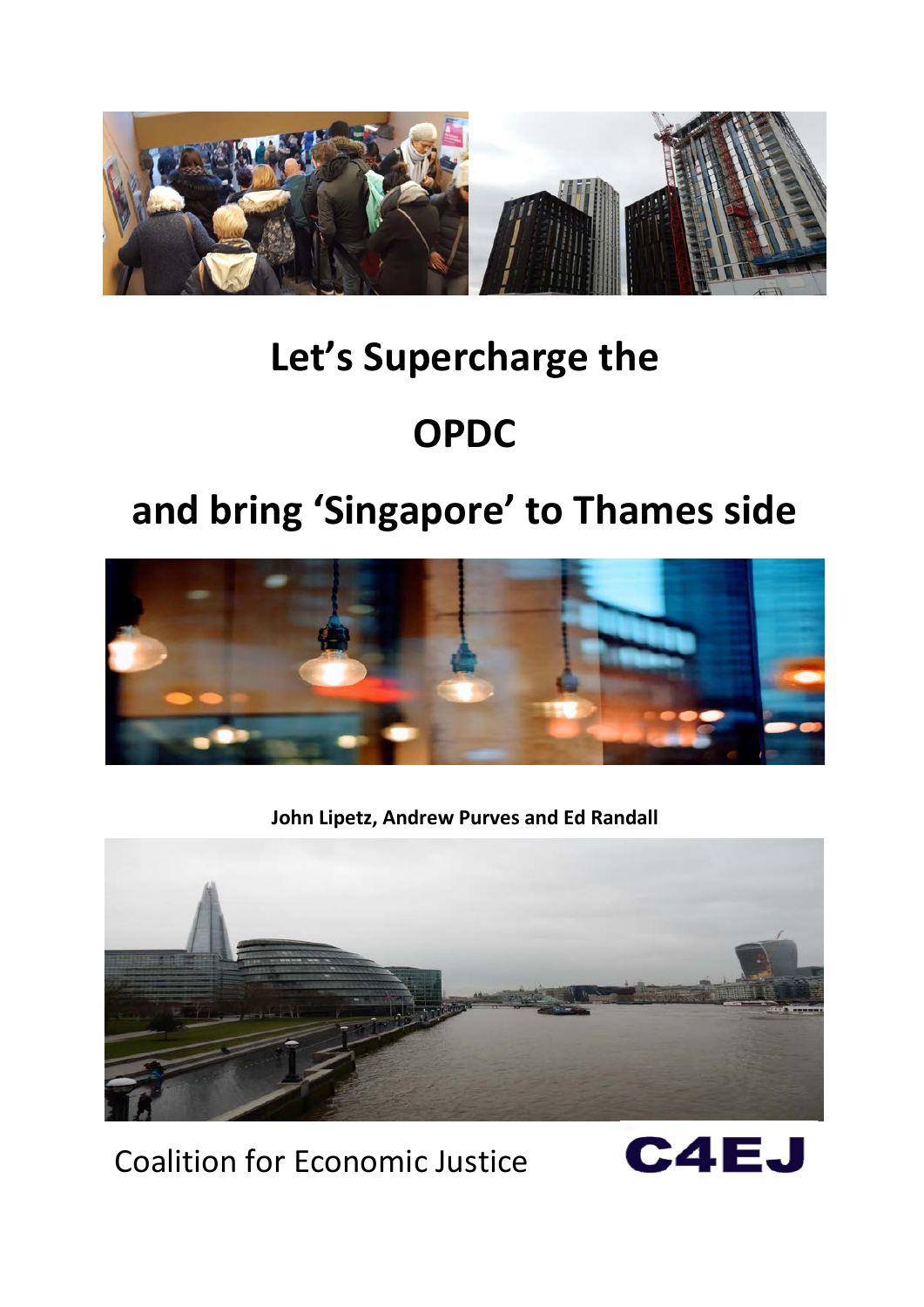Members of the C4EJ Working Group on the future of the *Old Oak and Park Royal Development Corporation* (OPDC) who have written the report: John Lipetz, Andrew Purves and Ed Randall

Let's Supercharge the OPDC and bring 'Singapore' to Thames Side First published by the Coalition for Economic Justice (C4EJ) in March 2018 Place of publication: Marylebone, London, UK

© The authors

John Lipetz, Andrew Purves and Ed Randall assert their right to be identified as the authors of the report in accordance with the Copyright Designs and Patents Act 1988

ISBN: 978-1-9996346-0-5

Disclaimer: While the Coalition for Economic Justice Steering Group has given its approval for the publication of this report the opinions expressed in it are those of the authors alone and should not be taken to precisely or accurately reflect the views of all of the organisations that have joined and given their support the C4EJ. The CE4J is, nevertheless, committed to encouraging a full, lively and well informed debate in response to the proposals, information and arguments contained in: *Let's Supercharge the OPDC and bring 'Singapore' to Thames Side*.

#### About the C4EJ Working Group, on the future of the OPDC:

The CE4J Working Group (WG) was established by the Coalition, which is a broadly based cross-party body of campaigners and researchers concerned with tax reform and collecting increases in land/location values, especially where they are most strongly driven by population growth, urban concentration and public investment, and utilising them to benefit society as a whole. The membership of the WG was selected in order to make the most of the expertise and enthusiasms of individual members of the C4EJ Steering Group.

The OPDC WG was asked to prepare a response to the OPDC's revised draft plan, published at the end of June 2017, and then to go on and develop a proposal, for publication, reflecting the WG's evaluation of the revised draft plan and recommendations for enhancing the OPDC's ability to capture the uplift in land values that was expected to flow from the development of the OPDC area. The WG was tasked with proposing ways to utilise land/location value uplift so that the increase in land/location values could be used to support development in Old Oak and Park Royal and help the OPDC to achieve valued social objectives, such as increasing the availability of affordable homes.

The WG was also asked to set out an approach, which it believed was relevant to managing the OPDC area, so that it could take into account the uplift in land/location values expected to follow from: public investment in transport infrastructure; commercial developments above, in and around a major new transport hub; the construction of substantial volumes of new housing; and, new and increased employment opportunities, especially in the western/Park Royal section of the OPDC area. The objective of making recommendations, aimed at maximising the local and London wide benefits of the OPDC's stewardship of the area - over a thirty or forty year timescale – was powerfully influenced by the WG's determination to draw on the most inspiring and successful international examples of urban development, design and finance.

Members of the C4EJ WG responsible for the production of the report can be contacted by post / by phone / and by e-mail

Address for correspondence:

Chair of Coalition for Economic Justice WG on OPDC **c/o 11-13 Mandeville Place Marylebone London W1U 3AJ**

**020 3397 3723** 

Telephone:

and

Email: **erandall@cix.co.uk**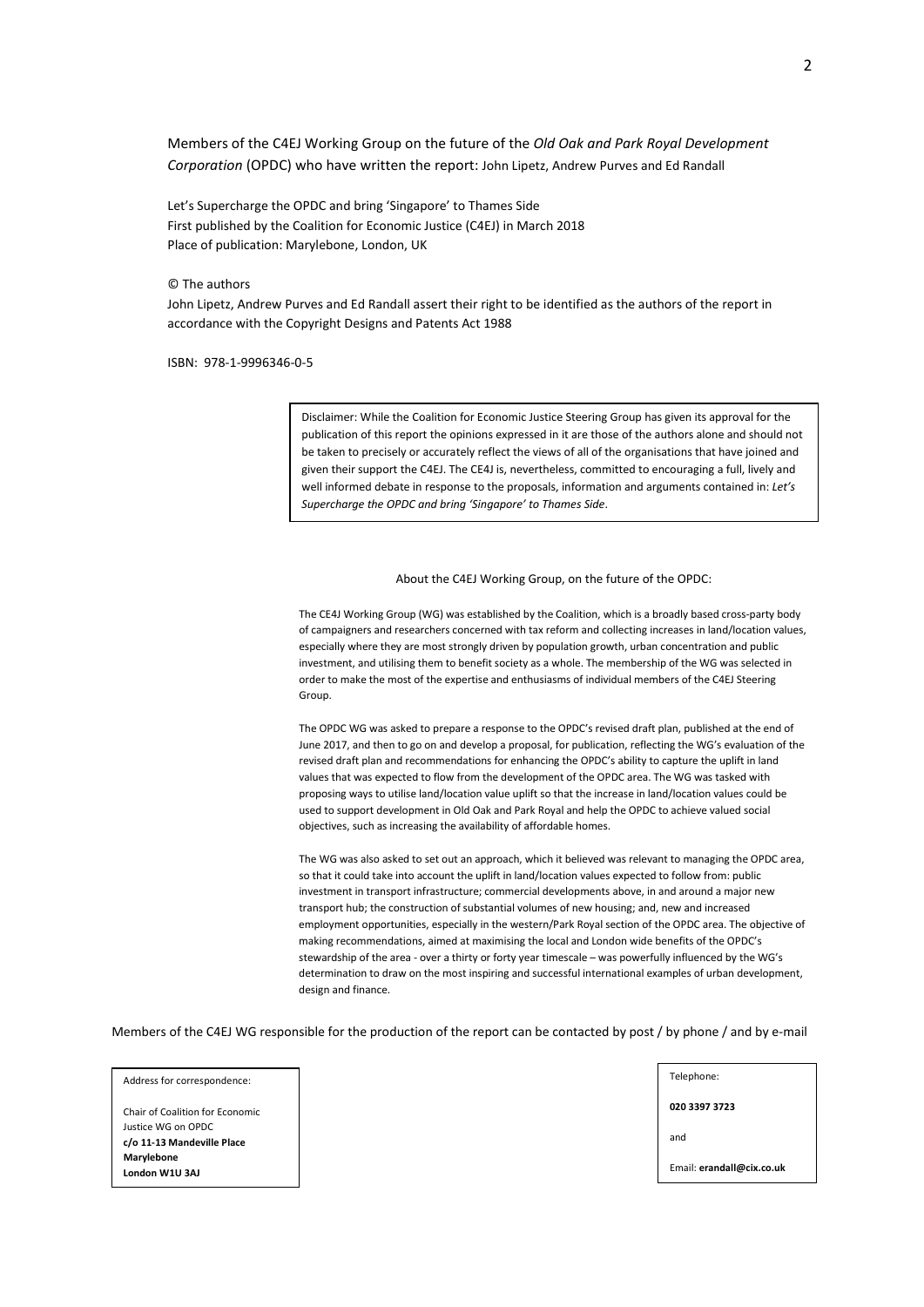**CONTENTS** 

EXECUTIVE SUMMARY 4

INTRODUCTION 5

UNDERSTANDING THE ROOTS OF A GREAT PROBLEM 6

HORSES for COURSES 9

CAPTURING VALUE FROM PUBLIC INVESTMENT IN TRANSPORT 12

A NEW MODEL OF OWNERSHIP 16

SUPERCHARGING THE OPDC 22

END NOTES 26

BIBLIOGRAPHY AND REFERENCES 36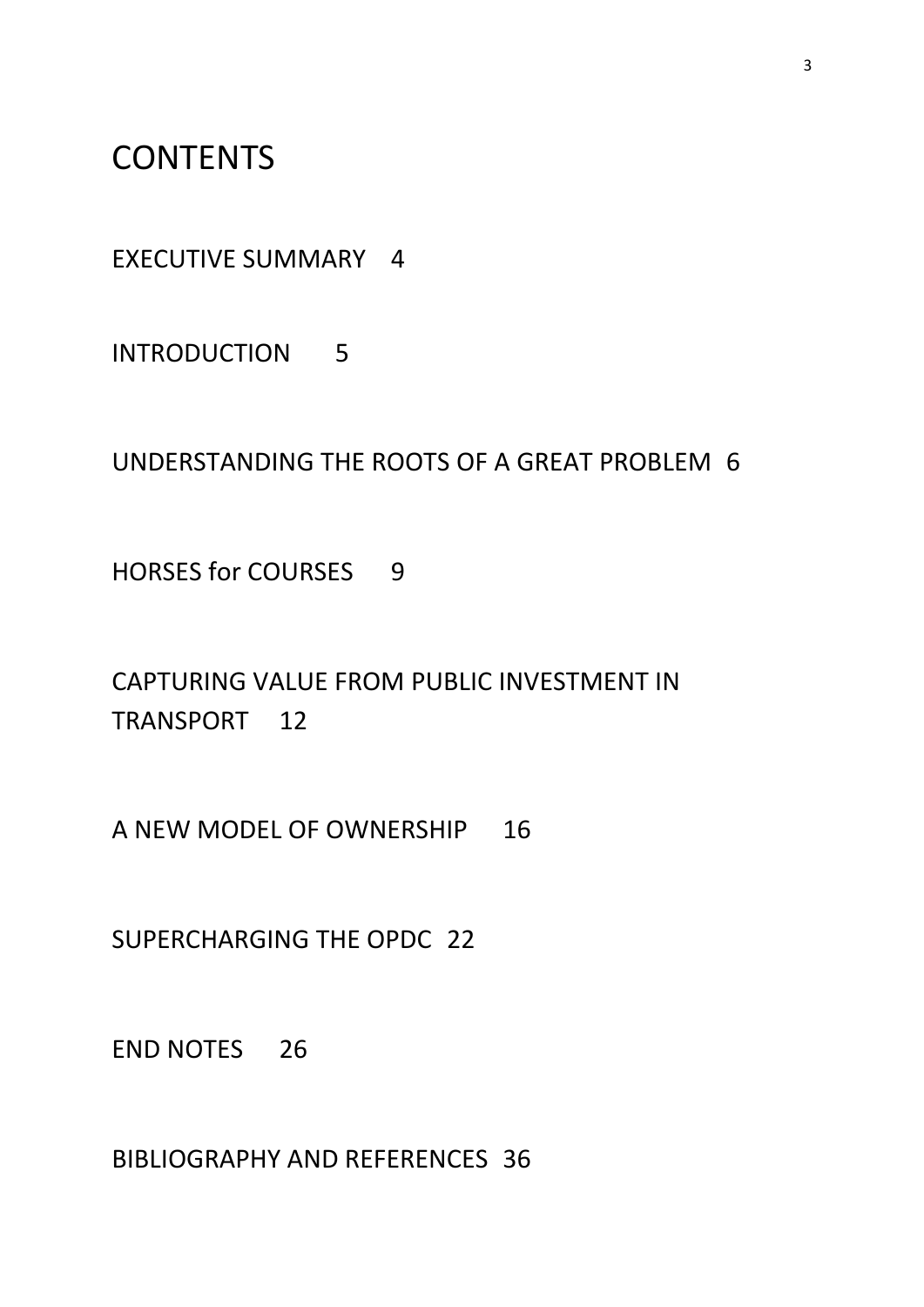# **Executive Summary**

- 1. Cities require infrastructure and investment for the long term. Much of this has to involve the public sector, and harnessing the value of existing public assets can deliver a win win result for both the Exchequer and residents.
- 2. Land values are highest in areas of urban concentration and economic activity. This value has less to do with private investment, more with levels of population (growth) and economic activity. More can be done to capture the uplift in value after public investment, and the OPDC area presents a unique opportunity for London to benefit from this process.
- 3. The proposed land value tax (LVT) trial for the OPDC would have a limited impact, and there are other methods which can be implemented more easily to deliver affordable housing and enhance public revenue more quickly.
- 4. Land value uplift after investment in public transport facilities is well known, for example with the Jubilee line extension, and the Hong Kong Mass Transit Railway (MTR) model. We suggest that TfL develop land around the new stations within the OPDC area, and retain the office and commercial buildings for rental income.
- 5. The Strategic Industrial Land (SIL) of Park Royal has great potential, but land ownership needs to be consolidated to allow development of new warehouse and industrial facilities fit for the  $21<sup>st</sup>$  century. The OPDC should take charge of this investment and development programme, and lease the new facilities to generate income.
- 6. Housing to be built on land already in public ownership should be developed and sold or rented under a new model of ownership based on nonrenewable leases of varying length and a split of ground rents and premiums, based on the Singapore model of leasehold ownership.
- 7. The OPDC team should grow to incorporate the necessary professional expertise to deliver this vision, and be given the powers and resources needed by the London Mayor to execute this ambitious plan.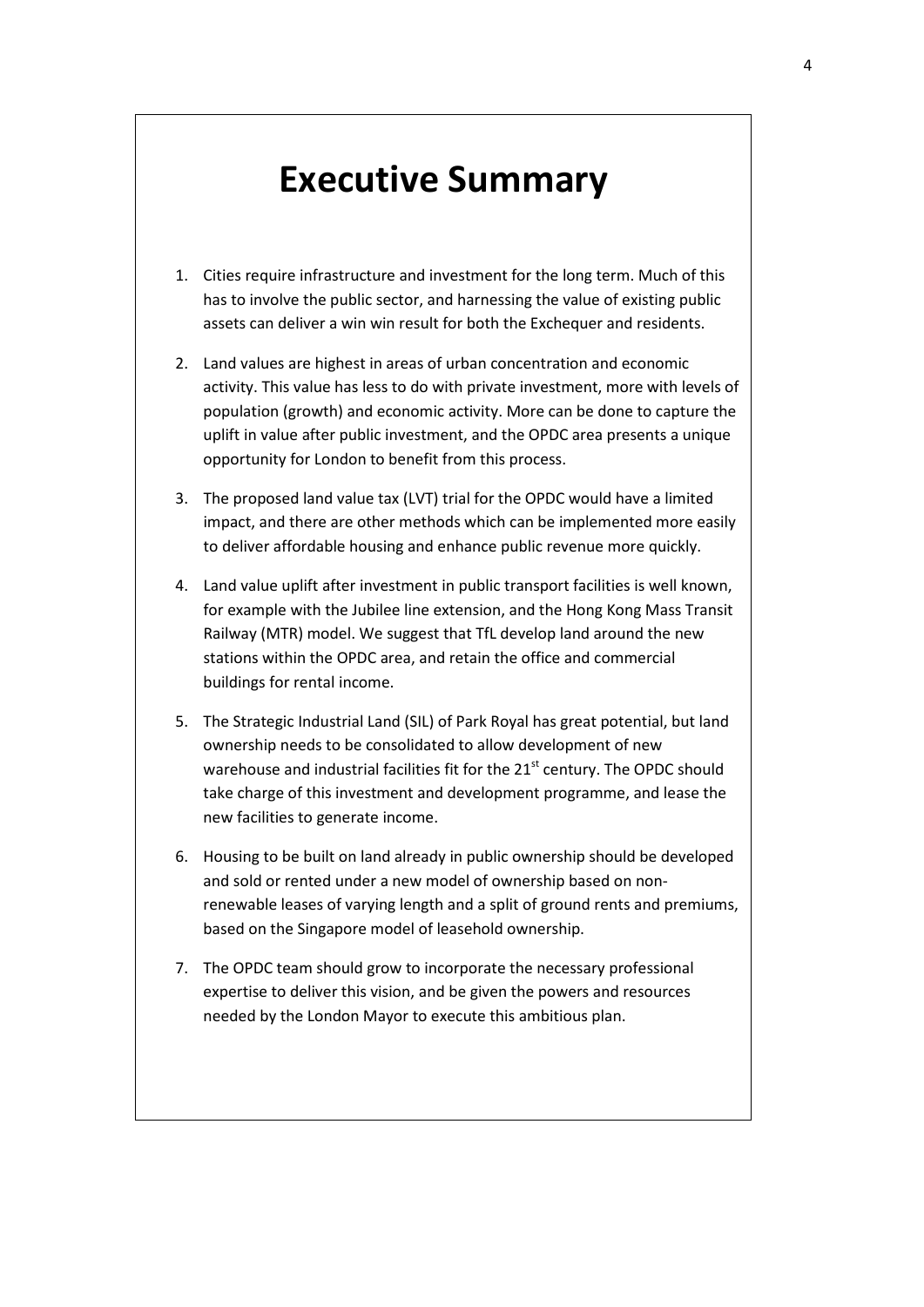### **Let's Supercharge** <sup>a</sup> and [1](#page-4-0) **the OPDC** [2](#page-4-1) **and bring 'Singapore' to Thames side** <sup>b</sup>

#### **INTRODUCTION**

As Bruce Katz and Luise Noring explain, at the beginning of their report on *Copenhagen City and Port Development Corporation*: "Cities across the world face increasing demands at a time when public resources are under enormous pressure. Many older cities…are plagued by outdated transportation and energy infrastructure and underutilized industrial and waterfront areas, all of which need to be upgraded for a radically changed economy." It is a combination of challenges which - they say - have "…sent cities scrambling to find new vehicles for infrastructure finance, given the unpopularity of increasing taxes and the unpredictability of national government [policies and funding]."

Katz and Noring c believe that by adopting the *Copenhagen model* cities the world over could do much more to supply themselves with the vital ingredients for urban renewal and the tools they need for social and economic reinvigoration. That is because they see, in the Copenhagen model, a touchstone for unlocking and fully utilising the value of public assets; assets which they insist have been consistently undervalued and poorly utilised. To paraphrase Katz and Noring: it is possible to pay for large scale infrastructure schemes by increasing the commercial yield of publicly owned land and buildings; without raising taxes or conducting a fire sale of publicly owned assets, which could – with effective and committed management - benefit not one but many generations.

Copenhagen is by no means the only city to deploy what they refer to as "an innovative institutional vehicle", designed to ensure that there is much more effective and efficient management of public assets. The goal of adopting a management strategy that relies on capable and committed management of public assets is to realise the full value of those assets - at the same time as ensuring that they remain in the public sector and continue to generate benefits for the whole of a city. The alternative is the kind of short-termism that is likely to benefit a small number of private property owners, at the expense of most of the city's population and its longer term prospects.

Colleagues of Katz and Noring, at the Brookings Institution, Dag Detter and Stefan Fölster, made a powerful and wide-ranging case for more active and purposeful management of public assets, in their ground-breaking *The Public Wealth of Nations* (2015). Their new book focusses on cities, which they believe have even

**<sup>.</sup>** <sup>1</sup> End notes, throughout, are indicated by a superscript letter, such as <sup>a</sup>. The End notes begin on page 23.

<span id="page-4-1"></span><span id="page-4-0"></span><sup>2</sup> The Old Oak and Park Royal Development Corporation was officially launched on 1 April 2015 by the Mayor of London.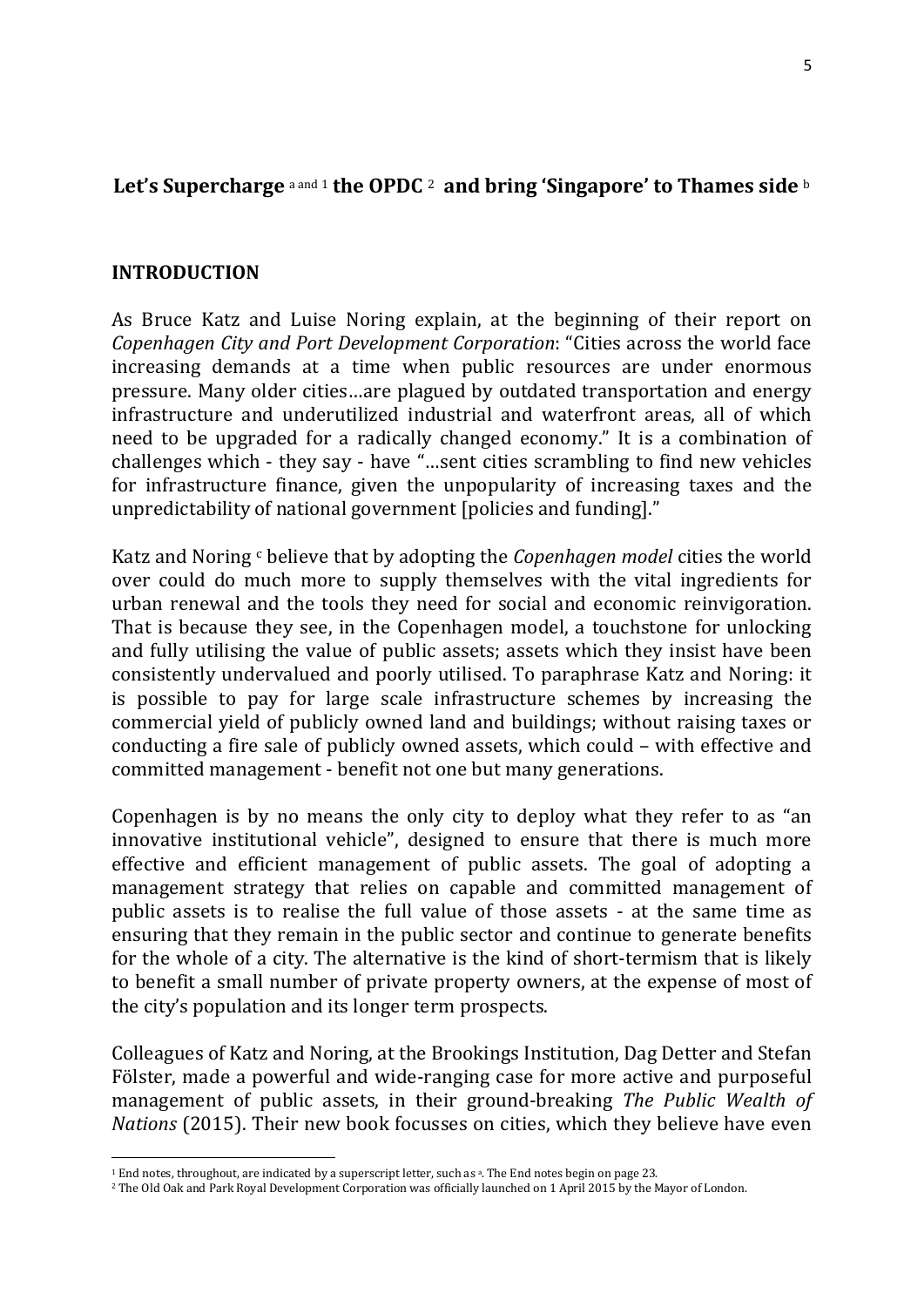greater potential for utilising undervalued public assets for the greater good. *The Public Wealth of Cities – how to unlock hidden assets and boost growth and prosperity*, (2017) explains the potential and extols the merits of cities that have shown they are serious about capitalising on "unknown or radically undervalued and underleveraged assets" in public ownership. They argue persuasively that most urban authorities simply do not know the value of what they own or appreciate how potent their real estate portfolio can be in leveraging finance and facilitating the production of new jobs and an increased supply of new and affordable homes.

The keys to success, apart from capable and resolute city leadership, are highly professional management teams and accurate valuations of publicly owned assets d. They look beyond the Danish city of Copenhagen to Hong Kong and, most particularly, to Singapore, as we do in what follows. But it is important to understand why, in spite of the long history and strength of public commitments<br>to schemes aimed at urban renewal, outcomes have so often been outcomes have so often disappointing e. That is where we begin.

#### **UNDERSTANDING THE ROOTS OF A GREAT PROBLEM**

In February 2017, the UK Government published a white paper entitled: *Fixing our Broken Housing Market*. If ever there was a public admission by government that something was wrong this was it. However, the proposed remedies – said to be building more homes, and streamlining the planning system – will not overcome the main problem that constrains the supply of new homes and limits access to housing: the high price of land, and by extension unaffordable housing.

The high price of housing has more to do with the availability of credit, from the financial system, for prospective home owners and buy to let investors, and the fact that house prices do not respond to an increase in supply in the same way that an increase in the production of any normal commodity, say toothbrushes, can be expected to. This is due to the fact that the price of homes is determined more by the price of land, in any particular location, than it is by the building costs of new homes. And the price of land, or location value, is determined by the *Law of Rent*, not by any every-day and easily understood law of supply and demand. This law of rent was first described by David Ricardo in the 18th century, but the argument has been brought up to date in a new book published by the New Economics Foundation in 2017[3](#page-5-0). It has also been explored, with a particular focus on the land economy in Britain, in an accessible and exceptionally well informed publication entitled *The Land Question: Fixing the Dysfunction at the Root of the Housing Crisis*, by Daniel Bentley f .

**.** 

<span id="page-5-0"></span><sup>3</sup> *Rethinking the economics of land and housing*, Zed books, Ryan Collins, Lloyd and Macfarlane.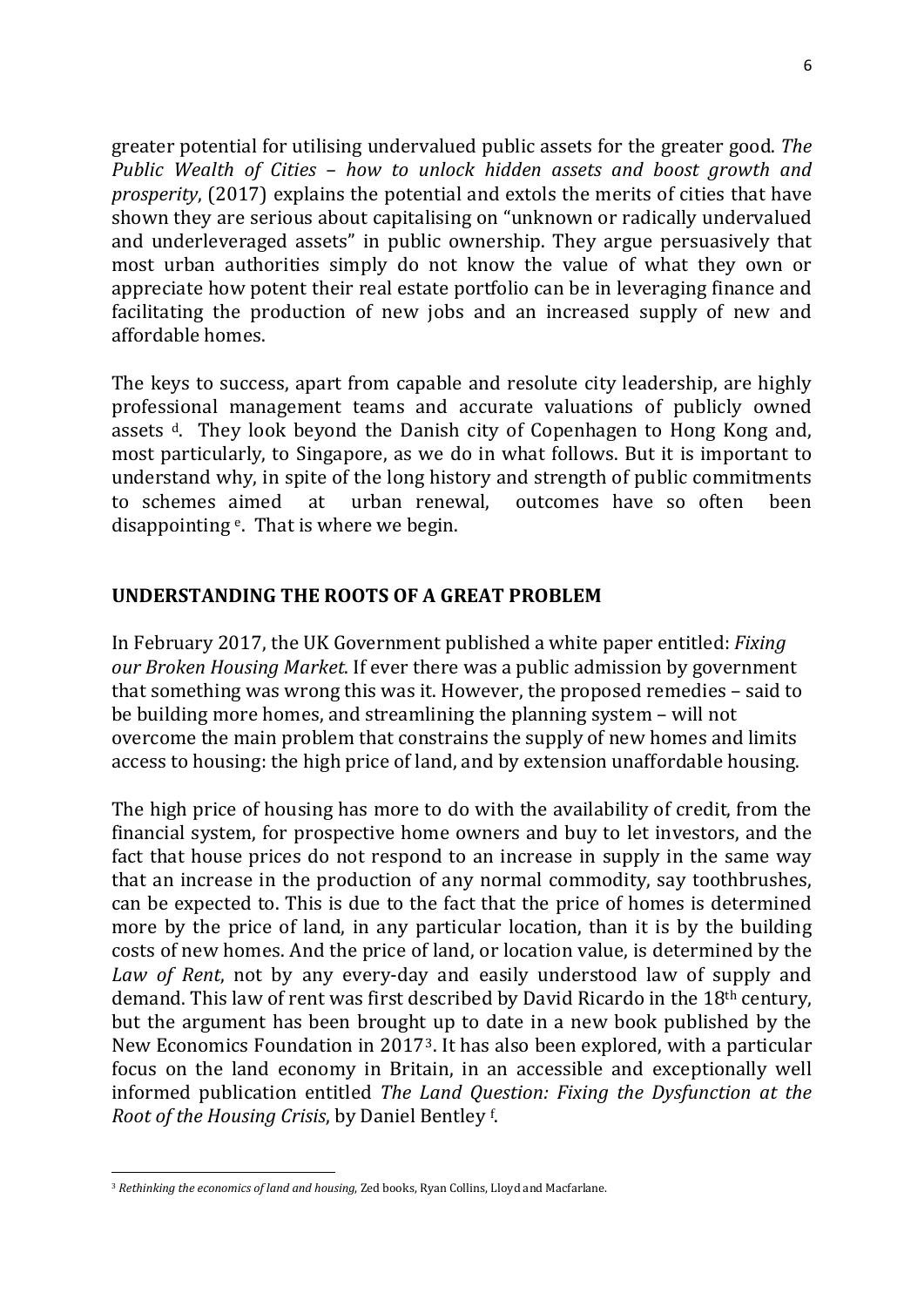The price of land, where each piece of land is a unique location, is determined by the willingness and ability of an individual, family or business to pay for the exclusive use of that land: where the population is concentrated in a city, the price will be high, while in a remote location it will be low. In addition, the level of infrastructure investment in the vicinity of that piece of land will increase the price further, often by a substantial amount g and h.



equivalent to the area of a football pitch.

Key: Agr=average for Agricultural land across England / Ind Eng=average for all industrial land in England; Ind LB-TH=industrial land in borough of Tower Hamlets; Ind LB-N=industrial land in borough of Newham; Ind LB-E=industrial land in borough of Ealing; Ind PR-A40-HR=industrial land in Park Royal/A4/Heathrow corridor; Ind LB-K&C= borough of Kensington & Chelsea; Ind LB-C=borough of Camden; Ind LB-W=borough of Westminster; Ind LB-B=borough of Brent; Ind LB-H&F=borough of Hammersmith & Fulham; Ind LB-K&C=borough of Kensington & Chelsea; Ind LB-S=borough of Southwark / Res Eng-Lond=residential land [weighted average] for whole of England **minus London**; Res EngAll=residential land [weighted average] for whole of England **including London**; Res LB-B=residential Brent; Res LB-N=residential Newham; Res LB-E=residential Ealing; Res LB-TH=residential Tower Hamlets; Res LB-C=residential in Camden; Res LB-S=residential in Southwark; Res LB-H&F=residential in Hammersmith & Fulham; Res LB-K&C=residential in Kensington & Chelsea; Res LB-W=residential in Westminster; Res CityLond=residential in City of London.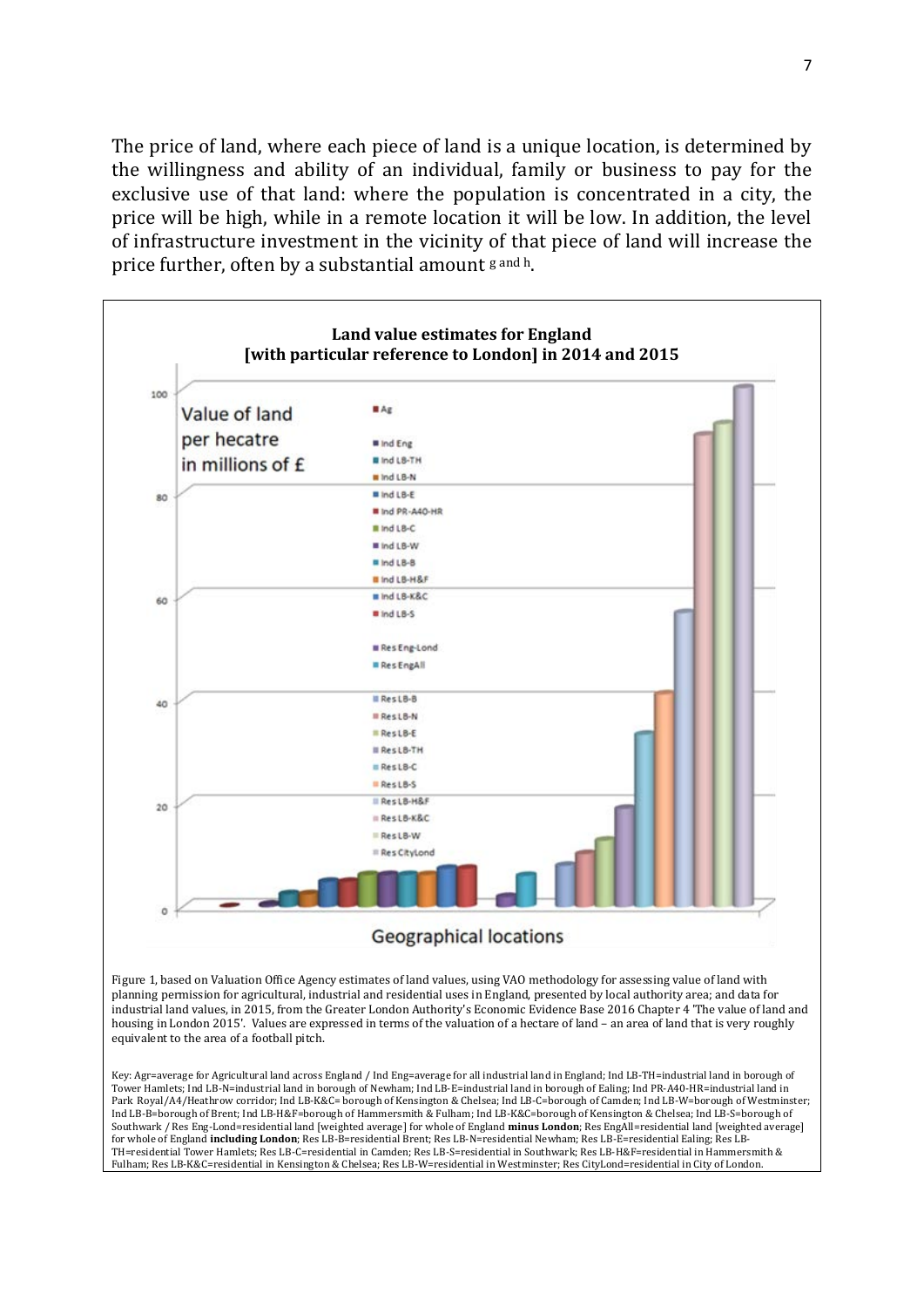Following on from the willingness of an individual to pay for exclusive use of a particular piece of land (given its productivity/advantageous location), political economists, most notably, Adam Smith, David Ricardo, Henry George and Milton Friedman, have recognized that any urban site has two distinct values: its *location value*, and the *value of any building and/or infrastructure* standing on the site (or that is built into/onto the site). An occupier will therefore expect to pay (and will generally be required to pay) for both the location and the building or infrastructure on the site, in addition to an annual sum for its ongoing maintenance. The payment for the building and infrastructure will be more or less the same in any location, whereas the payment for the site/location that the home/business occupies will vary enormously, depending on the size of the community in or close to that location. That, of course, includes the advantages that flow from the location due to investment in facilities such as transport, roads, schools, hospitals and the other services and other advantages available in the vicinity. If the two components of a site's value can be separated, the collection of the location value or ground rent of the site will not affect the viability of the business operating in the structures above (and possibly below) ground, and – if taxes on businesses and their customers are reduced – raising revenues from ground rents, as opposed to economic activity, such as sales and employment, will help to make the business based at or attached to a particular location more successful; not least because it will mean that amounts of public revenue raised from sources other than land/location values can be reduced .

At present, assuming a business is renting the land, the location value goes to the site owner/landowner. Indeed, economists have long and consistently argued the case for this location value to be collected so that it can be used to fund public expenditure. The landowner would still be able to collect the rent needed to maintain the building or infrastructure above and below ground, but that is generally much the smaller part of the rents that landlords collect. This collection of rental value, when it is undertaken by a public authority – rather than the landowner - for the use of a particular site, has been called many things over the years, but for the present argument, let's call it *Land Value Tax* (LVT) or *Land Value Capture* (LVC).

Within the professional Planning/Development community, this value has been recognized and acknowledged, at least since the early twentieth century - when arguments raged over the People's Budget of 1908, through the 1930s, and on to the point when the *Uthwatt report* attempted to cut the *Gordian Knot* of untaxed or minimally taxed private gains arising from planning decisions alone. The Uthwatt report recommended a *Betterment Tax* over all land. Its recommendation led to the 1947 Town and Country Planning Act, which - in theory - nationalized development rights, and led on to a seesawing by successive governments, in their efforts to define and create mechanisms to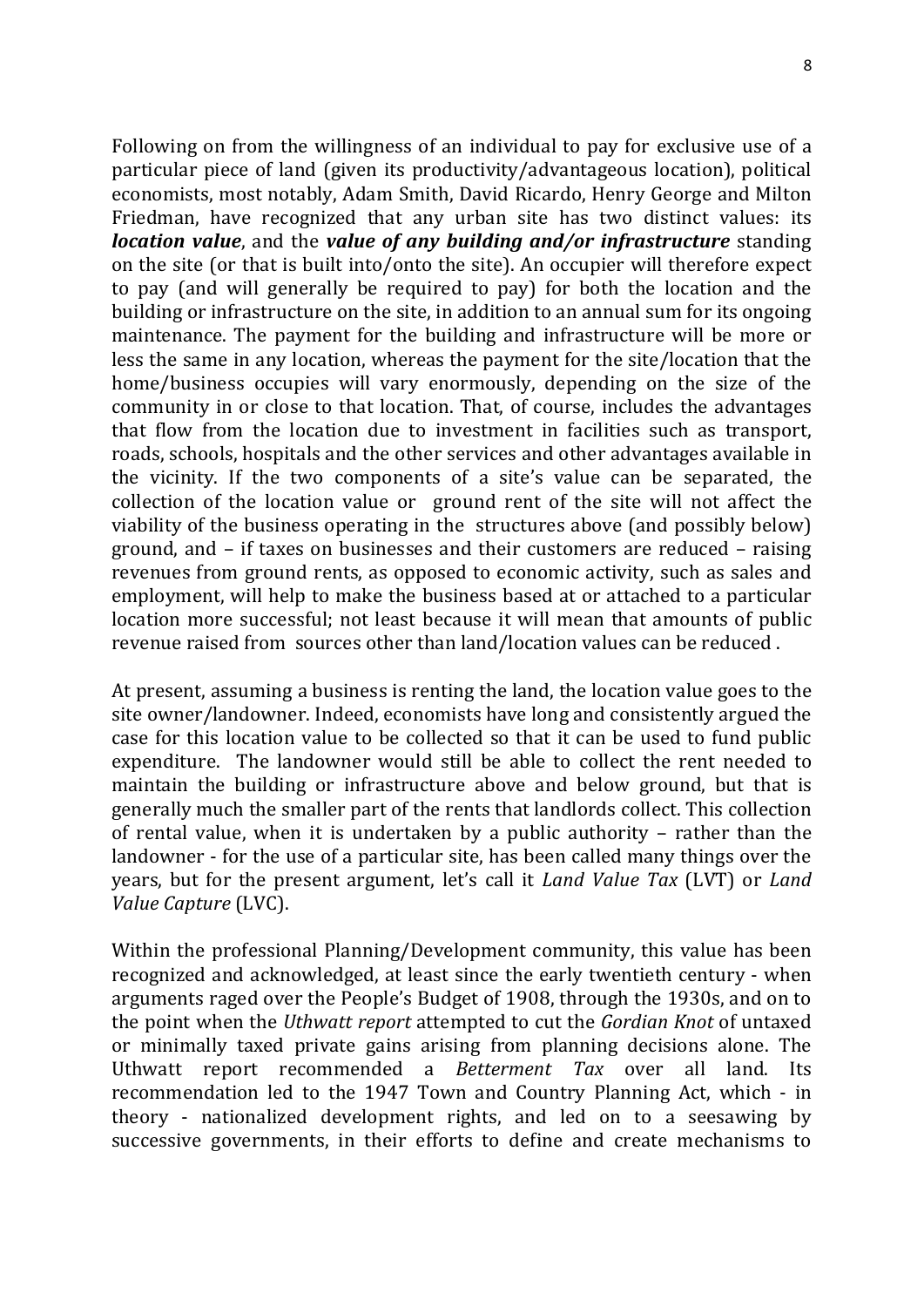collect planning gain, without incurring what many law makers feared would be the politically damaging and unmanageable wrath of landowners.

In the course of time (in practice by 1990) local authorities in the UK had settled on section 106 agreements, to collect at least some of this planning gain and, more recently, use of the Community Infrastructure Levy (CIL). Developers and, most particularly landowners, cannot deny the existence of land value uplift, from the granting of planning permission or an authorised change of use, but they have sought to minimize the extraction of it by government for decades, and while they accept the basic structure of the current situation, the process (since 2012) of *viability assessment* has become what is now widely recognized as the latest means to minimize their obligations to the wider community.

With the establishment of the OPDC, as a mayoral development corporation, an opportunity has arisen to do something new, on a substantial piece of prime and publicly owned land; land where title lies with public bodies, including local councils and transport organisations. The precise terms on which public land in the OPDC has been made available for development/transferred to the mayoral development corporation remain unclear, but it has been implied, in public statements, that the OPDC will obtain full title to almost 100 key hectares of land in the development area for which it is responsible; a development area that will contain Britain's most important new transport hub.

It is clear that interest in the OPDC, and its role as both planner and potential developer or manager of development, has been piqued by reference to its wide ranging powers over such matters as: Infrastructure, regeneration, land ranging powers over such matters as: acquisitions, including the issuing of Compulsory Purchase Orders, and the possible provision of financial assistance; as well its role as a planning authority, leader in the preparation of local plans, and involvement in the operation of the CIL in the OPDC area. One London Assembly Member, Tom Copley[4](#page-8-0), authored a report which urged the GLA to back an LVT trial, within the OPDC area, so that increases in land/location values could be collected to support the work of the OPDC and demonstrate the benefits and uses of a Land Value Tax.

### **HORSES for COURSES**

While we commend and support London Assembly Member Copley's enthusiasm for collecting and making use of location values we do not think that an LVT scheme for the OPDC area is the best way to organize the collection of the uplift in land/location values that we are confident will arise in (anticipation of as well

<span id="page-8-0"></span>**<sup>.</sup>** <sup>4</sup> See *Tax Trial: A Land Value Tax for London* [Copley Report] (2016) see Tinyurl <https://tinyurl.com/y7xrbnzy>and <https://www.london.gov.uk/press-releases/assembly/mayor-positive-about-a-land-value-tax-trial>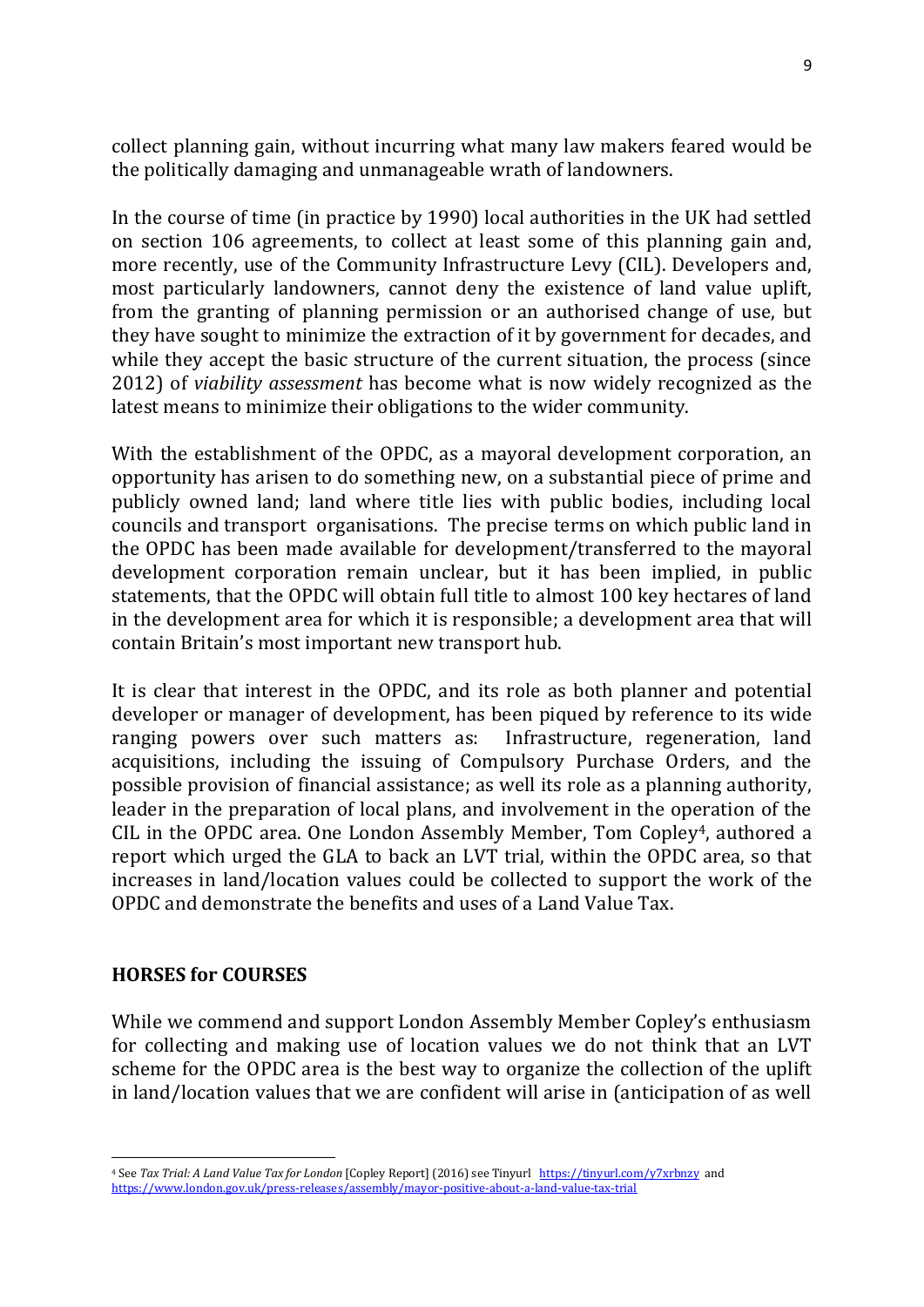as in) the train of the development of the Old Oak and Park Royal area, for which the OPDC is responsible.

While a local trial LVT scheme might capture some land value for public use on an ongoing basis - which would surely be better than not collecting it at all - the trial area would remain an isolated parcel of land, and would not demonstrate the regional benefit of collecting public revenue according to land values across London or the nation as a whole. It is also difficult to see how a tax shift from production and consumption (PAYE/NI/VAT) to LVT could be effected in such a small area, with a constantly shifting population, notwithstanding the very considerable legislative and practical difficulties that would undoubtedly be involved in introducing a purely local LVT scheme in an area where other taxes remained largely unaltered.

We do not, for one moment, wish to challenge the moral case for a general reform of taxation in the UK. There is a powerful moral case in support of the arguments that are presented in favour of adopting LVT nationally or regionally. Private ownership of natural resources, such as land, is responsible for unjustified inequalities and is – as already explained – at the root of housing crises. So we see any sensible system of land value capture, which addresses fundamental unfairness in our society, as a move towards justice for all. We are concerned to make the case for a scheme of land value capture, in London, that can be advanced by London's elected leaders with a minimum of delay. We believe – to put it bluntly – that the community which creates land values should keep them for community purposes.

With that proposition in mind we believe that if an LVT trial were to be limited to a replacement for Council Tax/Business Rates, it would demonstrate very little; this applies with particular force if implementation of an OPDC only LVT scheme were to be conditional on it being *a revenue neutral pilot* limited to local taxation. We also think it is important to acknowledge that over time such a trial could have a significant distorting impact on neighbouring areas, with the potential for unintended and harmful consequences for areas that fall just outside the OPDC's boundary. A one-off LVT for the OPDC wouldn't, in our view, be a good way to promote the benefits and uses of LVT nor would it be likely to provide the OPDC with significant additional resources, within a reasonable period of time.

It might be beneficial in one respect, if it brought about faster development of land in the OPDC area – by charging those who gain planning permissions for development when they fail to follow up the permissions they have obtained with development. It is, undoubtedly, important to have mechanisms to encourage development of vacant land – but we doubt that LVT would be the best means of doing this in the OPDC area. As much of the core development area is already in public ownership, it seems that there is a powerful incentive already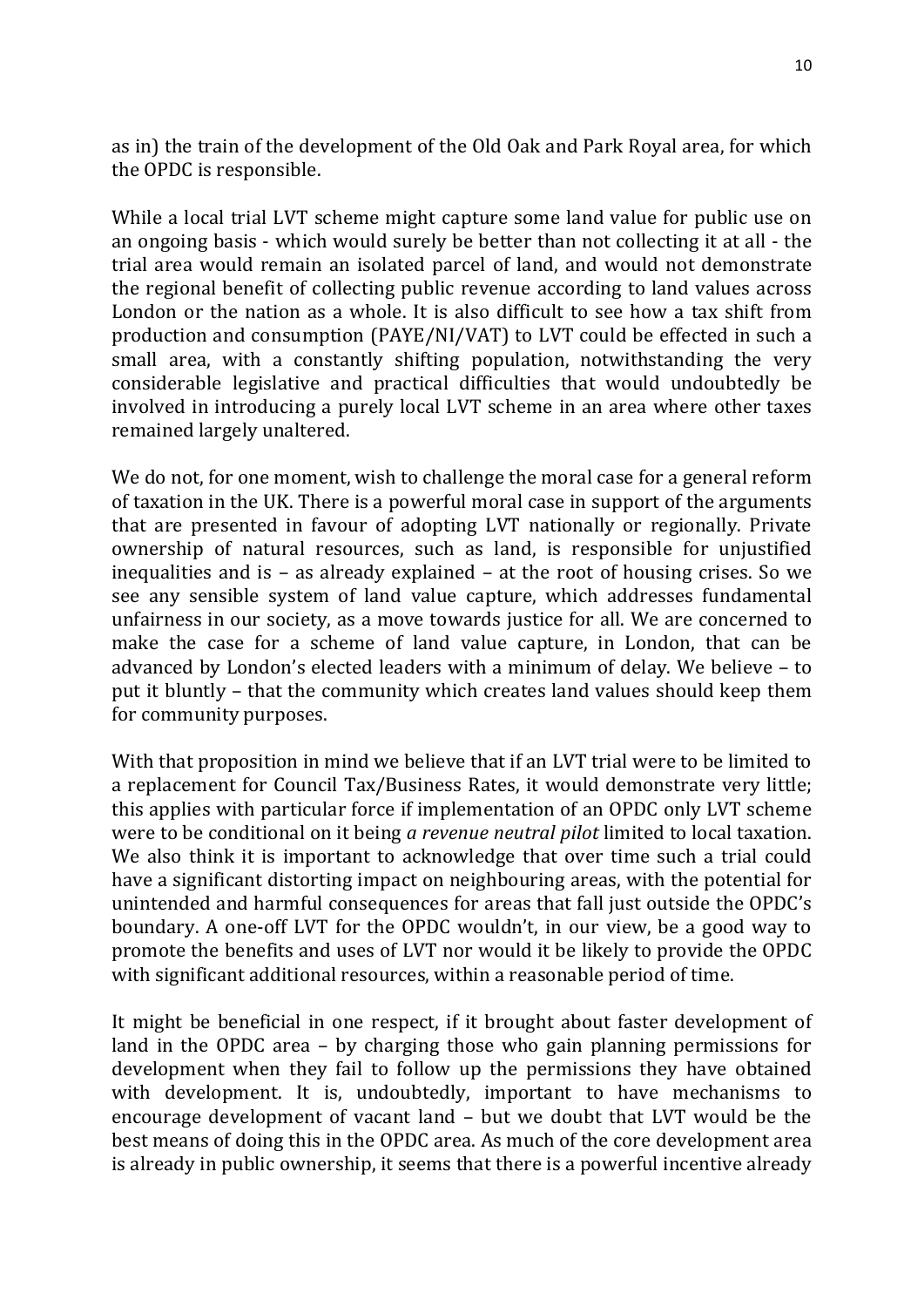in place to get development underway. And other means of capturing land values could be embraced in order to support and/or accelerate development, promote supply of and access to more affordable housing, as well as enhancing community life.

Neither is it clear how an LVT trial would integrate with the existing mechanisms of the *planning obligation system*. Assuming such mechanisms would remain in place to help pay for the required infrastructure, it seems that the OPDC would be most likely to pursue the tried and tested development method of sale - with planning permission in place - or undertake joint ventures with private sector organisations or Housing Associations in order to leverage as much affordable housing as possible; and make as much, as planning authorities are able to (as seemed appropriate at the time), of section 106/CIL contributions.

Unfortunately *one-off options* - for raising revenue from planning gain - do not deliver sufficient affordable housing and are likely to leave the balance of new housing as unaffordable. Section 106 agreements have often turned into *Faustian pacts* <sup>i</sup> that are hugely difficult for public/planning authorities to manage in the interests of the general population and, most especially, the interests of those who find it hardest to rent at typical London prices or borrow in order to begin the purchase of a new home in London.

In addition, we believe it is important to note that the new Mayor of London, having re-established the *London Finance Commission* (LFC), which reported in early 2017, has been urged to support a fuller and smarter exploration of the full range of financing, tax and revenue raising options open to London[5](#page-10-0). It is a call to carefully assess funding options and possibilities that we strongly endorse <sup>j</sup> . While much is made of the need for city (or nation) wide reform of the suite of property taxes, we believe a radical initiative in the OPDC area - which has all the advantages of existing and substantial public sector land holdings and the status and capacity for action accorded to a mayoral development corporation - could bring greater benefits than a trial of LVT, restricted to the OPDC area alone.

We acknowledge that the LFC report did contemplate the possibility of "National government [working] with London's g[ov](#page-10-1)ernment to trial the operation of a land value tax pilot on undeveloped land."6 However, in the short term, a simple change to Business Rates could be made to include vacant land in the assessment. Until 2014, empty buildings were by and large exempt from Business Rates, but since then, the relief applies only for 6 months. Some owners have demolished buildings in order to avoid paying rates, therefore extending the collection of rates to vacant land would, in theory, bring more land forward for development. The assessment would naturally be made on a land value only basis, although an

<span id="page-10-0"></span><sup>5</sup> LFC report, *Devolution a Capital Idea* (published in February 2017) a[t https://www.london.gov.uk/sites/default/files/devolution\\_-](https://www.london.gov.uk/sites/default/files/devolution_-_a_capital_idea_lfc_2017.pdf) [\\_a\\_capital\\_idea\\_lfc\\_2017.pdf](https://www.london.gov.uk/sites/default/files/devolution_-_a_capital_idea_lfc_2017.pdf)

 $\overline{\phantom{a}}$ 

<span id="page-10-1"></span><sup>6</sup> Ibid, Part 4, Chapter 2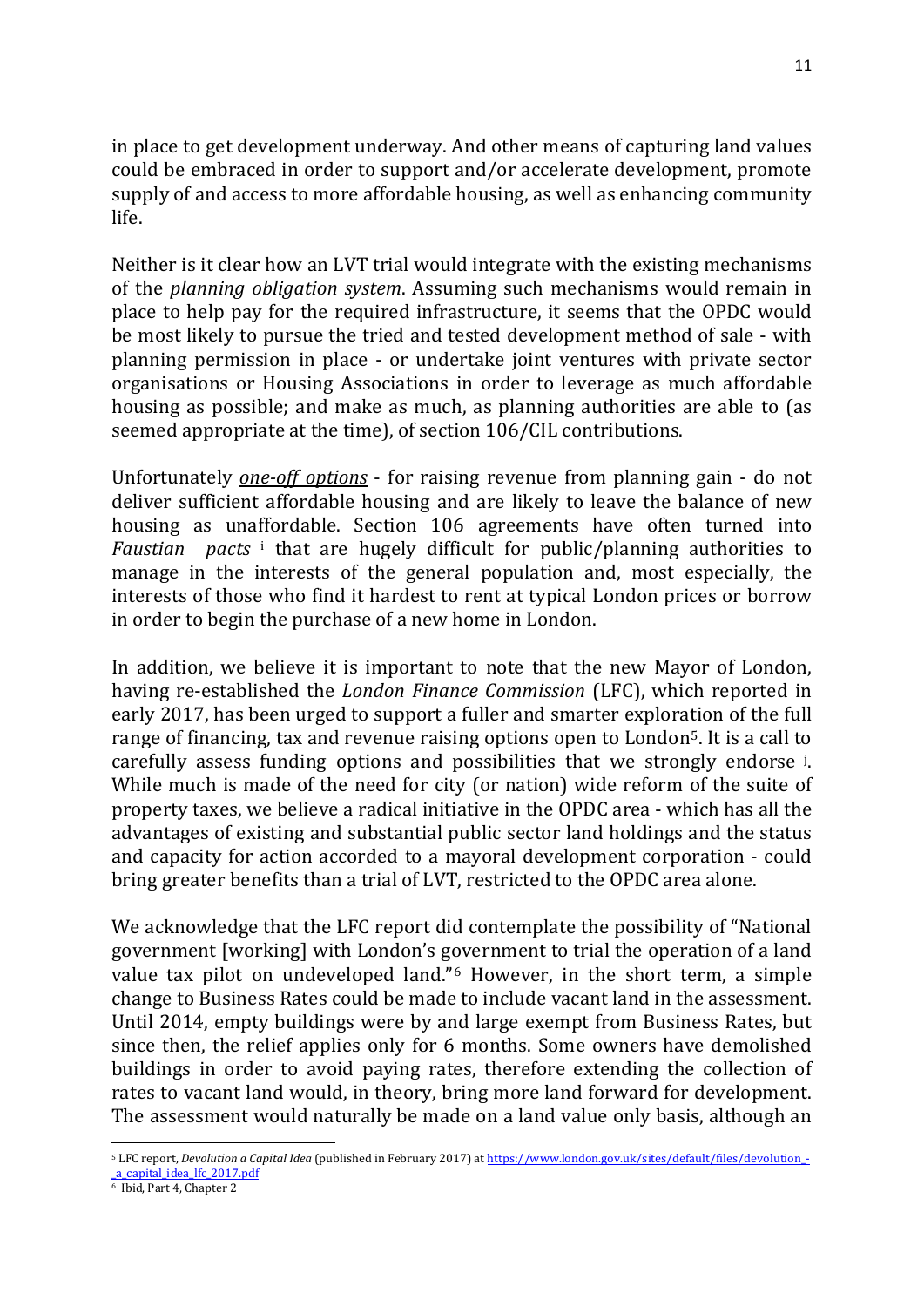assumption would need to be made as to the likely use to which the land might be put. Any designation in the draft Local Plan, or previous use, could be taken as a guide. For Council Tax, since 2013, Councils have been able to charge a premium (up to 50%) on properties that are left empty and unfurnished for more than 2 years. Councils have been given discretion about how and when to apply these premiums, but the rules could be tightened and applied uniformly, to bring buildings back into use.

It is not clear how this applies to residential plots, or land already granted planning permission, but there is clearly an opportunity not only to raise revenue but also to encourage the development or sale of land currently lying idle, by including all such land in a comprehensive review of Business Rates/Council Tax in relation to vacant land. This way of using the existing Business Rate system, in support of development in the OPDC area, seems to us to be a more attractive option than one which would require a much more substantial and time consuming level of collaboration – as well as new legislation - involving both central and local government.

Referring back to the Housing White Paper, we cannot get away from the recognition that the existing system is broken. The idea of asking developers to build affordable housing as a part of their schemes implies that the balance – most probably the larger part - of new housing construction schemes for private sale will turn out to be unaffordable. It is this realisation that prompts a simple and fundamental question: Why build more unaffordable housing? The alternative - affordable rent  $k$ , in many cases, at 80% of market rent - is also, particularly in London, likely to be unaffordable, and again, implies that market rents will remain out of reach for a great many households. Something far more radical and relevant to the special and very welcome opportunities afforded to the OPDC is required.

Surely, any kind of trial needs to address basic issues of housing supply and affordability more directly, so that there is a clear focus on the need to build the maximum number of housing units that people living and working in London can afford? We therefore propose **a new model for ownership and development in this unique area** later in this report.

### **CAPTURING VALUE FROM PUBLIC INVESTMENT IN TRANSPORT**

There is growing recognition in the UK of the opportunity to fund public investment, most especially rail infrastructure, directly from value capture mechanisms. It should be noted that these mechanisms would not be needed if there were a comprehensive system of LVT<sub>1</sub>. But it would be churlish to obstruct the value capture mechanisms that do exist, such as the Business Rates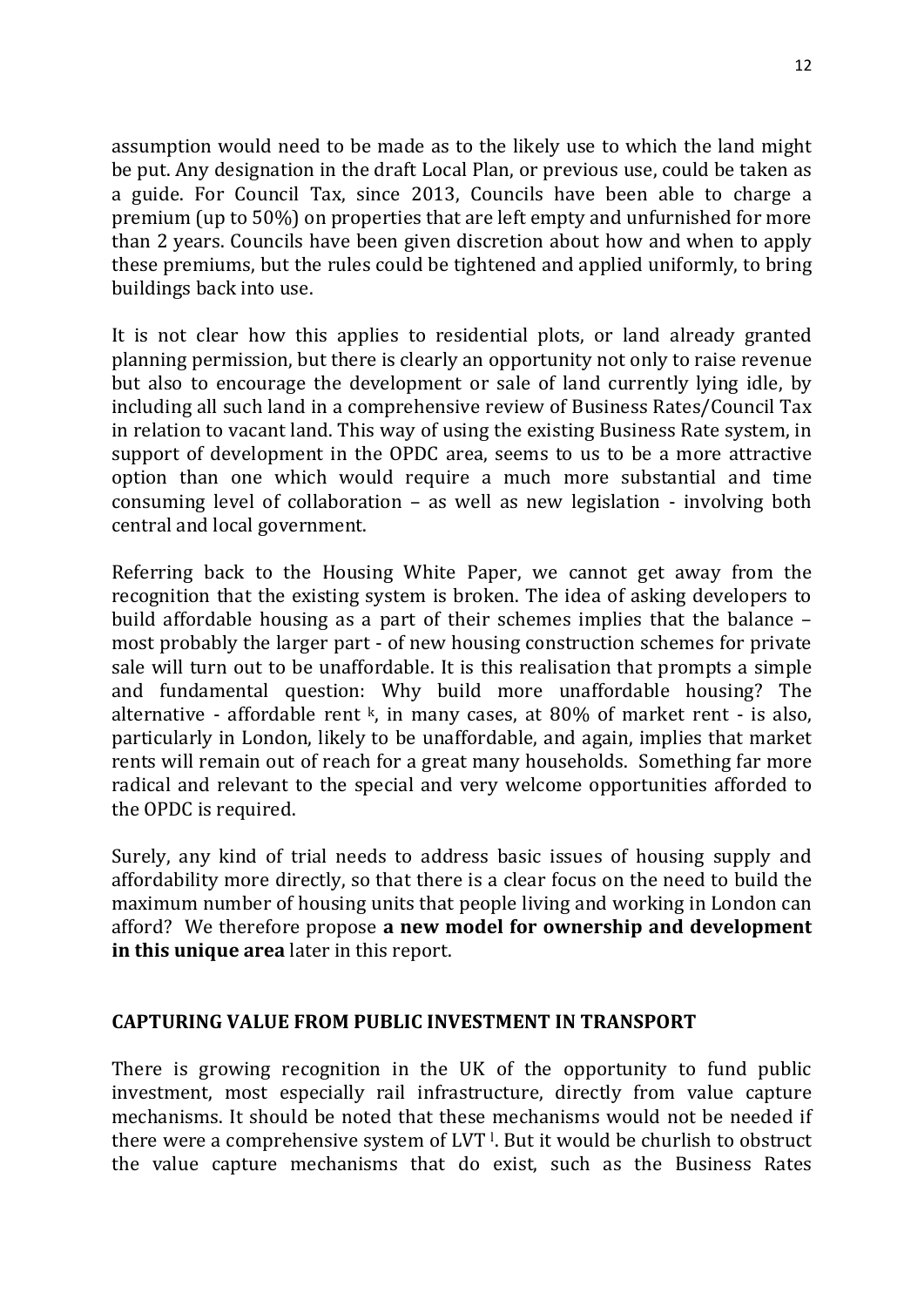Supplement, or Mayoral CIL - both used to help fund Crossrail development, OR to discourage Transport for London (TfL) from making use of whatever it can devise. Indeed TfL has been putting a considerable effort into making the case for LVC, and its interest in and enthusiasm for LVC appears to have been echoed in the work of the London Mayor m. Much of the work in this area relies, for its persuasive power, on the stimulating and winning example of Hong Kong's Mass Transit Railway (MTR) Corporation. Tf[L,](#page-12-0) drawing on that inspiration – amongst others - published a report in 2017 <sup>7</sup> exploring some of the opportunities available.

Astonishingly, the KPMG/Savills research for this TfL report, estimated that from the eight TfL projects assessed, which would cost £36bn, the land value uplift could total £87bn over a 30 year period n. It really is impossible to understate the scale and significance of this uplift in land values or to overlook how much of the uplift in land values is likely to end up in a small number of pockets, rather than being utilized to build new transport infrastructure and homes that are affordable - **if it is NOT tapped intelligently to support vital public projects**. Finding and deploying an effective means for collecting the uplift in land values generated by major new infrastructure developments, on the scale that is clearly needed in London, is surely the single most important consideration in finding a sustainable way of paying for the next generation of infrastructure schemes, keeping London moving, helping make the city cleaner and its air more breathable o.

Taking advantage of this potential is easiest where the development/transport authority, such as Network Rail or Transport for London, already owns the land on which development is slated to take place.

The TfL report referred to above proposes **four potential mechanisms** <sup>p</sup> to capture some of this uplift in value, but they are mostly partial in their impact, or of a one-off nature. We do not believe that this is the time or place to recommend alternative schemes for TfL. The possibility of applying a *Development Rights Auction Model* (DRAM), as explored and explained in the TfL report, in the absence of a regional or national LVT, is an interesting and potentially useful mechanism for financing schemes that require a close partnership between public bodies, private landowners and commercial parties.

We do recognise that as a result of the fact that land values are determined by people who want to live and work close to transport infrastructure (and are prepared to pay a premium for being able to do so), planned transport investment in the OPDC area will lead to substantially higher land values. Existing landowners will undoubtedly want to collect as much of this uplift as

**<sup>.</sup>** <sup>7</sup> TfL (February 2017), Land Value Capture – at

<span id="page-12-0"></span>[https://www.london.gov.uk/sites/default/files/land\\_value\\_capture\\_report\\_transport\\_for\\_london.pdf](https://www.london.gov.uk/sites/default/files/land_value_capture_report_transport_for_london.pdf)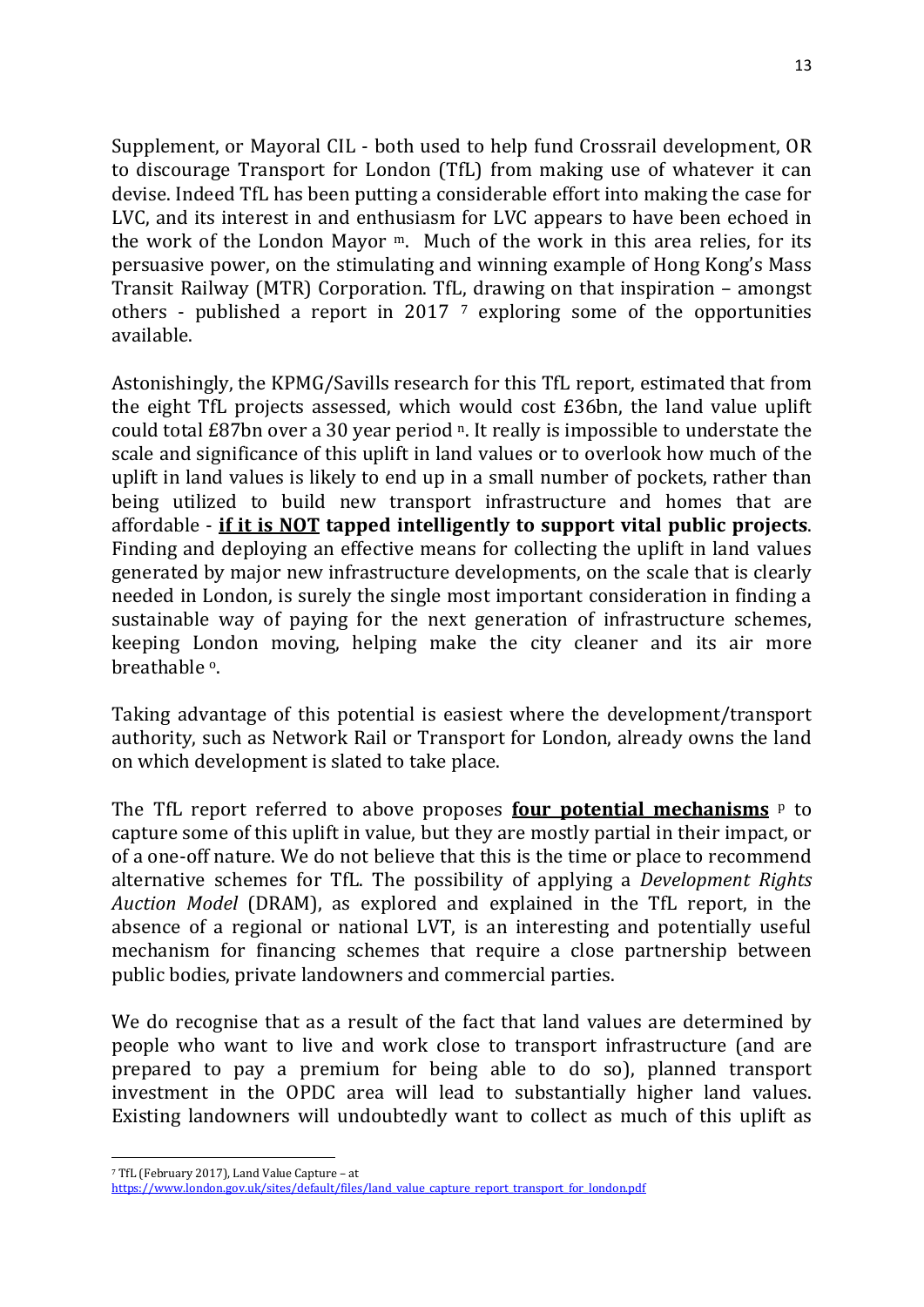possible, to help pay (in the case of the public sector) for investment in new stations within the OPDC area, and private landowners will want to make development as lucrative and profitable as possible. This is likely to put landowners in conflict with the OPDC, who will also want to extract as much planning public benefit as possible from developments in order to support their plans and aspirations for the whole of the OPDC area q.

A memorandum of understanding (redacted) has been published which contains an aspiration for the various public agencies involved in the OPDC area to work together to ensure "the maximum opportunity to secure comprehensive and coordinated redevelopment of the combined sites…" Furthermore, "It is a clear intention of the OPDC scheme that it releases as much land for housing as quickly as possible."[8](#page-13-0)

Standing back from the need to transfer land ownership from one public agency to another, "*on [c](#page-13-1)ommercial terms…to maintain discipline between public sector budgets*" <sup>9</sup> [emphasis added], we should recognise that what will happen in practice is that values of land on the balance sheet of say Network Rail, will transfer to the balance sheet of OPDC - whatever financial transactions take place. The net position of UK plc will not change. Typically, plans for realising the value of public land holdings in the UK are designed to generate one-off gains. In this situation, it would be more intelligent, sustainable and consistent with the public purpose (in the longer term) to design a scheme that provides for an ongoing income to Network Rail/DoT-HS2 Ltd/TfL **and** the OPDC.

In the interests of clarity and in an effort to underscore the very special opportunity that the development of Old Oak and Park Royal represents for London as whole, it is worth recording here that the area for which the OPDC is responsible covers 650 hectares and that the *memorandum of understanding* relates to 134 hectares, of which 97 hectares are in public ownership. As a major land owner and planning authority the OPDC is uniquely well placed to delineate, explain, and secure the public interest.

Much of the land within the OPDC area has been designated for particular forms of development (see the latest revised draft Local Plan[10\)](#page-13-2). In respect of the land (and development opportunities) nearest the new stations, which have been designated for use as commercial spaces, whether retail or office, we suggest that the land is retained and developed by or on behalf of the relevant transport authority(ies); i.e. those responsible for operating lines in the vicinity: Network Rail; whatever organisation(s) takes on operational responsibility from HS2

<span id="page-13-3"></span><sup>9</sup> ibid

<span id="page-13-2"></span><span id="page-13-1"></span><span id="page-13-0"></span> $\overline{\phantom{a}}$ <sup>8</sup> *Memorandum of Understanding* between OPDC and the Department for Transport

<sup>10</sup> OPDC revised draft Local Plan 2017, published: 29 June 2017 – available online at[: https://tinyurl.com/ycytux69](https://tinyurl.com/ycytux69)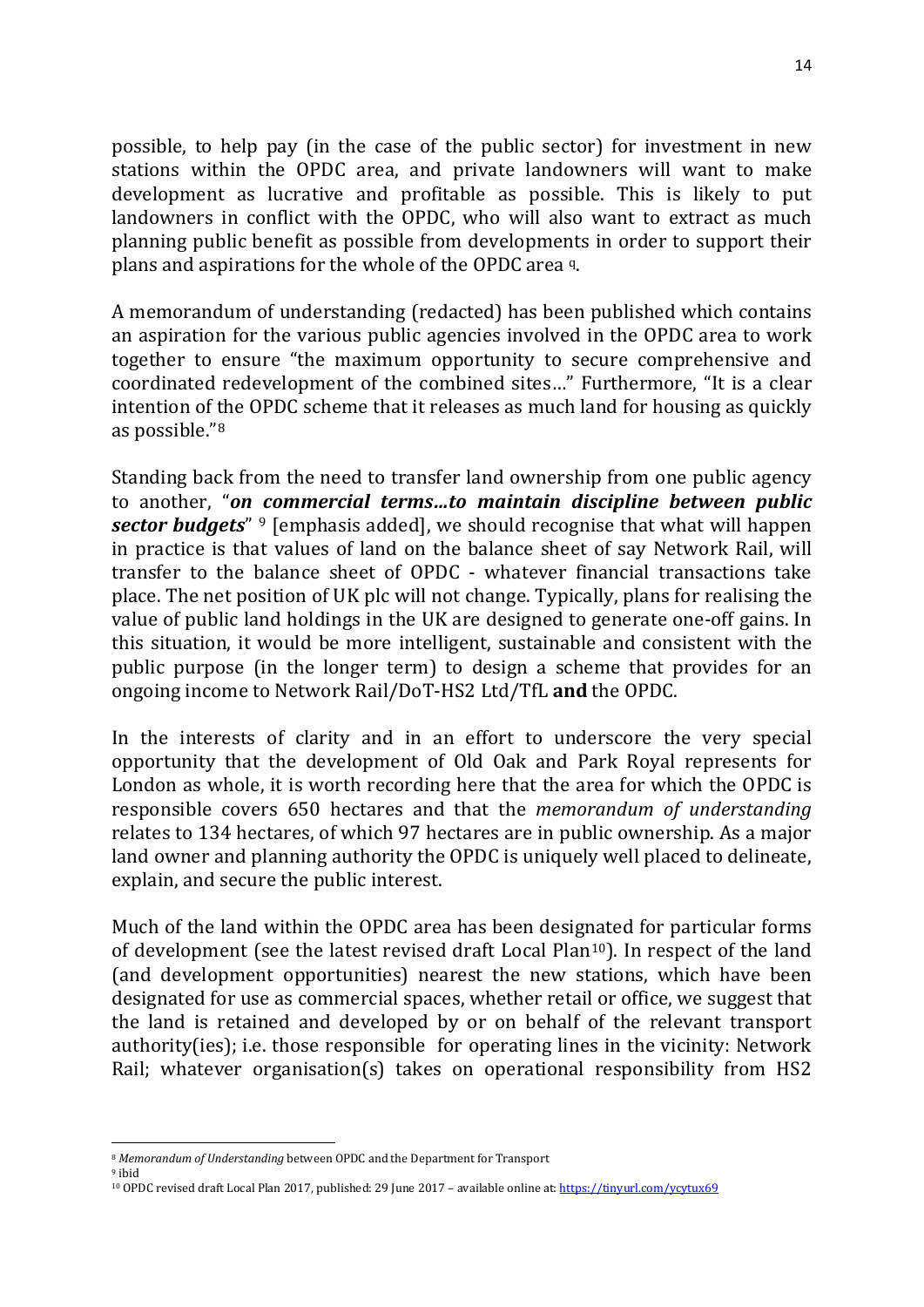Ltd<sup>[11](#page-13-3)</sup> - once construction is completed - for the high speed line; and TfL, so far as Crossrail/the Elizabeth line is concerned (with its operational arm in this case set to be MTR Corp r).

A joint venture arms-length development company should be set up by the public bodies (TfL, HS2/DoT, Network Rail and the OPDC) concerned to ensure coordination and collaboration and a harmonized development strategy, serving agreed and clearly stated public purposes and making the most of the new transport hub. The new buildings, above and around stations, set to include shops, offices, or other business premises such as hotels and restaurants, could be leased on commercial terms to companies, from whom rent would be collected to provide income for construction, and ongoing maintenance costs.

Looking to experience abroad we can see that this kind of development is a vital and a continuing source of income to the MTR Corporation in Hong Kong. The figure below shows the different sources of operating profit contributions, with income from Hong Kong Station commercial businesses and Hong Kong Property Rental and Management Businesses exceeding the profit from its rail operations for most of the last five years q:



## **Operating Profit** Contributions

Representing operating profit before depreciation, amortisation and variable annual payment

Figure 2, Operating Profit Contributions MTRC, Hong Kong – source: [http://www.mtr.com.hk/archive/corporate/en/investor/profit\\_en.pdf](http://www.mtr.com.hk/archive/corporate/en/investor/profit_en.pdf)

 $\overline{\phantom{a}}$ 

<sup>11</sup> High Speed Two (HS2) Limited is the company responsible for developing and promoting the UK's new high speed rail network. It is funded by grant-in-aid from the government. HS2 Ltd is an executive non-departmental public body, sponsored by the Department for Transport.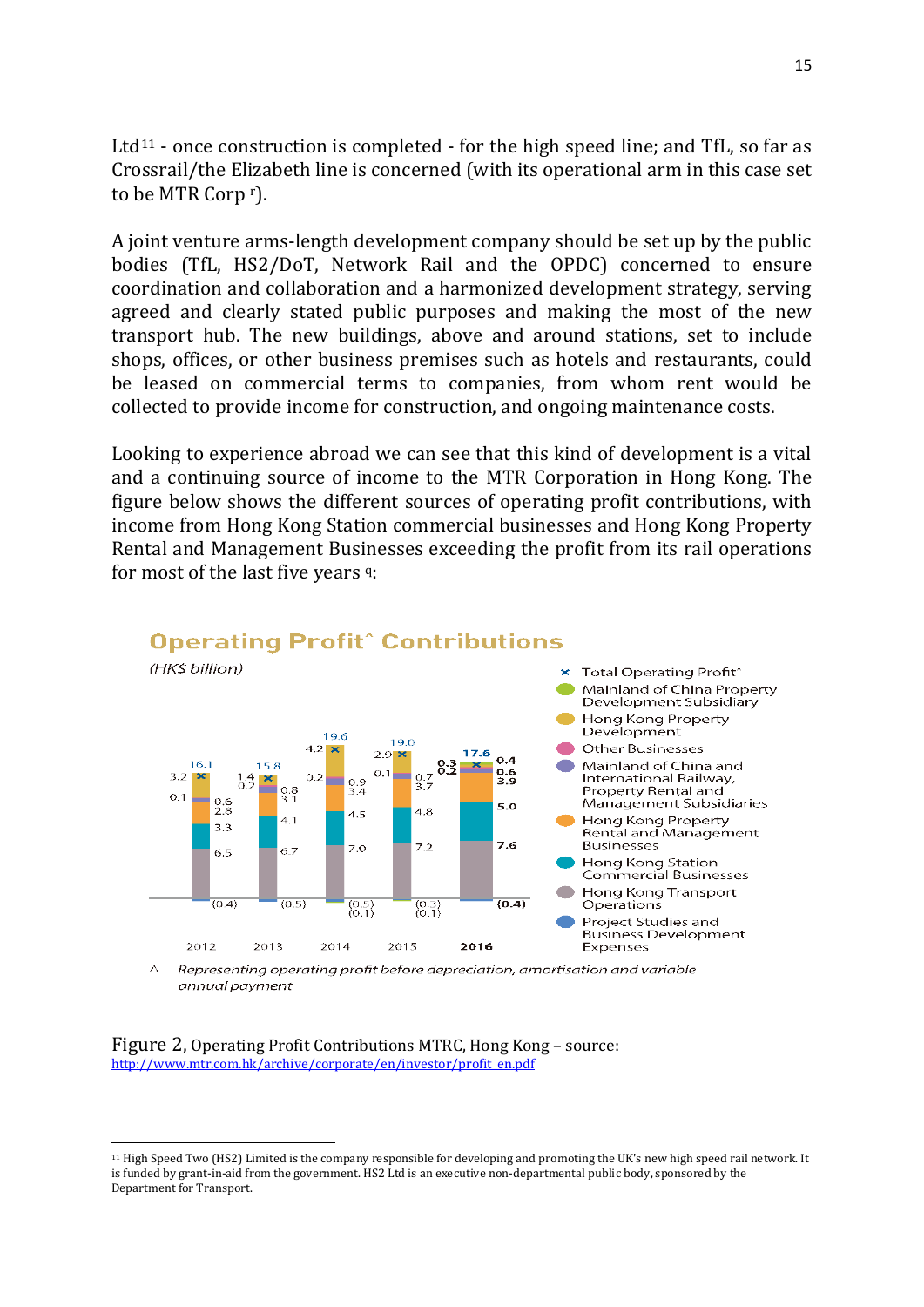While it has taken the MTR nearly 40 years to reach this happy situation, the OPDC (with its plans and developments) offers a unique opportunity to set the UK's public transport operators on a path that would eventually reduce the level of public subsidy necessary from general taxation to support their transportation business, and enable them to operate in ways that are intelligently harmonized with a wider set of planning and community goals. Passengers will naturally spend their money in shops near the stations, and companies will happily pay a higher rent to occupy buildings that are well connected to major transport routes. Network Rail, DoT/ HS2 Ltd and TfL should therefore be well placed to benefit from the rents generated and to use their share of commercial and property income to help pay for railway/transport infrastructure.

#### **A NEW MODEL FOR OWNERSHIP**

Turning to the question of residential and industrial development beyond the immediate station areas, we propose some alternative and new models (at least so far as the British public sector is concerned) for both ownership and rent.

We turn for inspiration to another Asian City State, which we know many politicians and public servants find irresistible. Indeed there has been some reference to creating a "Singapore on Thames" in London, in the run up to Brexit negotiations. There is a version of 'Singapore', with British characteristics, which we wholeheartedly endorse, but perhaps for different reasons from those given by some of its supporters.

Since independence in 1965, the Singapore government has systematically gone about buying land in Singapore, and by 2002 owned 90% of the land area, some of which has been reclaimed from the sea. Naturally, it inherited all land originally owned by the colonial administration, as well as a system of ownership, which comprised an ad hoc patchwork of leasehold land (with different terms) and some freehold plots (see Haila 2016).<sup>[12](#page-15-0)</sup>

In 1949, 31% of land was in public ownership, which had increased to 49% by 1965 (Haila 2016, page 73)[13;](#page-15-1) but the introduction of the Land Acquisition Act 1966 accelerated the process, allowing for the compulsory purchase of land "needed for any public purpose, by…any statutory board…for any residential, commercial or industrial purposes."[14](#page-15-2)

<span id="page-15-0"></span> $\overline{\phantom{a}}$ <sup>12</sup> A brief history of land ownership in Singapore is taken from *Urban Land Rent, Singapore as a Property State,* Anne Haila, John Wiley & Sons, 2016, chapter 5.

<span id="page-15-1"></span><sup>&</sup>lt;sup>13</sup> Figures of the percentage of land in public ownership are taken from Haila 2016, page 73, which are in turn taken from Motha and Yuen 1999, Singapore Land Authority (SLA).

<span id="page-15-2"></span><sup>&</sup>lt;sup>14</sup> This can be viewed o[n https://sso.agc.gov.sg/Act/LAA1966](https://sso.agc.gov.sg/Act/LAA1966) Section 5. (1) (a) (b) (c).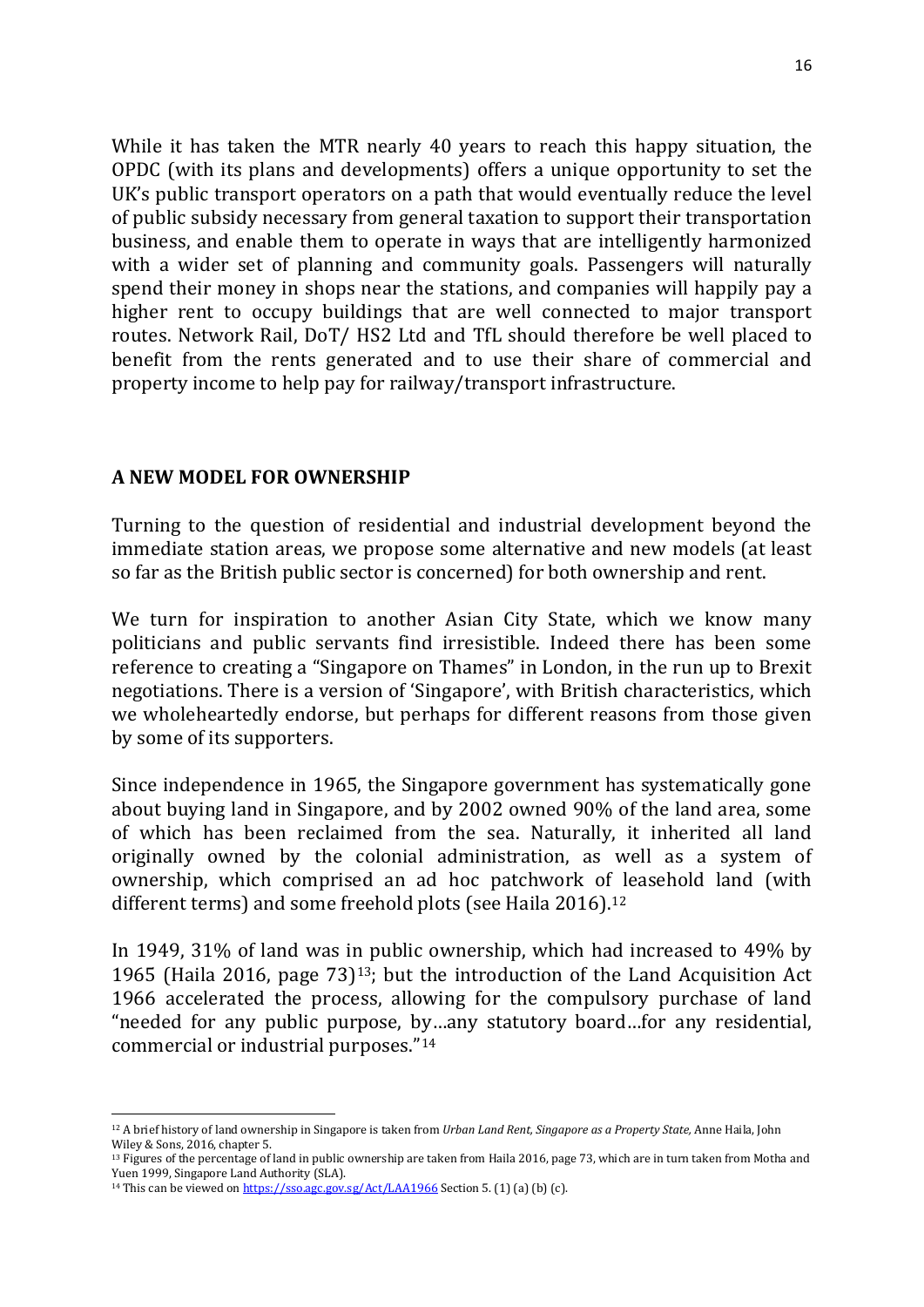The statutory boards included those responsible for traditional public works, such as utilities and roads, but also the Housing Development Board (HDB), and Jurong Town Corporation (JTC), both of which had a specific purpose in the Singapore context. Previous landowners were compensated, but always at existing use values, and often at use values fixed in time. One of the early dates for valuation was 30th November 1973, although this was later amended to January 1986, January 1992, and January 1995, as the country became more prosperous. Lee Kuan Yew, Prime Minister of Singapore from 1959 - 1990[15](#page-16-0) explained these fixed points for valuations:

"I saw no reason why private landowners should profit from an increase in land value brought about by economic development and the infrastructure paid for with public funds."[16](#page-16-1)

The Jurong Town Corporation (JTC) was set up in 1968, and charged with developing land and buildings for commerce and industry, making it available for lease to private operators. In the year to  $31/3/15$ , its revenue was  $\$1.9$ bn<sup>[17](#page-16-2)</sup> mainly derived from land and building rental income; its net assets were S\$19.6bn, with a net surplus of S\$1.3bn. As a statutory body it transfers any annual surplus to the Government's Consolidated Fund. As of May 2013, JTC managed 43 estates that covered 7,100 hectares of land area, providing 3.2 million square metres of ready-built space for 5,100 customers<sup>[18](#page-16-3)</sup>. Its strategy was (and remains) to build "clusters" of facilities for particular industries, encouraging innovation sectors to invest in Singapore.

Almost two thirds of the OPDC area is designated as Strategic Industrial Land (SIL), comprising a hotchpotch of modern warehouse style buildings, together with single story brick built, small scale light industrial units, with narrow streets and inadequate parking or turning facilities for large commercial vehicles. Many of the streets date back to the 1930s and earlier. The goal of the OPDC is to modernize and intensify this industrial activity. The JTC model could be used to accelerate this process, with compulsory purchase used to assemble larger sites for redevelopment. It would be essential to use a similar method of fixing values to that employed in Singapore, so that the OPDC would have sufficient funds to develop the necessary infrastructure, which might include new roads and superfast broadband. An arms-length development company should be set up to manage this process, which should remain in public ownership.

 $\overline{\phantom{a}}$ 

<span id="page-16-0"></span><sup>&</sup>lt;sup>15</sup> The period from 1959-1965, was before the independence of Singapore.

<span id="page-16-1"></span><sup>16</sup> *From Third World to First*, Lee Kuan Yew 2011, Harper Collins Business Edition, Chapter 7

<span id="page-16-2"></span><sup>17</sup> [http://www.jtc.gov.sg/news-and-publications/annual-report/Documents/JTC-AR2015/files/pdf/JTC-AR2015-Financial-](http://www.jtc.gov.sg/news-and-publications/annual-report/Documents/JTC-AR2015/files/pdf/JTC-AR2015-Financial-Statement.pdf)[Statement.pdf](http://www.jtc.gov.sg/news-and-publications/annual-report/Documents/JTC-AR2015/files/pdf/JTC-AR2015-Financial-Statement.pdf)

<span id="page-16-3"></span><sup>18</sup> Jurong Town Corporation. (2013, May 20). *JTC today, moving ahead*. Retrieved July 12, 2013, fro[m http://www.jtc.gov.sg/About-](http://www.jtc.gov.sg/About-JTC/Pages/JTC-Today.aspx)[JTC/Pages/JTC-Today.aspx](http://www.jtc.gov.sg/About-JTC/Pages/JTC-Today.aspx)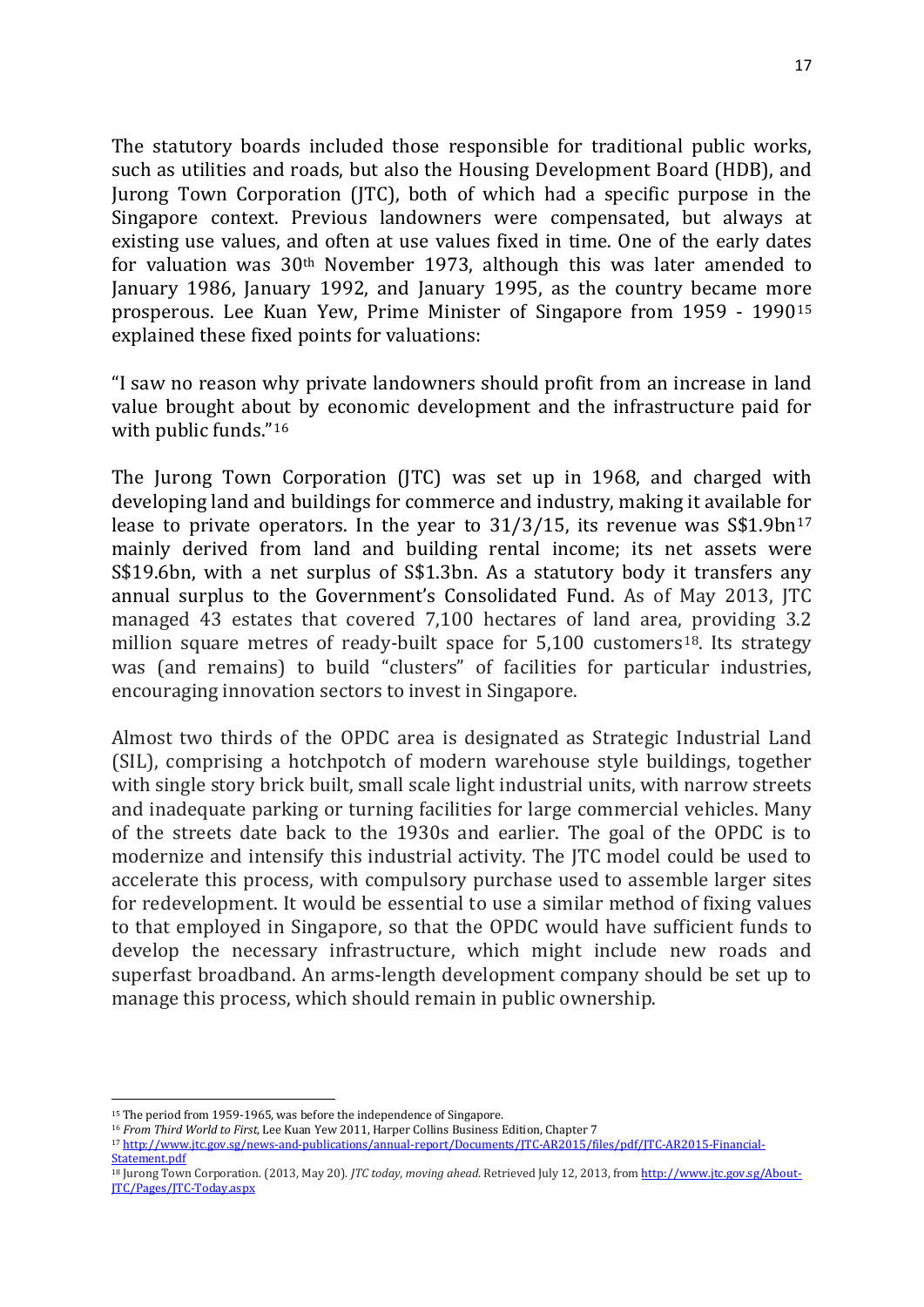The *Centre for Progressive Capitalism* recently published a report that called for a change to the *Compulsory Purchase Act 1961* <sup>t</sup> , a reform that would facilitate a JTC style approach in the OPDC area, which we wholeheartedly support<sup>[19](#page-17-0)</sup>.

If such a reform was introduced, the same mechanism could be employed to purchase land adjacent to sites within the OPDC area, which are already in public ownership, thus enhancing development opportunities. In short, the proposal is designed to facilitate purchase at near current use values, only allowing a small premium to existing owners, who are also relieved of the need to invest or contribute to new infrastructure. Once again, the new buildings can be leased to operators on commercial terms in order to repay any loans taken out for construction, and to provide income for ongoing maintenance.

**For housing, in Singapore a new form of ownership was devised** through the HDB. *Singapore Citizens*, who satisfied certain criteria for income and other asset ownership, were able to buy flats on a 99 year non-renewable lease. After a certain period of time, the flat could be sold, and a second, perhaps larger flat, could be bought - for example, to accommodate a growing family. In Singapore, these leases were offered at a discount to market value, but this is not an essential element of the scheme; although in the UK, such discounts could be offered to certain categories of employee in the public sector such as nurses or teachers.

Any further move would be to a flat in a private development, or for the really prosperous household, a so called landed property, which is a rare freehold purchase in Singapore. Over time, to enhance affordability, Singapore citizens and residents were able to borrow from their own Central Provident Fund (CPF) account, (a compulsory individual saving scheme linked with their employment), to help purchase these apartments. In the UK it would surely be possible to explore other sources of finance than a standard mortgage. There already exist in the UK Self Invested Personal Pension (SIPP) schemes which could be adapted to allow individuals to access their own pension savings to fund their own home purchase.

Ownership of these HDB apartments peaked at 87% of the population in 1990, falling back to 82% in 2009.[20](#page-17-1) Home ownership remains high in Singapore at 95% of the population, the balance being both public rental (in HDB apartments) and private rental (in private developments) or freehold landed property. The public rental sector could be described as social housing, with heavily discounted rents, while the private rental sector would, more often than not, provide for

 $\overline{\phantom{a}}$ 

<span id="page-17-0"></span><sup>19</sup> 'New land compensation rules will drive up infrastructure investment and raise the rate of housebuilding', *Centre for Progressive Capitalism website*. Se[e http://progressive-capitalism.net/2017/05/new-land-compensation-rules-will-drive-infrastructure](http://progressive-capitalism.net/2017/05/new-land-compensation-rules-will-drive-infrastructure-investment-raise-rate-housebuilding/)[investment-raise-rate-housebuilding/](http://progressive-capitalism.net/2017/05/new-land-compensation-rules-will-drive-infrastructure-investment-raise-rate-housebuilding/)

<span id="page-17-1"></span><sup>20</sup> HDB Annual report 2008/09.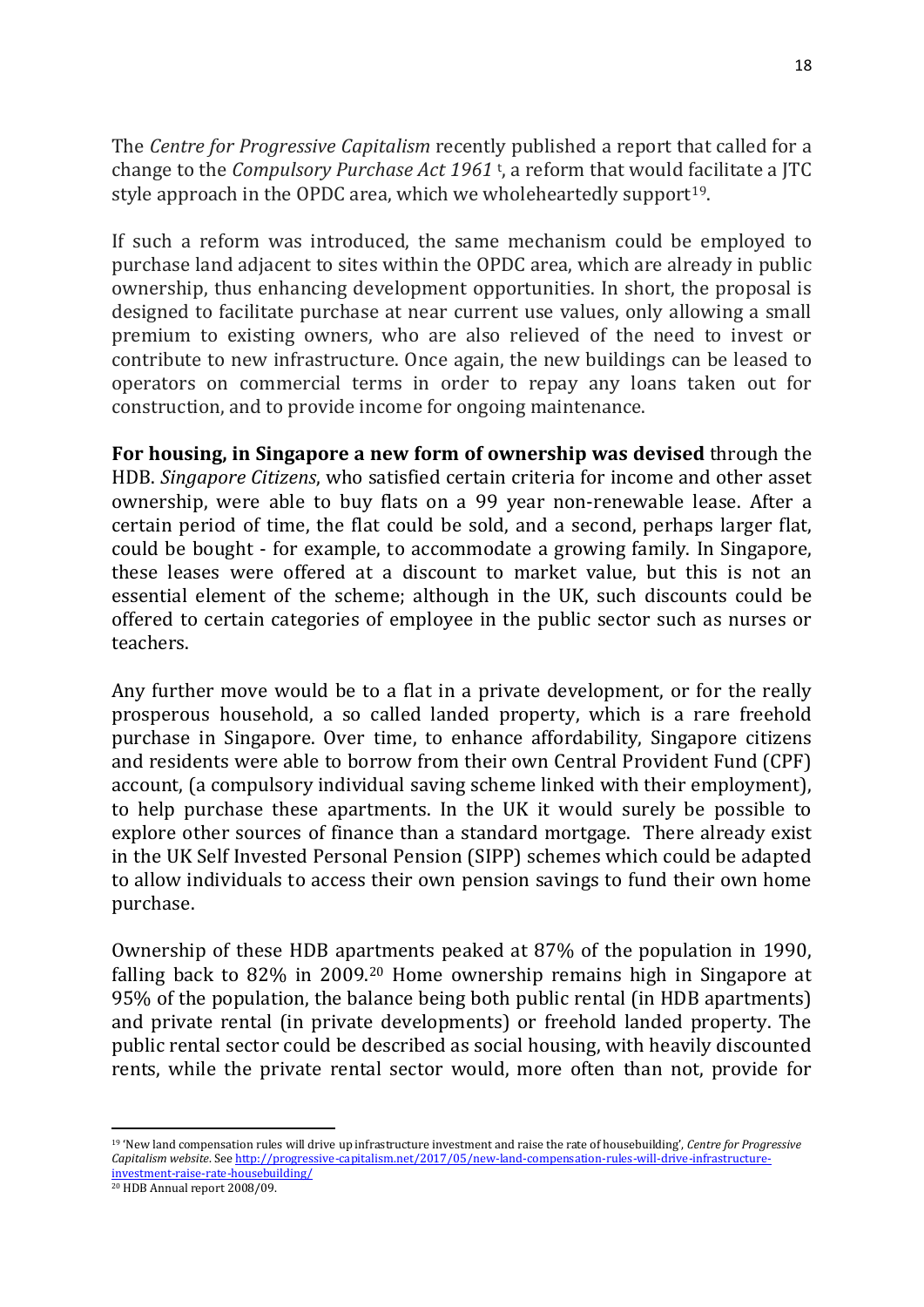foreign workers in Singapore on a temporary contract for a multi-national company.

The important thing to note is that HDB housing was never *social housing* in the way that term is sometimes used in the UK. The motivation for HDB developments was to give all Singapore Citizens a stake in the new nation. In the view of Lee Kuan Yew, if you were going to ask the people to work hard, to build the nation, there should be clear benefits for citizens doing so:

"What we have attempted in Singapore is asset enhancement, not subsidies. We have attempted to give each person enough chips to be able to play at the table of life."[21](#page-18-0)

This was a recurring theme in Lee Kuan Yew's speeches and writing:

"My primary preoccupation was to give every citizen a stake in the country and its future. I wanted a home owning society."[22](#page-18-1)

There may appear to be a contradiction here: How can the state own 90% of the land - but, at the same time, 95% of the population own their homes? The contradiction is more apparent than real, because while the state remains the freeholder citizens are secure in their own homes, as long-term leaseholders. At the expiry of the lease, the property reverts to the state. In other countries with leasehold systems of ownership, the freeholder is usually another private individual, who can expect to collect a substantial payment for the renewal of the lease. That lease renewal premium doesn't always carry a requirement for the freeholder to do anything in return for the premium they receive – except, perhaps, manage the maintenance of common parts and undertake administrative tasks, all at the expense of the leaseholders, although this is usually managed with receipts from an annual service charge or ground rent.

Within the context of the OPDC, we suggest that the freehold land available for residential development is retained in an *irrevocable Trust* u, while leaseholds of varying lengths are offered for sale. Leaseholds can be sold, but any renewal premium, or new lease on expiry, would revert to the irrevocable Trust, which could invest the proceeds in further development, land purchase, or refurbishment and redevelopment of existing properties. This would be a long term project, so the OPDC development company created for this purpose would be able to borrow money from the Public Works Loan Board (PWLB) - and on favourable terms given the collateral it would be able to offer.

**.** 

<span id="page-18-0"></span><sup>21</sup> *Lee Kuan Yew, The Man and his Ideas,* Kwan, Fernandez, Tan, Times Editions pte Ltd 1998 page 159.

<span id="page-18-1"></span><sup>22</sup> *From Third World to First*, Lee Kuan Yew 2011, Harper Collins Business Edition, Chapter 7.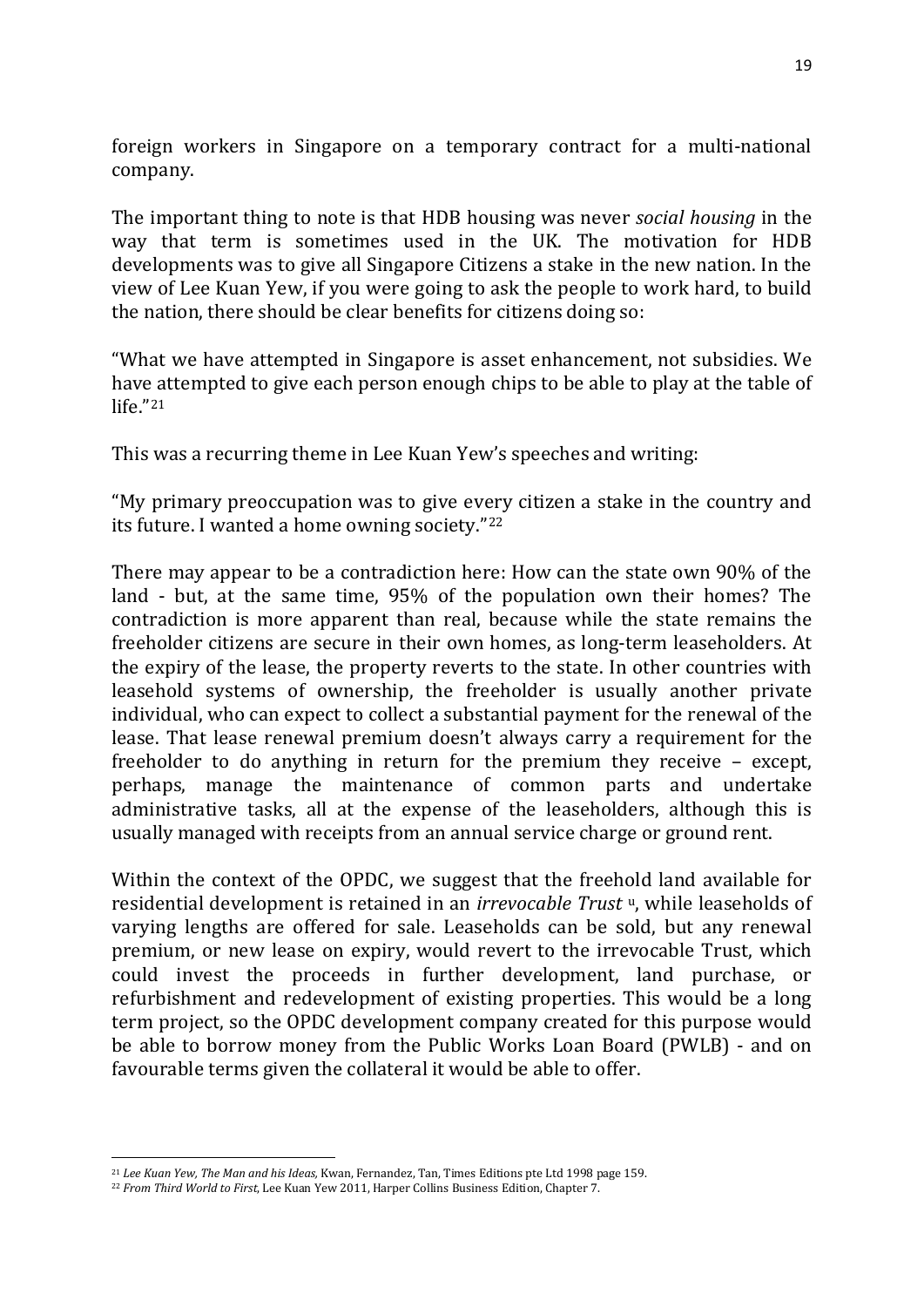For the OPDC, a non-renewable lease would already be worth less than a renewable lease, and shorter leases could also be offered, such as for 79 or 59 years. As a professional surveyor will confirm, a 59 year lease might be worth only 80% of a 99 year lease, or a 79 year lease only 90%. Another option would be to introduce a higher annual ground rent for these leases, which would further reduce the up-front cost of the lease. Any such annual ground rent could be linked to the value of land assessed on an annual basis, and this may increase over time, introducing a permanent and dynamic element of land value capture. If the owner of these leases wished to sell, there could be an option for the Trust to buy back the remainder of the lease, and offer a new 99 year lease to a new purchaser. The difference in values would be available for additional investment in new homes.

In order to keep the price of these properties truly affordable to Londoners, in addition to the various lease terms, some properties could be offered on a part ownership/part rental, or in some cases 100% rental basis. Those paying 100% rental would be housed on a similar cost as current Council tenants, and special arrangements could be included for the elderly, vulnerable or those with disabilities. This mix of Trust income: lease sales and rents could be expected to provide sufficient funds over time to repay both capital and interest to the PWLB or other lender.

The detailed calculations of value, both to cover the cost of construction and infrastructure, need to be made by professional surveyors, but we seek here to set out the principles that could be applied to ensure maximum affordability for Londoners. If the model can be seen to work on this relatively small scale, within the OPDC area, the principles could be applied more generally – particularly in urban areas in the UK where demand and need for decent and affordable housing is greatest. The aim is to remove the "land" value from the equation, this will be held by the Trust, while owners of leases or renters will only pay for the build cost and ongoing maintenance, with an annual ground rent for the location benefits they receive.

Given that the OPDC (assuming an arrangement is made with TfL/Network Rail etc.) already owns 90+ hectares, the land cost is not relevant. The proceeds from the sale of leases, and cash flow from rental payments can be used to meet build costs and fund investment in and maintenance in infrastructure and shared facilities.

Singapore can offer to each successive generation the same opportunity to take a stake in their nation at an affordable price, using their own savings, on a nonrenewable 99 year leasehold basis. If the owner(s) of a lease die before the end of the lease, the HDB buys the remainder of the lease from the leaseholder's estate. The difference in price between say a lease with ten years remaining, and a new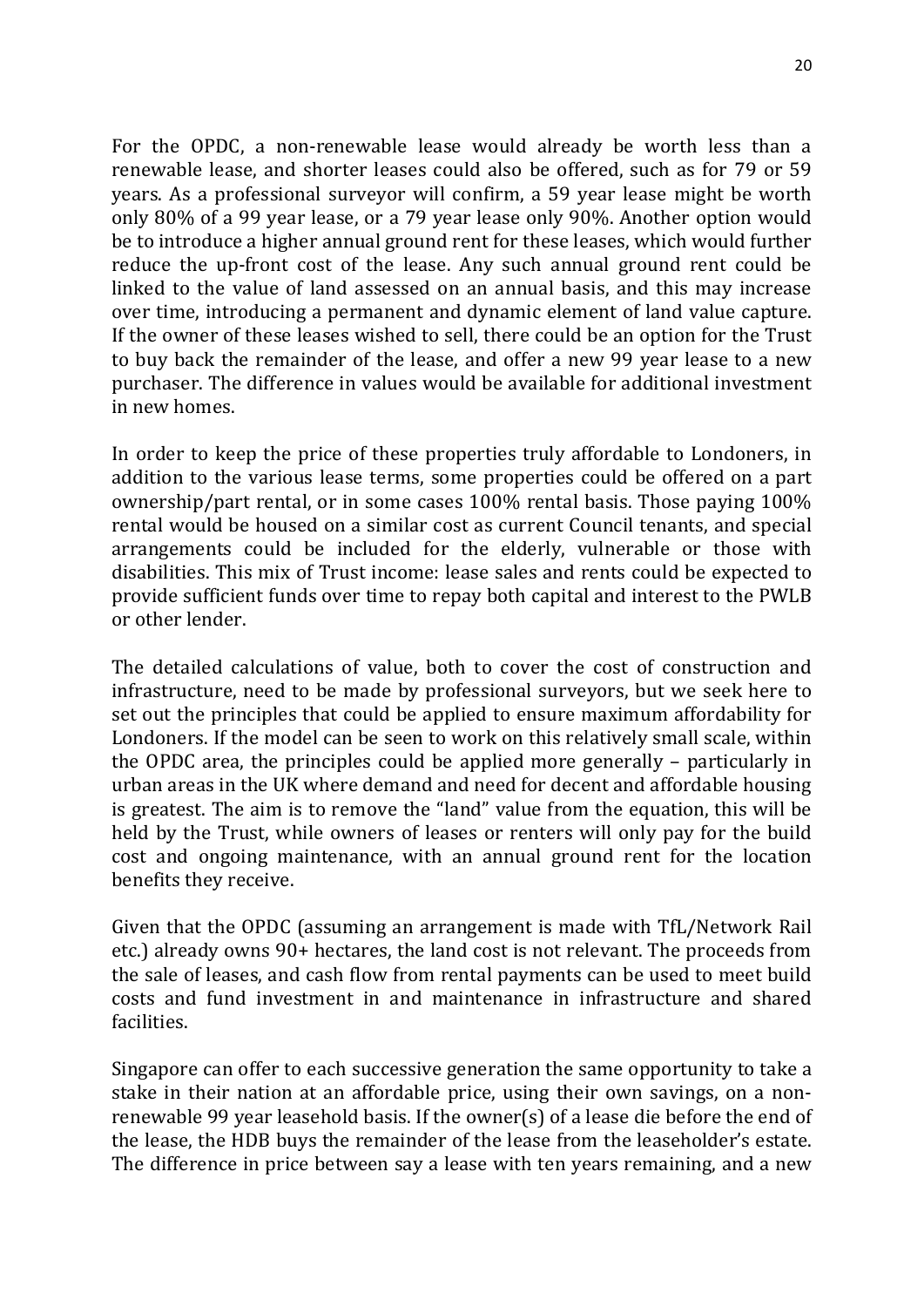99 year lease is retained by the HDB, after the expense of refurbishment has been met.

The same opportunity would exist for future residents of the OPDC, and the model could be extended to the rest of the UK if it is seen to work in the OPDC area. In fact, according to a recent paper commissioned by the Royal Town Planning Institute (RTPI), from Morphet & Clifford (December 2017)[23,](#page-20-0) 65% of local authorities in England are now directly engaged in housing delivery, mostly through arms-length companies financed by loans reliant on Housing Revenue Account cash flows. This proposal for the OPDC differs only in terms of scale.

An additional source of revenue for the OPDC will be either section 106 agreements or CIL payments negotiated with adjoining landowners who are lining up development plans for their own holdings. It is worthy of note that a large part of the land not in public ownership in the OPDC's core development area is owned by a single group of companies linked with the Car Giant dealership.

In terms of eventual regeneration, one mechanism that has emerged in Singapore, and has allowed the HDB to modernise and upgrade its developments and use the land more efficiently by building higher apartment blocks is known as the *Selective en bloc Redevelopment Scheme* (SERS), whereby existing leaseholders are bought out or offered apartments in newer developments, in return for giving up their original lease.

Once again, in the words of Lee Kuan Yew, who flirted with socialism in his early years, but later became a prominent champion of market mechanisms and - what we are happy to refer to as - the intelligent use of land value capture for the greater good:

"We believe it is immoral that the ownership of property should allow some to exploit others."[24](#page-20-1)

The state of Singapore has been able to secure an asset through the public ownership of land, which can offer each generation the same opportunity to prosper and make the most of their skills; but it is not an asset in perpetuity  $\mathbf{v}$ (that can be passed on by leaseholders to family members as an unearned gift). The inherent inequality that builds over time, favouring those lucky enough to acquire or inherit property assets in most western economies, has been neutered. Singaporeans in general enjoy opportunities that would otherwise benefit a lucky few (a minority of owners who would be left to treat the

 $\overline{a}$ 

<span id="page-20-0"></span><sup>23</sup> The research report *Local Authority Direct Provision of Housing*, can be found a[t https://tinyurl.com/yclnf7oh](https://tinyurl.com/yclnf7oh) - see also: <https://tinyurl.com/y7yps7c7>

<span id="page-20-1"></span><sup>24</sup> Speech to Asian Socialist Conference, May 6, 1965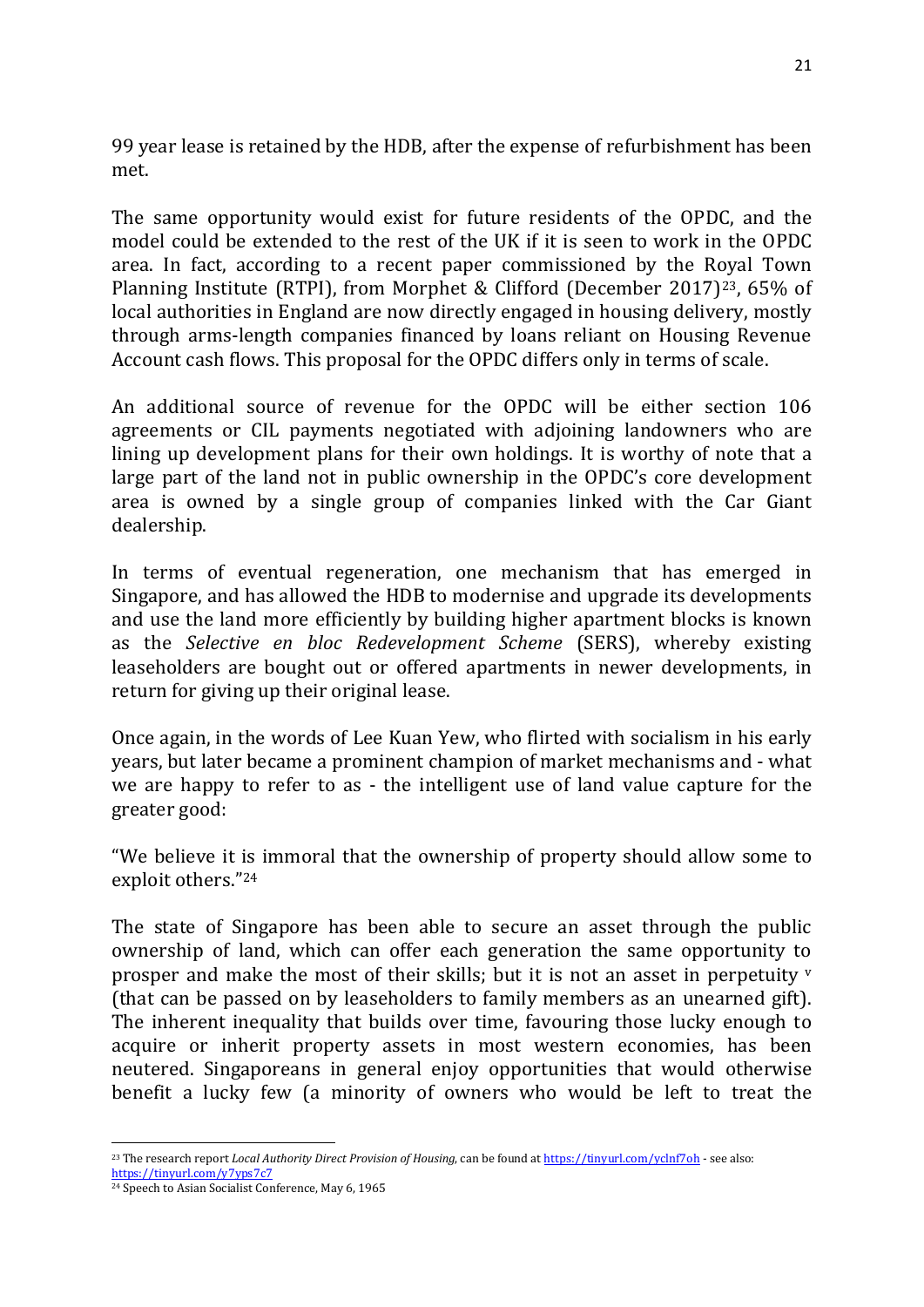appreciation of land/location values as a private good rather than a public benefit).

The HDB is organised as a statutory corporation wholly owned by the government, with its day to day management free from political control. Its equity is valued at S\$15.2bn[25](#page-21-0); its land and buildings were last valued on 31/3/86, and acquisitions since then are valued at cost, less depreciation and impairment,[26](#page-21-1) making it difficult to value the HDB's freehold property holdings. Its non-current assets (current assets of S\$16.5bn being properties still in development) are valued at S\$62.2bn in the same report. Any surplus on its development activity is transferred to government reserves. Included within its non-current assets are loans it has made to homeowners, which will be repaid over time.

In the UK, we are not so familiar with non-renewable leaseholds<sup>27</sup>, but so long as the OPDC retains the freehold, lease renewal, which is commonplace for owners of flats, could be offered, and should not present an obstacle to fair and efficient management of a substantial stock of new affordable homes, where the rents and premiums paid by tenants and leaseholders would be treated as public revenue.

### **SUPERCHARGING THE OPDC**

When, in the autumn of 2016, Mayor Khan's OPDC review team released its evaluation of the OPDC and its management, their report questioned both the leadership and the resourcing of the OPDC under Boris Johnson and Sir Edward Lister. There can be little dispute about the review team having been right to do so w. One of the team's most significant findings was that the OPDC lacked the staff resources it needed "to take forward the land deal work" that was critical to fulfilling its redevelopment remit and achieving its stated objectives. The review concluded that: it was essential to "strengthen the negotiating power and expertise available [to the OPDC and the Mayor himself in order to] complete any land deal [with central government and existing public sector landowners] effectively". We agree, but remain anxious that still not enough is being done to strengthen the OPDC and give it the management, financial and technical muscle it needs.

 $\overline{a}$ <sup>25</sup> HDB *Annual Report and Accounts* for the year to 31/3/16.

<span id="page-21-1"></span><span id="page-21-0"></span><sup>26</sup> HDB *Annual Report*: Note 2 (e)

<span id="page-21-2"></span><sup>27</sup> Singapore's Land Authority (SLA) describes its mission as: '[O]ptimis[ing] land resources for the economic and social development of Singapore' – se[e https://www.sla.gov.sg/About-SLA/Vision-Mission-and-Values](https://www.sla.gov.sg/About-SLA/Vision-Mission-and-Values)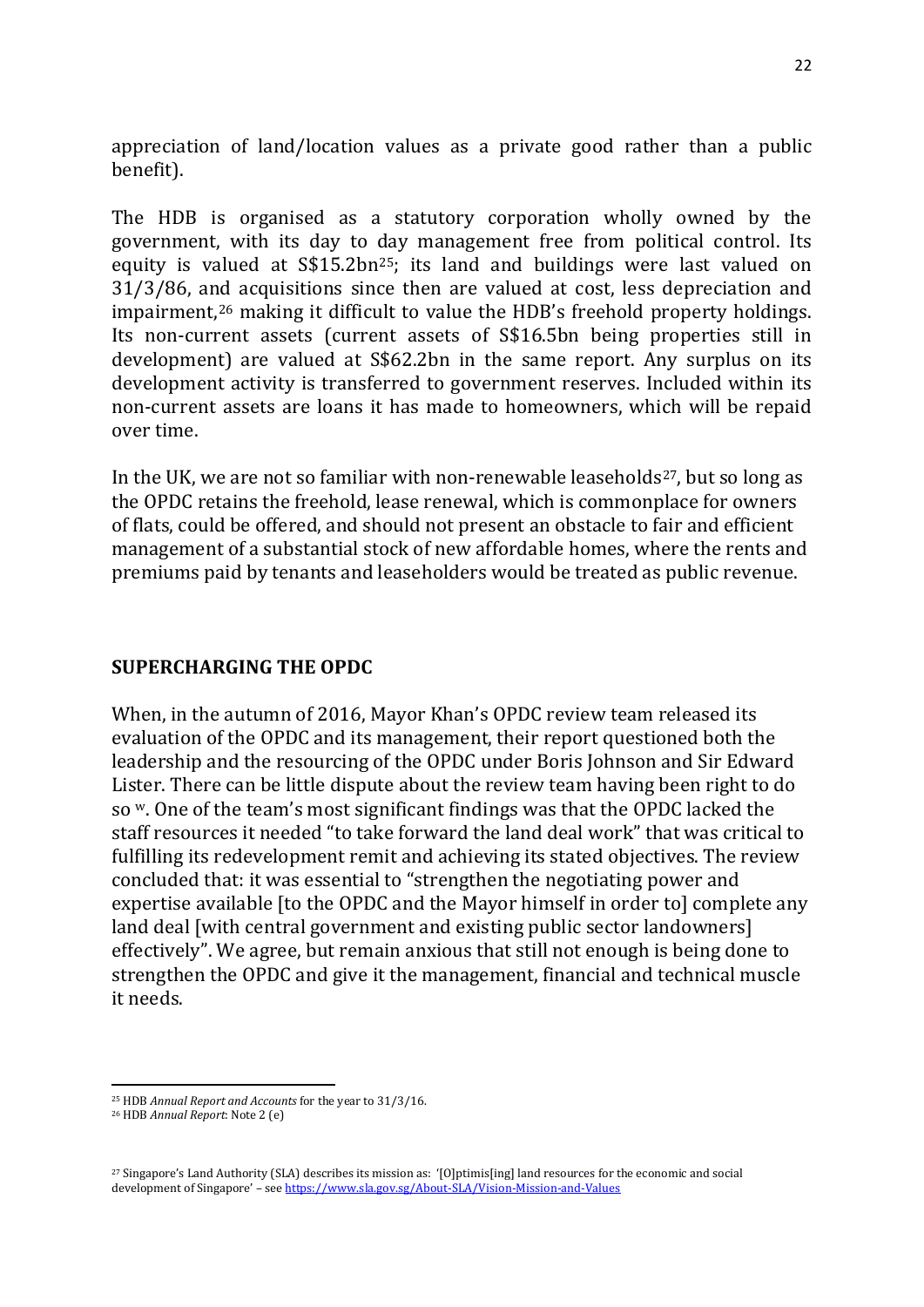This is in striking contrast to the organisations that have been so successful in maximising public benefits from publicly owned resources in other parts of the world. While the OPDC, according to its own Strategic Plan for 2016-2019, budgeted to spend between £11 and £12 million each year up to 2020 obvious comparators, such as the HDB and JTC in Singapore, and the MTR Corporation in Hong Kong, appear to be Goliaths alongside a puny OPDC. It is undeniable that the HDB, JTC and MTR have been in operation and in business for decades, and that London has a great deal of catching up to do if it is to put on the kind of muscle (technical expertise, business acumen, administrative heft and legal dexterity), which it desperately needs. It is unrealistic - inconceivable might be a more appropriate term - that the essential evolution and development of the OPDC can be done on the cheap.

There is – however - some reason to believe that a new mentality is abroad at City Hall and that recent events have done much to concentrate the minds of those who need to take bold and forward facing decisions about resourcing (and organising) what could and should become a vital part of a Greater London Wealth Fund.

In the National Audit Office report on the Metronet debacle - when Metronet BCV and Metronet SSL went into administration in 2007 and London Underground was left to buy 95 per cent of Metronet's outstanding debt obligations - it was acknowledged that TfL had been left to clear up a sorry mess. TfL took on the responsibility for a vast programme of works, which had been awarded to a private sector concern that failed catastrophically. TfL coped well with that very difficult job[28](#page-22-0). What was presented, at the time, as an 'interim solution' has turned out to be a pretty serviceable longer-term solution x. Most independent observers would agree that London Underground/TfL has, in all the circumstances, done remarkably well in taking over a great range of responsibilities it had not anticipated. Indeed, TfL appears to have done quite well when it comes to elected representatives and officials' assessments of how it manages its operations<sup>[29](#page-22-1)</sup>.

One specific recommendation to strengthen the OPDC (from the Mayoral review), was for it to make use of: "a *centre of excellence* [within] the GLA Group *on land and property issues* [emphasis added]". In making this recommendation it was pointed out that it was "important to strengthen the negotiating power and expertise available to complete any land deal effectively". TfL itself has developed new skills and acquired expertise, enabling it to begin to match the successes and business acumen shown by another public sector organisation, with an impressive commercial sense, Hong Kong's MTR Corporation. There is no good reason why the OPDC and TfL cannot work closely together and build the kind of

 $\overline{a}$ 

<span id="page-22-0"></span><sup>28</sup> National Audit Office (5 June 2009), Report by the Comptroller and Auditor General for Department of Transport on *The Failure* 

<span id="page-22-1"></span><sup>&</sup>lt;sup>29</sup> [TfL] Borough Survey 2017 Progress report – go t[o http://content.tfl.gov.uk/borough-survey-feedback-2017.pdf](http://content.tfl.gov.uk/borough-survey-feedback-2017.pdf)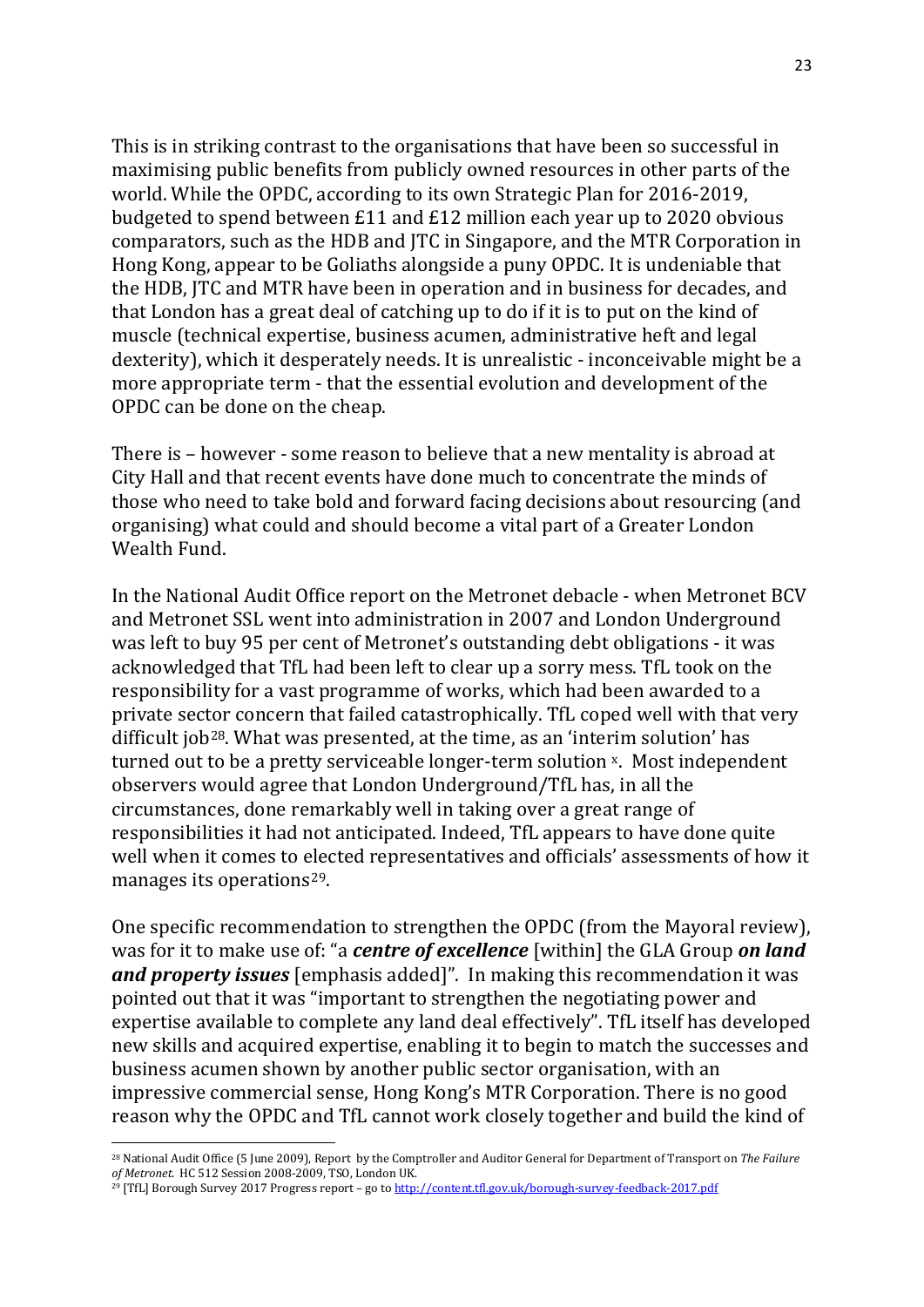relationship any well managed organisation needs when it has to accomplish tasks that call for specialist knowledge and experience it cannot find immediately in house. It is, of course, vital that supplier and client have confidence in each other's professionalism and a shared determination to get on with the job.

Absence of trust and doubts about competence can quickly poison relationships. The extraordinary failure of Carillion has given the lie to the idea that private is necessarily best and public is necessarily second best. Few can doubt that the commercial leadership at Carillion was focused on short-term financial gain. Carillion's performance had been less than stellar for some time. Its collapse exemplifies a business mentality that undermines rather than strengthens public sector clients' ability to get their work done to high standards, on time and to budget. It is a mentality that is especially problematic when the public sector is faced with a small set of exceptionally large commercial partners who appear willing to use their size and the lack of competition as leverage in contract negotiations. Alongside its experiences with Carillion and Metronet the public sector has been incentivised to explore new organisational forms and to seek partnerships capable of empowering it. It makes good sense to study organisations such as MTR Corporation, HDB and JTC very carefully.

The public sector in the UK surely needs to understand and emulate, where it can, the ingredients that contribute to public sector successes elsewhere in the world. Judged on their track record it appears that Singapore and Hong Kong possess some of the most successful and innovative public sector organisations in existence.

We do not doubt that the OPDC can be supercharged. If that is to happen it needs to be much better resourced than it is at present. It also needs to find and make the most of the partnerships open to it, including partnerships with organisations at home and abroad. The OPDC must be viewed as a long-term project. The OPDC is expected to continue in operation for at least 30 years. It should aspire to be viewed as the highly capable steward of development plans, which are valued at anything from £10 billion to £26 billion<sup>[30](#page-23-0)</sup>. It should, above all, enjoy a guarantee that it will have access to the land values that it plays a leading part in creating, so that it can be confident of taking its work forward. Access to the uplift in the value of locations within the OPDC area is vital if planners and developers are going to invest on a scale and in a way that corresponds to the capital's needs and the Mayor's ambitions for London. The OPDC must have the strength and independence to fulfil its core mission: to make the most of an unmatched opportunity to build homes, generate new employment, enhance London and the country's transport system, and protect and improve our urban environment.

 $\overline{a}$ 

<span id="page-23-0"></span><sup>30</sup> See, for example, Atkins media release: Atkins appointed sustainability advisor on £26bn Old Oak Common redevelopment - 20 June 2016 [a[t http://www.atkinsglobal.co.uk/en-GB/media-centre/news-releases/2016/june/2016-06-20](http://www.atkinsglobal.co.uk/en-GB/media-centre/news-releases/2016/june/2016-06-20) ] and Liz Peace appointed to make things Happen [\[ https://www.constructionnews.co.uk/analysis/interviews/liz-peace-on-old-oak-common-its](https://www.constructionnews.co.uk/analysis/interviews/liz-peace-on-old-oak-common-its-my-job-to-make-things-happen/10021052.article)[my-job-to-make-things-happen/10021052.article](https://www.constructionnews.co.uk/analysis/interviews/liz-peace-on-old-oak-common-its-my-job-to-make-things-happen/10021052.article) - report by James Wilmore for *Construction News* 27 June, 2017 ]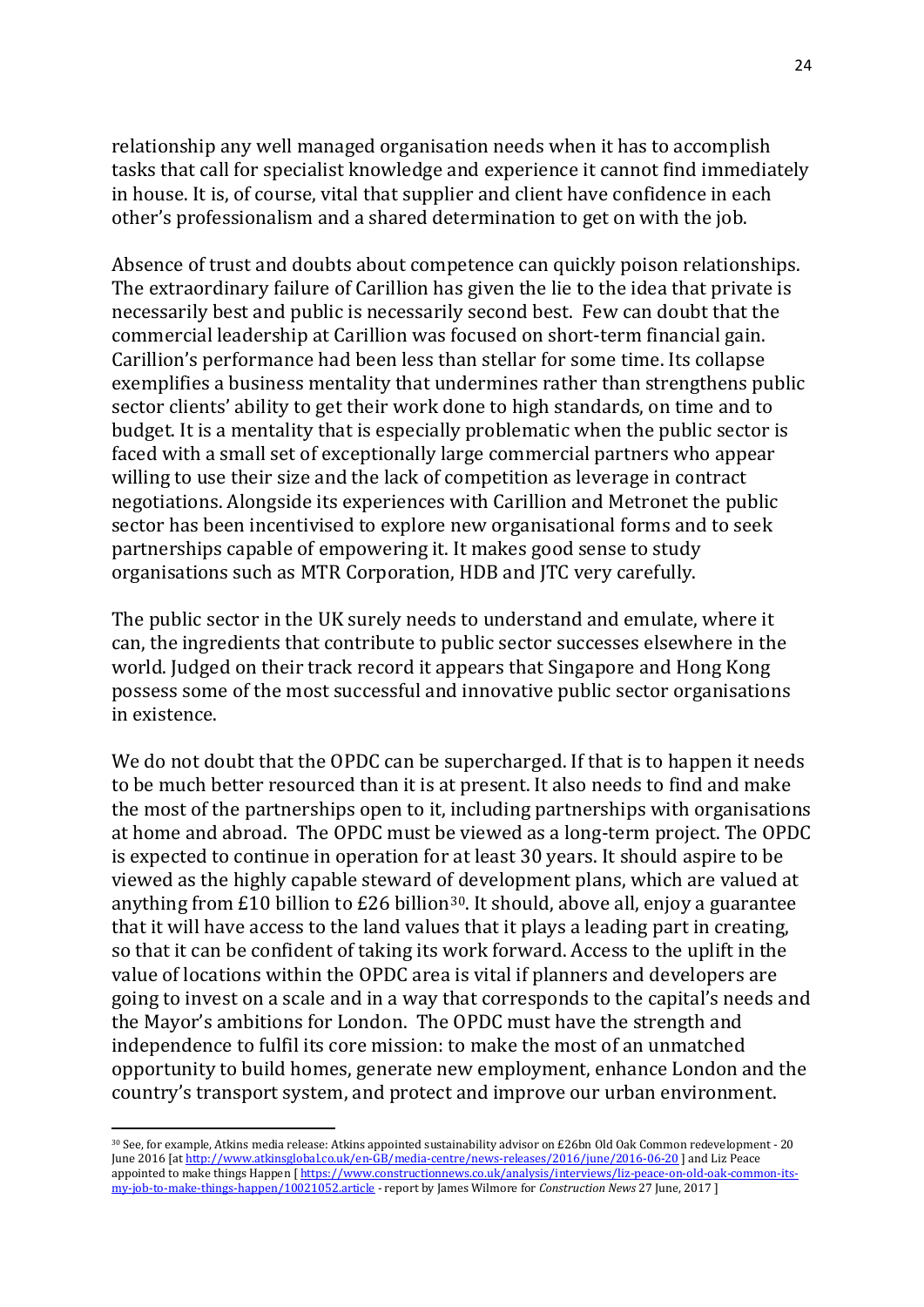And, it must be organised in such a way that all of its commercial dealings are open to regular and rigorous scrutiny.

The touchstones, for an effective manager of public resources, are: (a) the ability to accurately value all of the assets it manages  $y$ ; (b) an unwavering commitment to pursue goals that are clearly set out and enjoy public support; (c) confidence that those who are charged with holding it to account will judge its staff and managers solely on their performance; and (d) an assurance that all who are recruited, to make it a success, will be appointed, promoted and rewarded on merit.

London has many of the ingredients, in the OPDC, the London Legacy Development Corporation and TfL - as well as the expertise and experience of the staff of another public sector organisation, London & Continental Railways z, which it will need to help it in establishing one of the world's great city wealth funds; a fund with the potential to grow the city's exceptional resources for the benefit of all Londoners. The core of that grand mission is to make the most of London's trillion pound public assets. Whether London's leaders will accept the mission and establish and embrace the organisation, to take on the task, isn't simply a \$64 million question it is at least a £64 billion question, as Sadiq Khan has acknowledged, in setting the seal on his new London Plan.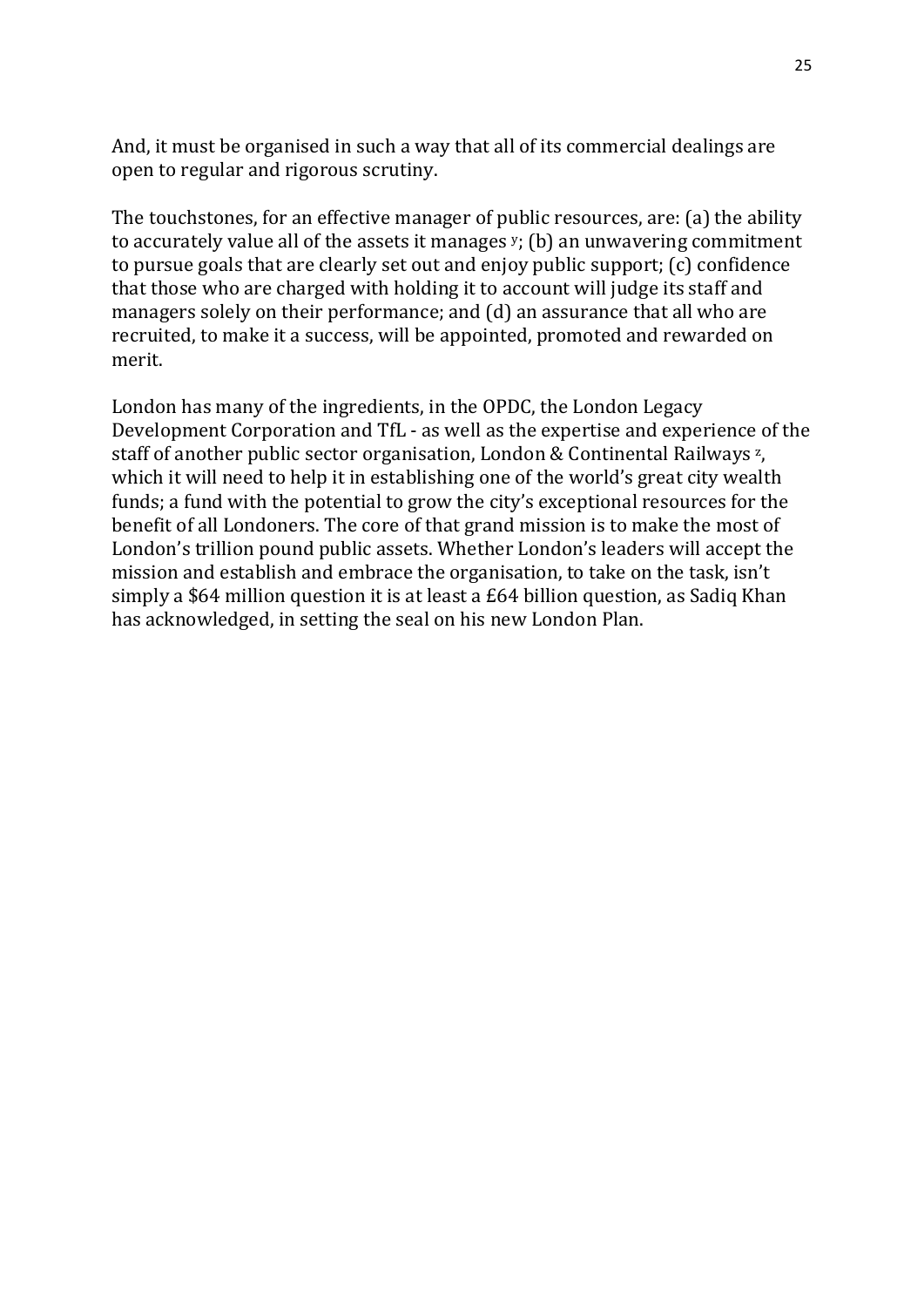#### **END NOTES**

- a. The notion of supercharging, in this instance, reflects the terminology and approach adopted by Detter and Fölster, in their book *The Public Wealth of Cities: How to Unlock Hidden Assets to Boost Growth and Prosperity* (published in 2017 by the Brookings Institution). It refers to cities that have established, whether by accident or design, a virtuous rather than vicious cycle, to underpin their economic and social advance. Detter and Fölster differentiate between 'treadmill' cities and 'turbo' cities. The latter focus on making the most of: "…long-term investments that can lift a city from a treadmill town to a turbo city. That is [they explain] why "we advocate a strategy…that is all about making the value of long-term investments more transparent and visible to the public, and making better use of professionals who make decisions based on evidence while remaining at arm's length from day-to-day politics." Taken from pages 19 and 20.
- b. When Sir Edward Lister was appointed by Mayor of London, Boris Johnson, he said that: "Old Oak Common can be as important to West London as the Olympics have been for East London, driving social and economic regeneration...". We believe that this understates the OPDC's importance to London and to the UK as a whole. The first of London's Mayoral Development Corporations, what is now known as the London Legacy Corporation, was charged with completing the work of the Olympic Park Legacy Company, which had been established in 2009. Its primary mission was to ensure that the London Olympic Park was ready in good time for the Games of 2012. The LLDC, like its immediate predecessor, the Legacy Company, was and has been severely constrained by the imperative of delivering an Olympic park fit for a great international sporting event. And, by its paramount responsibility: managing the sporting venues - most controversially the Olympic Stadium (what has now become the London Stadium).

The brief for the Old Oak and Park Royal Development Corporation and the time scale, development over more than 30 years, means that the OPDC's long term goals do not need to take a back seat while it struggles to deliver a prestige event, on budget and on time, as well as wrestling with the commercial and public fall-out from a flawed agreement with a premiership football club over an iconic sporting venue. The OPDC not only has the benefit of learning from the London Legacy Development Corporation but of starting its work with an unprecedented endowment of publicly owned land, which will accommodate what is set to become the single most important transport hub in the United Kingdom. It also began its work as both a developer and a planning authority for what is arguably London's most important industrial location. A claim which we believe is borne out by rent levels for industrial land in Park Royal and that reflects the OPDC area's proximity to Britain's most economically and strategically important airport, at Heathrow.

c. Katz and Noring have made a detailed study of the Copenhagen City and Port Development Corporation. They have described the difficulties that the city of Copenhagen faced in counteracting decline and the catalytic effect that the Copenhagen (CPH) City & Port Development Corporation has had in a city that by most reckonings was much less well placed than London to realise the benefits of modernising a key city location; one which had been seriously underutilised and poorly served by public transport. One key to the CPH's success was a critical transport/infrastructure development. The key development area, in the case of Copenhagen, was an area of land estimated at 1.2 square miles or 311 square hectares. That compares with an area under OPDC control of 650ha, with the core Old Oak development site amounting to 134ha. Of this 134 ha the public sector owns, and is expected to release for development 97ha. The OPDC has compared this to the area covered by 'approximately 100 football pitches'.

The OPDC is located in a city that is gaining rather than losing population and which cannot be said, to use Katz and Noring's term, describing Copenhagen, to be 'flagging'. That is not meant to challenge the proposition that City Hall is finding it extremely difficult to obtain all the funding it believes is necessary to make the most of London's development/redevelopment projects and prospects.

When the CPH is compared with the OPDC it is worth noting that even though the CPH had the advantage of the construction of "a metro transit line connecting downtown Copenhagen to the city airport" it did not have the raft of advantages that are indisputably enjoyed by the OPDC. The OPDC has the opportunity to build on the economic spill overs and benefits from more than one new rail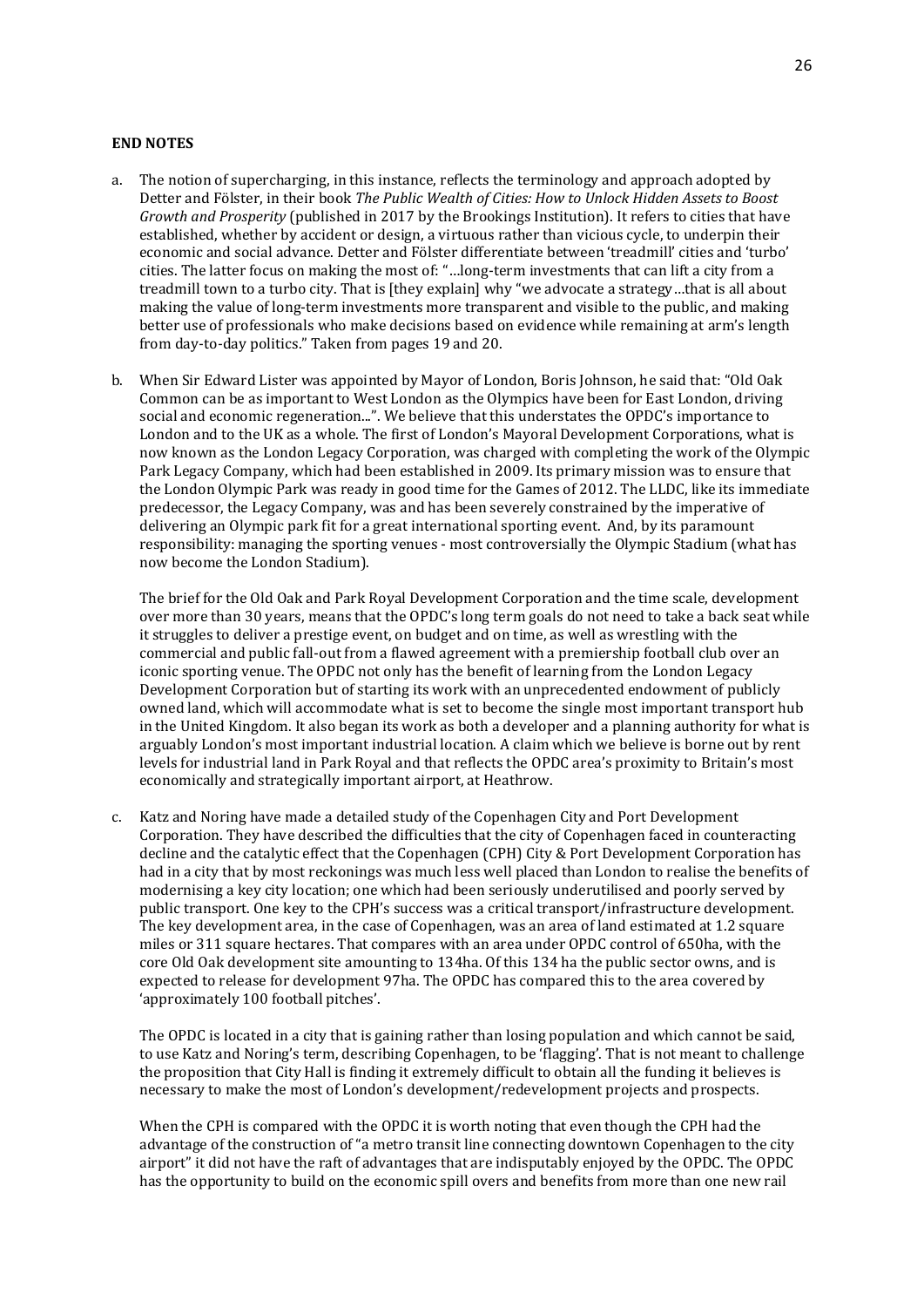line: it has Crossrail **and** HS2 and the hub where they meet. Crossrail stretches from Shenfield (in Essex) and Abbey Wood (in the east of London), to Reading (in the west) - a distance of 37 miles. Crossrail, taken on its own, is expected to bring an additional 1.5 million people to within 45 minutes of central London [see: [https://www.theguardian.com/public-leaders-network/2017/jun/26/life](https://www.theguardian.com/public-leaders-network/2017/jun/26/life-crossrail-locals-commuters)[crossrail-locals-commuters\]](https://www.theguardian.com/public-leaders-network/2017/jun/26/life-crossrail-locals-commuters).

d. Detter and Fölster argue that for city governors around the world managing the liability side of their city budgets has become an obsessive, almost overpowering, concern. They argue that the focus on city liabilities runs far ahead of representatives' interest in cultivating city assets. This, they argue, is mainly because the asset side of city balance sheets 'remains opaque' to most representatives. The potentially highly beneficial use of publicly owned assets is simply underappreciated. Their readers, they suggest, would do well to "consider a city like Cleveland [in the US], which does not appear to be particularly wealthy". Cleveland reported ownership of assets valued at \$ 6 billion (in 2014). Its assets were greater than its recorded liabilities; but the assets the city owned were valued at their book value - a valuation that reflected their historic cost. Such a valuation represents, in Detter and Fölster's judgement, just a fraction of their true commercial value.

The lion's share of Cleveland's assets is found in publicly owned real estate. Cleveland's reliance, they record unhappily, on historic book values, has become seriously disabling. It has obscured the city's view of a great pool of public wealth and made it much harder to manage its substantial endowments for the benefit of the city's population. Detter and Fölster's simple proposition is that: assets in the public sector, valued according to their historic costs, are destined to be poorly managed. Indeed, in Cleveland "due to a legal quirk, many assets acquired before 1980 are not accounted for at all." If those assets were to be accounted for, using the International Financial Reporting Standards (IFRS), their value in city accounts "…would be many times what the city is currently reporting…"

In Detter and Fölster's view Cleveland's lack of rigour and the absence of a business-like approach, to valuing public assets, has become a great source of harm to the people who live and work in the city. They have calculated that if Cleveland had been able, in the past, to obtain a 3 percent yield on its assets (which they suggest have a commercial value approaching \$30 billion rather than the \$6 billion reported), the city's portfolio of publicly owned assets could have been expected to yield an income of \$ 900 million a year to the city. Such a sum, Detter and Fölster declare, "…is substantially more than Cleveland's current annual net investments of about \$ 700 million." The city could have doubled what it invested each year for the benefit of all its citizens. Taken from Detter, Dag; and Stefan Fölster, *The Public Wealth of Cities: How to Unlock Hidden Assets to Boost Growth and Prosperity* (see pages 89-92). Brookings Institution Press. Kindle Edition.

- e. Dissatisfaction and frustration with the results of urban renewal programmes is nothing new. Herbert Gans [see his article, written for *Commentary* at: [https://www.commentarymagazine.com/articles/the-failure-of-urban-renewal/\]](https://www.commentarymagazine.com/articles/the-failure-of-urban-renewal/) expressing his views in 1965, about renewal programmes in the US, took great pains to argue that it was vital for public officials to think harder and look more deeply into the failures of urban renewal programmes, particularly when they wrestled with the often poor results of initiatives, which had been promoted as good ways to improve the lives and, most especially, the housing conditions of poorer city dwellers - especially those who were members of ethnic minority groups. In the case we make here, for a more active and purposeful management of public assets in the OPDC area, we are attempting to broaden the perspective of all those who say they want to better understand why huge urban investments often disappoint and to promote a much greater ambition, on the part of those who set the parameters for the management of publicly owned assets, in order to develop more effective ways of getting the best out of what the public's representatives own, on the community's behalf.
- f. Bentley's 'Land Question' is something of tour-de-force. As Bentley explains: "The current housebuilding framework [in Britain] has shown itself [not to be] up to the task…the provision of affordable and sub-market housing is being increasingly squeezed out by the development process…the root of these problems lies in the trade in land. Large fortunes can be and are being made out of the sale of development land for new housing, particularly in those areas – notably London and the South-East – where prices have risen the most. But the pursuit by landowners of the highest-value developments for their sites is frequently at odds with the delivery of more affordable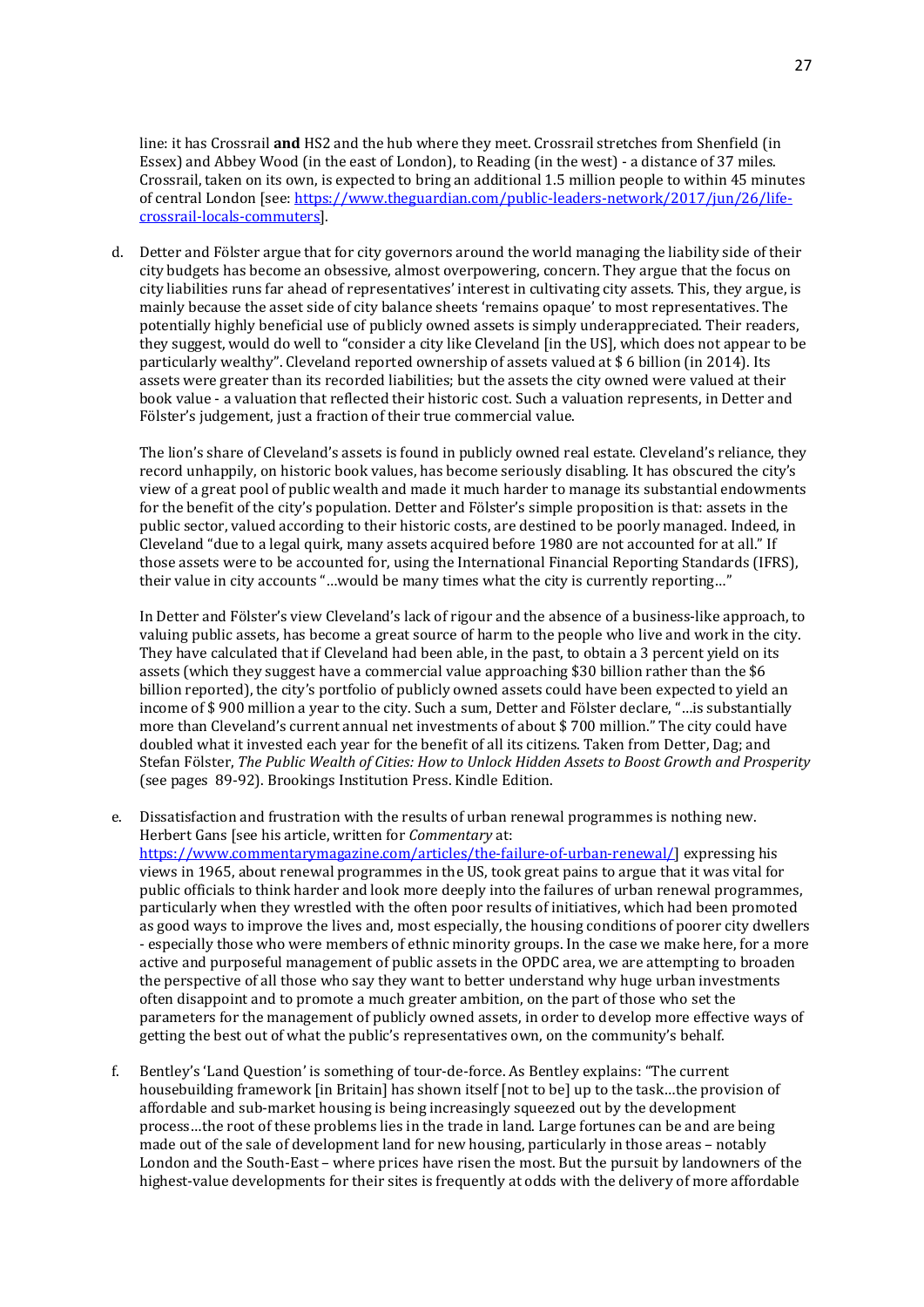homes and speedier construction." Taken from Daniel Bentley's *The Land Question: Fixing the dysfunction at the root of the housing crisis* – 'Summary' (at location 39 of 1497 in Kindle edition), published by Civitas, 2017.

g. In a DCLG paper, entitled *Land value estimates for policy appraisal*, published in February 2015, the extent of the variation in land values in different parts of the country is readily apparent from estimates of the value of a 'typical' hectare of land with planning permission for residential development/use. The information is presented in a table and listed by local authorities in England. It can be contrasted with estimates, countrywide, for the mean value of a hectare of land designated for planning purposes as agricultural or industrial. While agricultural land was reported to have 'a typical value per hectare' of £21,000 and industrial land was estimated to have 'a mean value per hectare' of £482,000, the value, per hectare, of a typical residential site in a local authority area, such as Burnley, in the north west of England, was given as more than £500,000 but less than a £1,000,000. A hectare of land for residential use in the London borough of Westminster – by way of contrast - in January 2014, was estimated at £93,300,000.

It is not surprising, therefore, that the valuation of land for specialist non-residential purposes, such as prime office and retail space, can take us into a kind of valuation stratosphere. In December 2015, for example, *Statista* reported that the level of 'prime retail rents', in London's West End, had reached (expressed as an annual figure and in euros),  $\epsilon$ 13,145 per square meter (see: [https://www.statista.com/statistics/321066/annual-rental-cost-of-prime-retail-rents-in-the-united](https://www.statista.com/statistics/321066/annual-rental-cost-of-prime-retail-rents-in-the-united-kingdom-uk/) $kingdom-uk/$ ). Assuming that such a price was achievable across an entire hectare of urban land this would produce an annual rental value of more than  $\epsilon$ 131 million per hectare. The current sterling equivalent of 131 million Euros exceeds £115 million. If we take the calculation one step further, and assume that it is possible to calculate a capital value for a hectare of land in London's West End, based on a return of 6% per annum, we get, using the method employed by *Investment Property UK* (see: [https://investmentproperty.co.uk/property-investment-resources/property-yield-calculating](https://investmentproperty.co.uk/property-investment-resources/property-yield-calculating-property-yields-return-on-investment-roi/)[property-yields-return-on-investment-roi/\)](https://investmentproperty.co.uk/property-investment-resources/property-yield-calculating-property-yields-return-on-investment-roi/), for estimating capital values, a capital value of £1.916 billion. As the hosts of TV property shows are want to say: 'It really is all about location, location, location'.

Ballpark calculation leading to capital value for square hectare of prime retail land in London's West End :

*Statista* prime retail annual rent for a square metre in the West End of London: €13,145 How many square metres in a hectare? 10000 sq metres = 1 hectare Rent theoretically achievable for an **entire square hectare** of land in London's West End based on price per square meter =  $£131,450,00$ Say, for simplicity,  $£131,000,000$ Exchange value of  $\text{\textsterling}131,000,000$  – assuming no trading/transaction costs on 23 Jan 2018 – in sterling and annual rent, for hectare, expressed in sterling: £115,058,814.59 Say, for simplicity, £115,000,000

```
Assuming
Annual Rental Income = £115 million
Yield = 6%AND
Calculating the Property/Capital Value*:
Capital Value = (115/4) \times 100Capital Value = £1.916 billion
```
[\* Using method employed by Investment Property a[t https://investmentproperty.co.uk/,](https://investmentproperty.co.uk/)  which claims it has World-Class property expertise]

Figure 3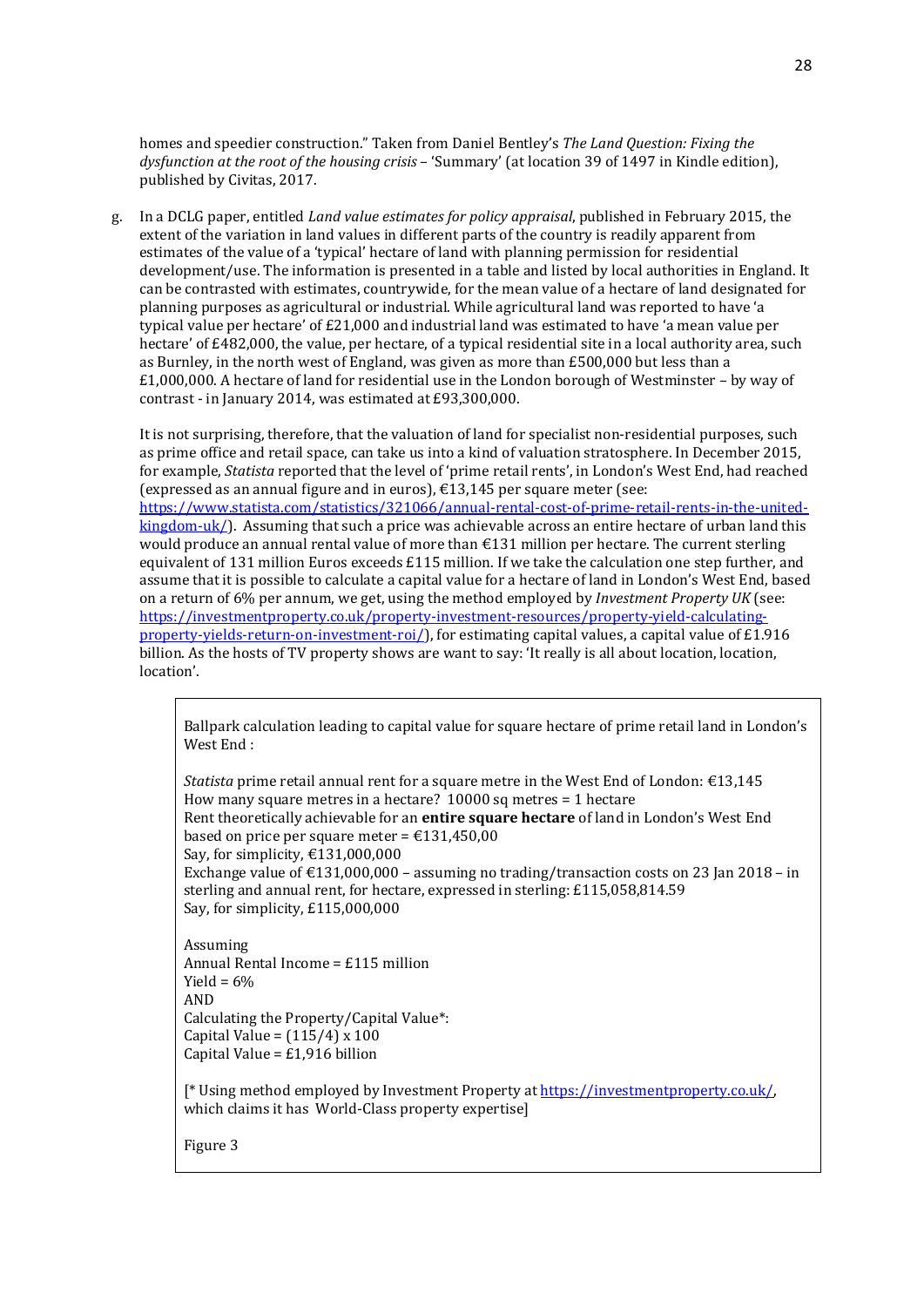In a study produced for the OPDC early in 2016 (OPDC 2016a) on *Development Capacity*, in relation to the OPDC's Regulation 18 Consultation, it was claimed - in the study's *Executive Summary* - that the Old Oak development site on its own could be expected to supply, in the course of the plan period i.e. up to 2037 - 3,108 new retail jobs and 56,000 new office jobs. This represented the lion's share of the new non-industrial employment expected in the OPDC area, to which the study suggested a further 71,100 new industrial jobs would be added during the plan period.

The economic impact and relative scale and importance of the employment boost associated with the proposed station complex at Old Oak can be compared with the anticipated job creation impact of a scheme at Waterloo International, where a shopping centre plan was approved by Lambeth Council in 2016. The developer, in that instance, London and Continental Railways (about which there is more information at End Note<sup>z</sup>), estimated more than 700 new jobs would be created [a brief account of this scheme and its anticipated employment promoting aspects can be found at: [http://www.london-se1.co.uk/news/view/8977\]](http://www.london-se1.co.uk/news/view/8977).

h. The Blue Book, which accompanied the November 2017 budget statement, reported (see page 27 of the Blue Book) that: "Land value increased from £0.7 trillion to £3.9 trillion between 1996 and 2016 (or by 479%), while the value of dwellings grew by less than half that rate - by 203% (increasing from £0.5 to £1.5 trillion over the same period)."

The data, from the ONS, underscores the extent to which, in analysing the financial assets and liabilities of households, the value of land has come to account for the largest share, more than 70%, of the value of residential property. In a period of just twenty years the value of dwellings and land, which made up a more or less equal proportion of the value of residential property overall, has tipped decisively in favour of the underlying value of the land on which Britain's residential properties are built [see [https://backup.ons.gov.uk/wp-content/uploads/sites/3/2017/10/UK-National-Accounts-](https://backup.ons.gov.uk/wp-content/uploads/sites/3/2017/10/UK-National-Accounts-The-Blue-Book-2017.pdf)[The-Blue-Book-2017.pdf\]](https://backup.ons.gov.uk/wp-content/uploads/sites/3/2017/10/UK-National-Accounts-The-Blue-Book-2017.pdf)

i. See[: https://www.theguardian.com/cities/2014/sep/17/truth-property-developers-builders](https://www.theguardian.com/cities/2014/sep/17/truth-property-developers-builders-exploit-planning-cities)[exploit-planning-cities.](https://www.theguardian.com/cities/2014/sep/17/truth-property-developers-builders-exploit-planning-cities) Scepticism about Section 106 is entirely justified, as Oliver Wainwright has explained: "The principal reason can be traced to the fact that awarding planning permission in the UK comes down to a *Faustian pact*. If the devil is in the detail, then the detail is Section 106 of the Town and Country Planning Act 1990; [the] clause which formalised "planning gain", making it in the local authorities' interests to allow schemes to balloon beyond all reason, in the hope of creaming off the fat of developers' profits for the public good."

Wainwright continues: "Section 106 has become a primary means of funding essential public services, from social housing to public parks, health centres to highways, schools to play areas. The bigger the scheme, the fatter the bounty, leading to a situation not far from legalised bribery – or extortion, depending on which side of the bargain you are on. Vastly inflated density and a few extra storeys on a tower can be politically justified as being in the public interest, if it means a handful of trees will be planted on the street."

- j. In the *Executive Summary* to its 'Devolution: a Capital Idea' the *London Finance Commission* presented 'Ten key finding' which 'arose from [its] extensive consideration of available evidence sources'. It found persuasive evidence that Londoners supported fiscal devolution but that 'community groups [that] supported devolution…[were also concerned about and] warned against bad devolution deals'. It also concluded that there was 'widespread support among civic leaders, thinks tanks and regional business groups' for devolution that focussed on 'local challenges', 'incentivising growth', 'adaptability', and 'governing capacity and fairness'. We believe that this is congruent with our proposal for a model for the OPDC reliant on arrangements that embrace what can reasonably be termed 'smarter management and longer-term finance' for urban re-development, community building and place-making.
- k. The issue of determining true affordability given unequal incomes and the highly unequal distribution of purchasing power in contemporary Britain (most particularly in London, with its high land/location values) - is an extremely complicated one. Getting rent levels/housing costs 'right' is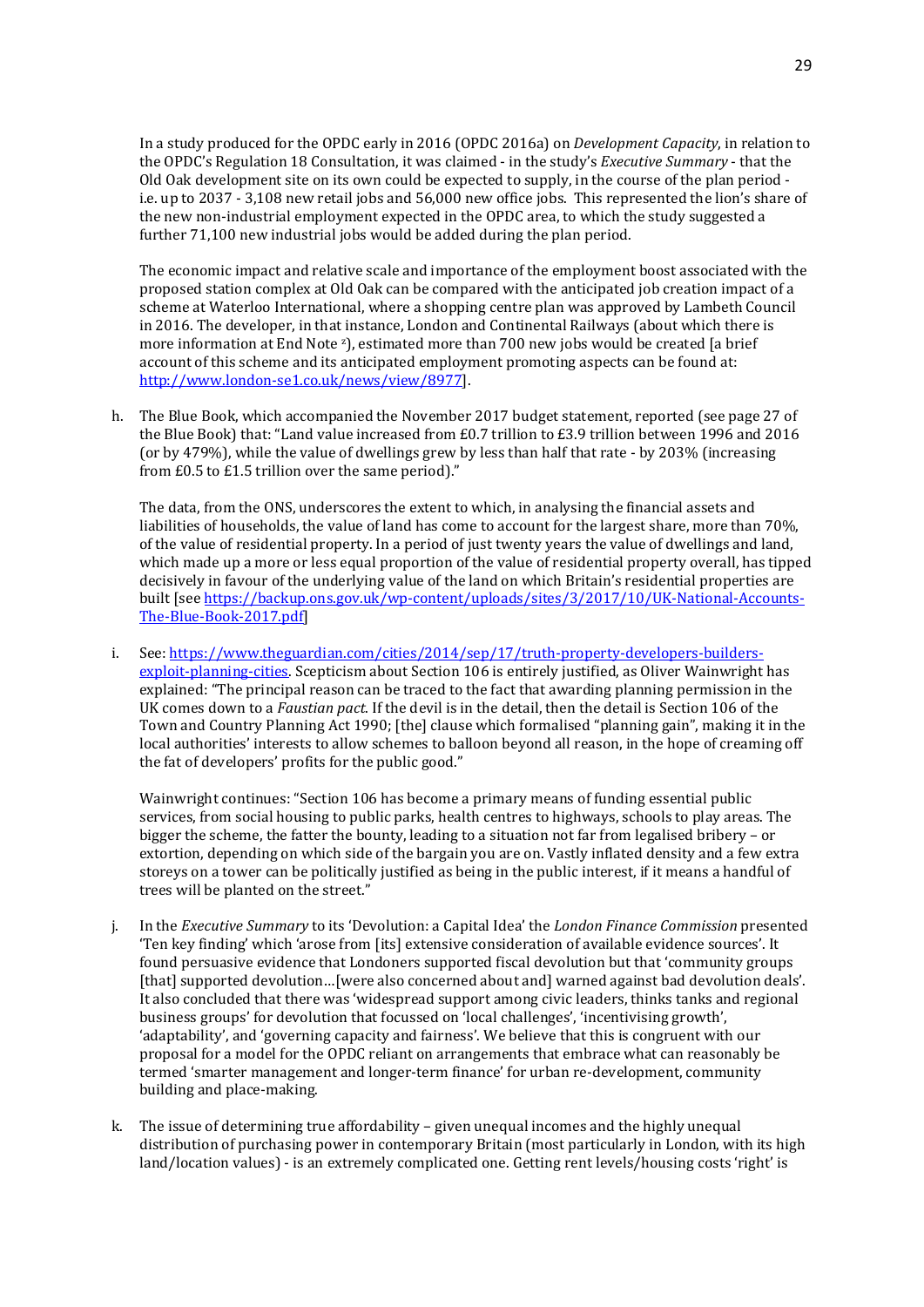indisputably fundamental to any scheme or arrangement that is intended to radically change and increase access to decent housing for individuals and families on low incomes.

The challenge, for policy makers, of building affordable homes is greatest when employment incomes are relatively low or *would-be householders* are wholly or substantially dependent (if they are going to be able to pay their rent and avoid arrears), on income that comes from social security benefits and entitlements.

We recognise both the complexity and the importance of setting rent levels that are realistic and fair, given entrenched and substantial inequalities in the distribution of incomes and life chances in contemporary Britain. If the Mayor of London and his development corporation, for the Old Oak and Park Royal area, were to accept our proposals we believe it would be necessary for them to make a careful study and take full account of the work of the Joseph Rowntree Foundation and the real London Living Wage (LLW) Foundation on the calculation and meaning of a 'living wage in London' and an 'affordable rent for low income households in London'.

For those who want to read some about the research and examine calculations that are relevant to setting affordable rents relevant material can be found at: <https://www.livingwage.org.uk/calculation> an[d https://www.jrf.org.uk/income-benefits/living](https://www.jrf.org.uk/income-benefits/living-wage)[wage;](https://www.jrf.org.uk/income-benefits/living-wage) it is also worth consulting the BBC's affordability check at <http://www.bbc.co.uk/news/business-38067626> and information from the National Statistics Office on affordability, which can be found at [https://www.ons.gov.uk/peoplepopulationandcommunity/housing/bulletins/housingaffordabilityin](https://www.ons.gov.uk/peoplepopulationandcommunity/housing/bulletins/housingaffordabilityinenglandandwales/1997to2016) [englandandwales/1997to2016.](https://www.ons.gov.uk/peoplepopulationandcommunity/housing/bulletins/housingaffordabilityinenglandandwales/1997to2016)

- l. We believe that a great many benefits would flow from the general adoption of a national scheme of Land/Location Value Taxation, especially a scheme designed to dramatically change the way in which public revenues are obtained. Taxes on work, consumption and investment, in new productive capacity, could be reduced or even eliminated if unearned income and wealth became a much more significant source of public revenues. It is our belief that, if such a radical reform were to be accepted, almost every citizen would be a beneficiary. From this point of view LVC – as opposed to a national LVT scheme – for capturing land/location values - is a second-best policy option. Indeed, many of the individual members of the Coalition for Economic Justice Steering Group and the organisations which they represent on the Steering Group look forward to a time when the social and economic benefits of replacing taxes on work with levies or charges on assets, most particularly land, which are part of our common wealth, are more widely appreciated and strongly supported. However, when the best policy option is not immediately available we believe that a better way of organising and managing the affairs of the capital should not be rejected, simply because it is not the very best means we could adopt. The very best should not be allowed to become the enemy of the good.
- m. In the *new London Plan*, published at the end of 2017, the Mayor of London asserted: "The level of growth we must plan for will require significant investment – both from business and the public sector – in transport, infrastructure and affordable housing. And in order to deliver the fundamental change we need in the long-term, the Government should step in and give more powers and investment to London."

While the Mayor made it apparent, in his introduction to the *new London Plan* that he wanted to work as closely and constructively as possible with central government, elsewhere in the plan he envisaged the city's government taking radical new steps of its own to generate the revenues required to implement his *Plan*. In the concluding section of the *new London Plan* it was argued that, in order to properly fund the plan, the Mayor was seeking:

"…further devolution of fiscal powers in line with the recommendations of the London Finance Commission… (And)… [b]ecause of the scale of the funding gap, the Mayor is also exploring other potential sources of funding, such as **land value capture** [emphasis added], and looking at how private investors can play a bigger role in investing in the upfront costs of infrastructure. He has also, through this Plan and other strategies, set out how to make more creative and efficient use of existing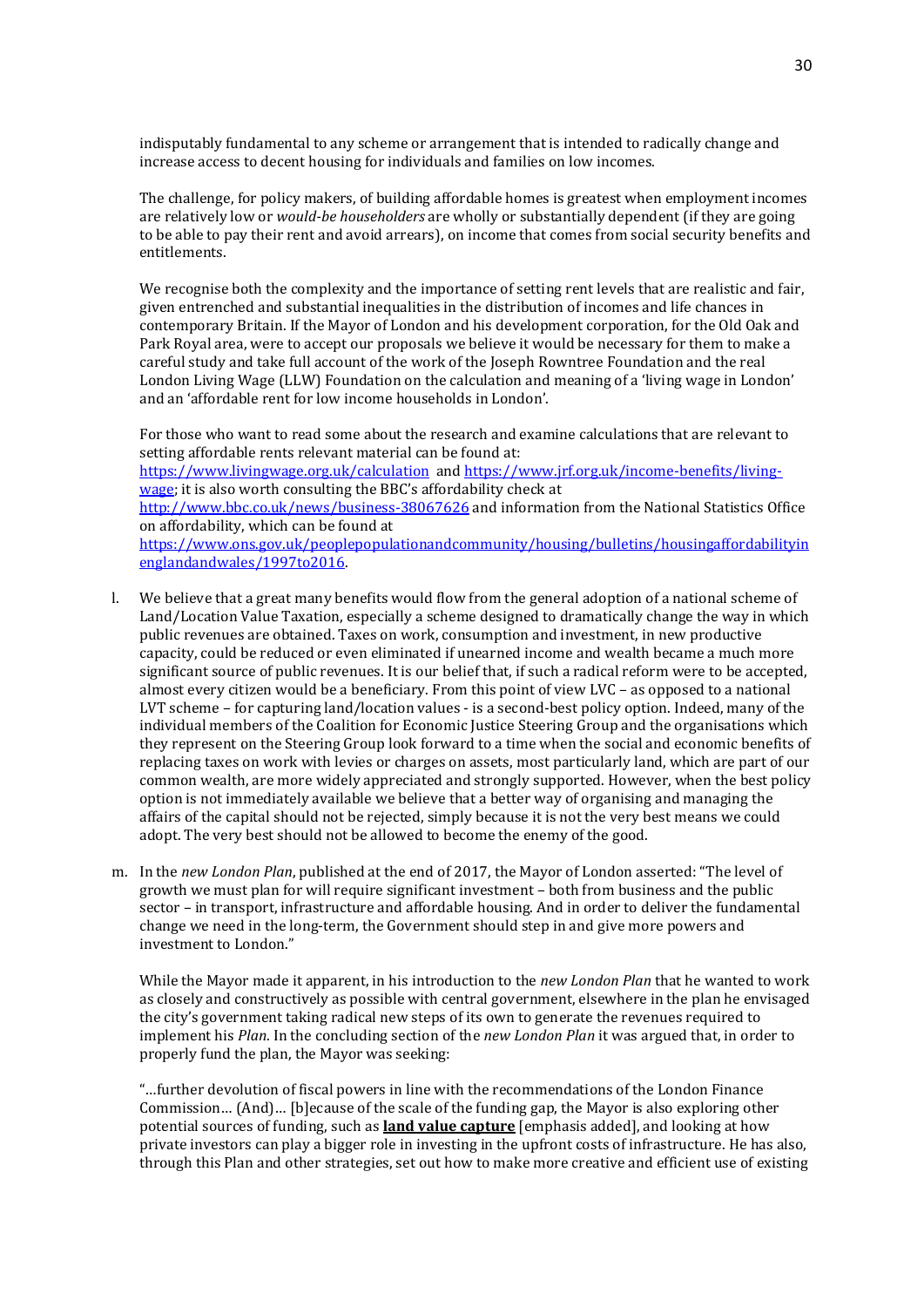infrastructure assets, for example, by managing demand for utilities and transport, using new technologies and changing user behaviours." [from para 11.1.13 of the new London Plan]

This was in the context of:

"The Mayor's current fundraising powers [being] limited to council tax and business rates, user charges such as transport fares, and third-party contributions such as *M*CIL. These represent a small proportion of the large number of different taxes levied on London by Government. In 2015/16, London government only had direct control over 5.1 per cent of the tax it raised (council tax and 50 per cent business rates)." [from para 11.1.9 of the *new London Plan*]

n. The key section of the TfL study, which reported on the potential of LVC anticipated in the KPMG and Savill research, noted that:

"Using transactions data from Land Registry and local controls for background price inflation and local place effects…that past projects such as the Jubilee line extension (JLE), the Docklands Light Railway (DLR) extension to Woolwich and the upgrade and incorporation of the North London line into the Overground network … produced significant land value uplifts, of 52 per cent, 23 per cent and six per cent respectively, relative to controls. While there is no clear evidence so far of Crossrail (still in construction) lifting the values of existing residential stock, there is evidence that it has produced uplifts on commercial property (around 1-2.5 per cent per annum relative to controls), and in enabling new residential development (with a 50 per cent increase in density of new housing within 500 metres of a Crossrail station compared to areas further away)."

#### AND

"Looking ahead, KPMG and Savills estimate that **future transport schemes in London are also likely to produce large land value uplifts, both in increasing the value of existing properties and by inducing new development**. For instance, a sample of **eight prospective TfL projects that cost around £36bn (including Crossrail 2, the Bakerloo line extension and the DLR extension to Thamesmead) could produce land value uplifts of about £87bn**. *The problem is that existing value capture mechanisms extract only a small fraction of land value gains from transport investment, in an ad hoc and poorly targeted manner* [emphases added]."

- o. See the Mayoral press release of 21 June 2017, which extolled the benefits of the 'Healthy Streets Approach to reduc[ing] car reliance [in London, which was expected to] help Londoners choose active and sustainable travel [options]. Source[: https://www.london.gov.uk/press](https://www.london.gov.uk/press-releases/mayoral/fairer-greener-healthier-more-prosperous-city)[releases/mayoral/fairer-greener-healthier-more-prosperous-city.](https://www.london.gov.uk/press-releases/mayoral/fairer-greener-healthier-more-prosperous-city)
- p. TfL's land value capture report refers specifically to: (i) business rates on commercial premises; (ii) Stamp Duty Land Tax (SDLT) on the transfer of land or property (- while noting that this accrues to central rather than local government); (iii) over-station development; and (iv) development taxes such as the Community Infrastructure Levy (CIL) and negotiated developer contributions. The last of these raises the possibility of using a *development rights auction model* – abbreviated to DRAM – as a means of engaging private landowners and commercial interests in development schemes that are a priority for the GLA and beneficial for private landowners and the general public. This is particularly important if the other side of the DRAM coin is a commercial loss for landowners who decide not to participate in the auction and withhold their land from development as part of a valued publicly sanctioned housing and/or infrastructure scheme. As the TfL report points out: "…zones with high development potential (particularly for housing) with multiple landowners [afford] Government, TfL and the GLA [the opportunity to] consider [making use of] the development rights auction model…a new land value capture mechanism."

This discussion of TfL's options for raising additional revenues from a variety of sources, including developments connected with its property portfolio, should not be read as an attempt to side-step the financial difficulties facing TfL. TfL's fare income is less (at the beginning of 2018) than had been anticipated and financial support for public transport has been reducing (see FT article written by Jim Pickard and Tanya Powley, which appeared on February 11, 2018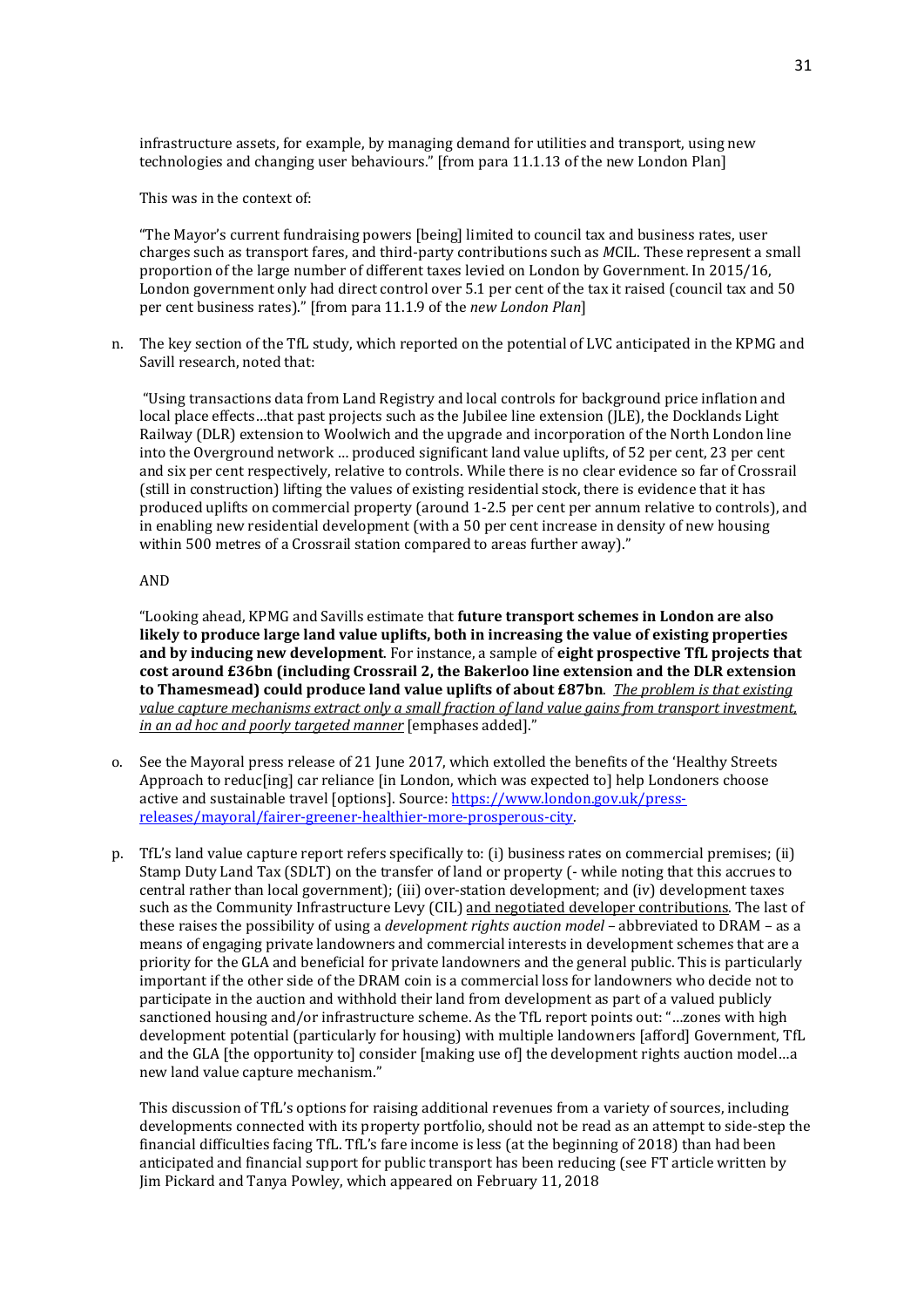[https://www.ft.com/content/946204de-0dbb-11e8-8eb7-42f857ea9f09\)](https://www.ft.com/content/946204de-0dbb-11e8-8eb7-42f857ea9f09). Nevertheless TfL's current budget difficulties and a good deal of the public response to them seems to us to illustrate the unbalanced approach that Detter and Fölster found and deplored, on the part of city leaders in many parts of the world, to financial management in the public sector. It is, in their view and ours, an approach that attaches far too much weight to controlling spending and far too little to pursuing revenue generating opportunities and improving the management of public assets.

- q. We regard those OPDC plans as in many ways as admirable, and they are set out in detail in the OPDC's revised draft local plan, which was consulted on in the summer of 2017. The revised draft plan runs to over 300 pages and is packed with good intentions and commendable aspirations. In our response to the plan we did not take issue with those good intentions and commendable aspirations. However, we did note that the word 'sustainable' appeared 160 times in a document that was depressingly short of specifics about how the development of Old Oak and Park Royal would be funded. In fact – so far as the revised draft plan does address funding issues – it limits discussion to, in our words: '…**weak, one-off instruments (Section 106 Agreements and Community Infrastructure Levies) that are by definition unsustainable and have rarely worked out in favour of the public side of asymmetric public-private partnerships in the past**'.
- r. In a press release issued in June 2017, by MRT Corporation, it was announced that: "A new milestone was achieved for the Crossrail project in London as the first in a new fleet of high-capacity trains was introduced to passenger service yesterday (22 June 2017) by Transport for London (TfL) and operated by MTR Corporation (Crossrail) Limited ("MTR Crossrail"), a wholly owned subsidiary of MTR Corporation…As the operator for TfL Rail and the future Elizabeth line service, MTR Crossrail has collaborated closely with TfL and the train manufacturer, Bombardier, for a smooth service launch of the new trains..." [See[: https://www.mtr.com.hk/archive/corporate/en/press\\_release/PR-](https://www.mtr.com.hk/archive/corporate/en/press_release/PR-17-051-E.pdf)[17-051-E.pdf\]](https://www.mtr.com.hk/archive/corporate/en/press_release/PR-17-051-E.pdf)
- s. The contrast between the anticipated make up of TfL's income, in 2017-18, from its assets and property operations, and the contribution of property income in the case of the HK MTR is striking:



TfL sources of cash 2017/18

Figure 4, Source: TfL – how we are funded [ [https://tfl.gov.uk/corporate/about-tfl/how-we](https://tfl.gov.uk/corporate/about-tfl/how-we-work/how-we-are-funded)[work/how-we-are-funded](https://tfl.gov.uk/corporate/about-tfl/how-we-work/how-we-are-funded) ]

While 'other sources of cash', which included "income from advertising, property rental, and property sales and development, the sale and leaseback of 55 Broadway and the sale of commercial sites at new Crossrail stations", made up just over 10% of TfL income, Hong Kong's MTR received HK\$ 9.2 of its operating profits (which totalled HK\$ 17.6 billion in 2016) from property and rental management (HK\$ 3.9 billion), commercial station business (HK\$ 5billion ) and property development (HK\$ 0.3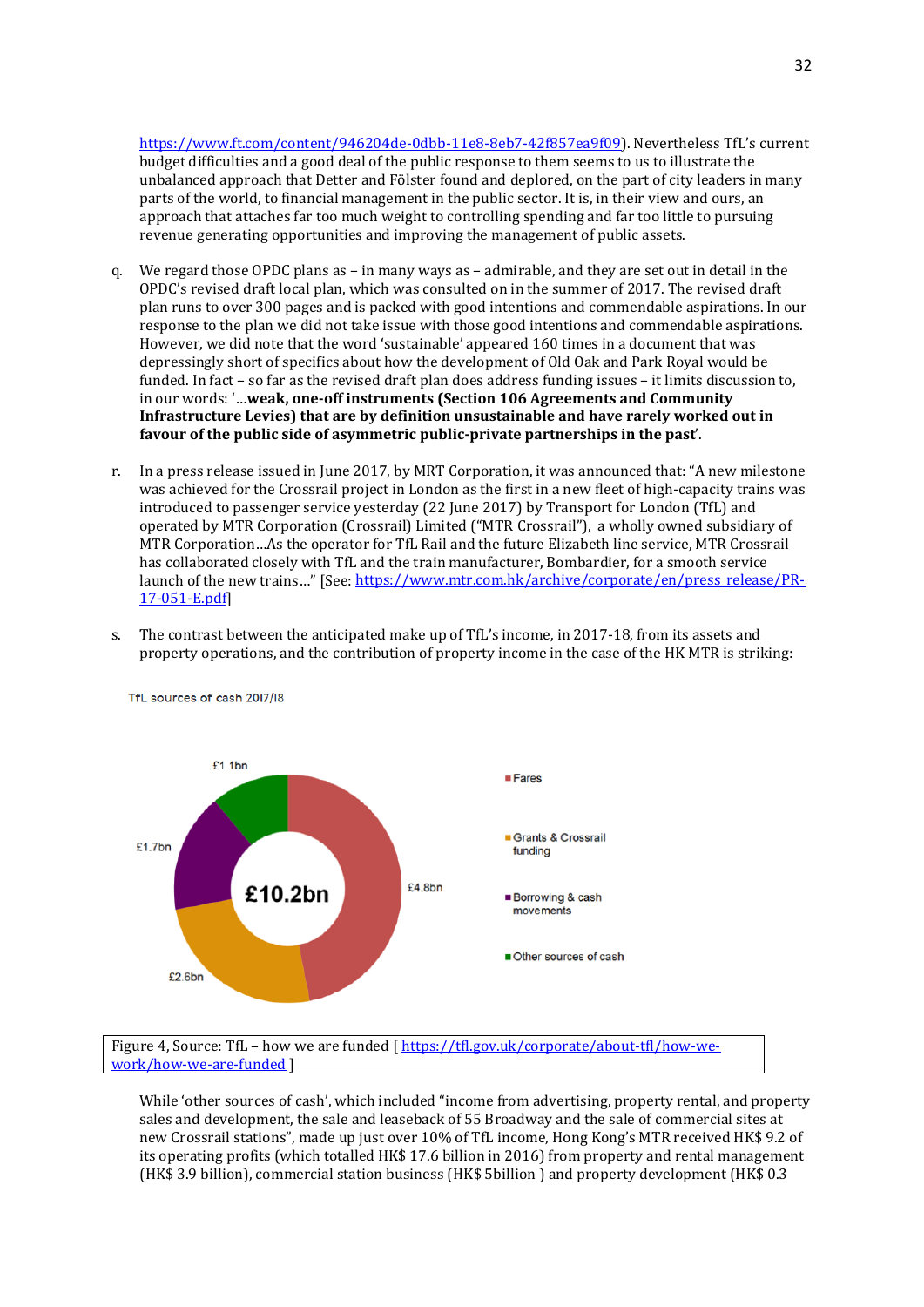billion). While TfL's property rental, property sales and sale/leaseback operations were expected to bring in just over 10% of its cash MTR's property business and commercial operations, as distinct from the fare box, brought over 50% of its *operating profits*.

t. As Thomas Aubrey has warned new land compensation rules are necessary, if we are to drive up infrastructure investment and increase the rates of new home construction. In Aubrey's own words:

"The high price at which both private and public developers buy land has effectively prohibited large scale housebuilding for units that low and middle income households can afford. In addition, it makes the building of new infrastructure prohibitively expensive. Land compensation rules determine to what extent the municipality is able monetise the rise in land values. This rise enables the necessary infrastructure to be financed, opening up new land for housing, and providing a sufficient level of subsidised housing." [See[: http://progressive-capitalism.net/2017/05/new-land-compensation](http://progressive-capitalism.net/2017/05/new-land-compensation-rules-will-drive-infrastructure-investment-raise-rate-housebuilding/)[rules-will-drive-infrastructure-investment-raise-rate-housebuilding/](http://progressive-capitalism.net/2017/05/new-land-compensation-rules-will-drive-infrastructure-investment-raise-rate-housebuilding/) ]

u. What is an irrevocable trust and could/should such a trust have some of the characteristics of a Community Land Trust? An irrevocable trust is a trust that can't be modified or terminated without the permission of the beneficiary. The grantor, having transferred assets into the trust, gives up all their rights of ownership to the assets in the trust. Were the OPDC to establish an irrevocable trust to take responsibility for some or all of the new housing units built in the OPDC area it could ensure that the trust had a clearly defined role in serving and meeting the needs of tenants, lessees and the local community as a whole. Such a trust could be established with responsibilities similar to those of a Community Land Trust. The *National Community Land Trust* has described a CLT in the following terms: Community Land Trusts are a form of community-led housing, set up and run by ordinary people to develop and manage homes as well as other assets. *CLTs act as long-term stewards of housing, ensuring that it remains genuinely affordable, based on what people actually earn in their area, not just for [the present] but for every future occupier*.

We are attracted by the idea of one or more CLT's operating in the OPDC area, with well-defined social and affordability goals. Indeed, the OPDC itself has discussed the possibility of working with CLT's and supporting their establishment in relation to housing developments in the area. It seems to us entirely possible that an irrevocable trust could be established with a number of the features that the National CLT has firmly associated with Community Land Trusts.

We consider that it would be entirely sensible and appropriate to explore the characteristics that an irrevocable OPDC trust, responsible for the management of new housing in the OPDC area, might have and, in doing so, to make it clear that great importance is attached to: pursuing the objective of maximising the amounts of affordable housing constructed for leasing and renting in the OPDC area.

- v. It is entrenching advantages, based on the private ownership of the most valuable parts of the *commonwealth* – often that means the very best located urban land - which appears to us to underpin long-lasting and deepening intergenerational inequalities. Challenging and, at a minimum, reducing such inherited – what might reasonably be described as perpetuated and perpetual - inequalities seems to us to be a fundamental requirement for any person or organisation seeking to promote a fairer society.
- w. Sadiq Khan was elected Mayor of London in May 2016. Amongst his first acts was his decision, in June 2016, to commission the GLA to undertake a review of the strategic direction and work programme of the OPDC. The review team's report was published at the beginning of November 2016. The findings confirmed widely voiced and shared anxieties that the OPDC wasn't, as constituted and led, up to the task of managing the single most important long-term redevelopment site and programme in London. The findings of the review [see:

[https://www.london.gov.uk/sites/default/files/opdc\\_review\\_findings\\_-\\_final\\_31.10.16\\_0.pdf\]](https://www.london.gov.uk/sites/default/files/opdc_review_findings_-_final_31.10.16_0.pdf) were damning.

The OPDC had (i) hastily entered into the MoU on which its title to the core development site, in multiple public ownership, depended; (ii) the funding needed to make the most of the opportunity presented by the OPDC had not been put in place and central government support for the OPDC was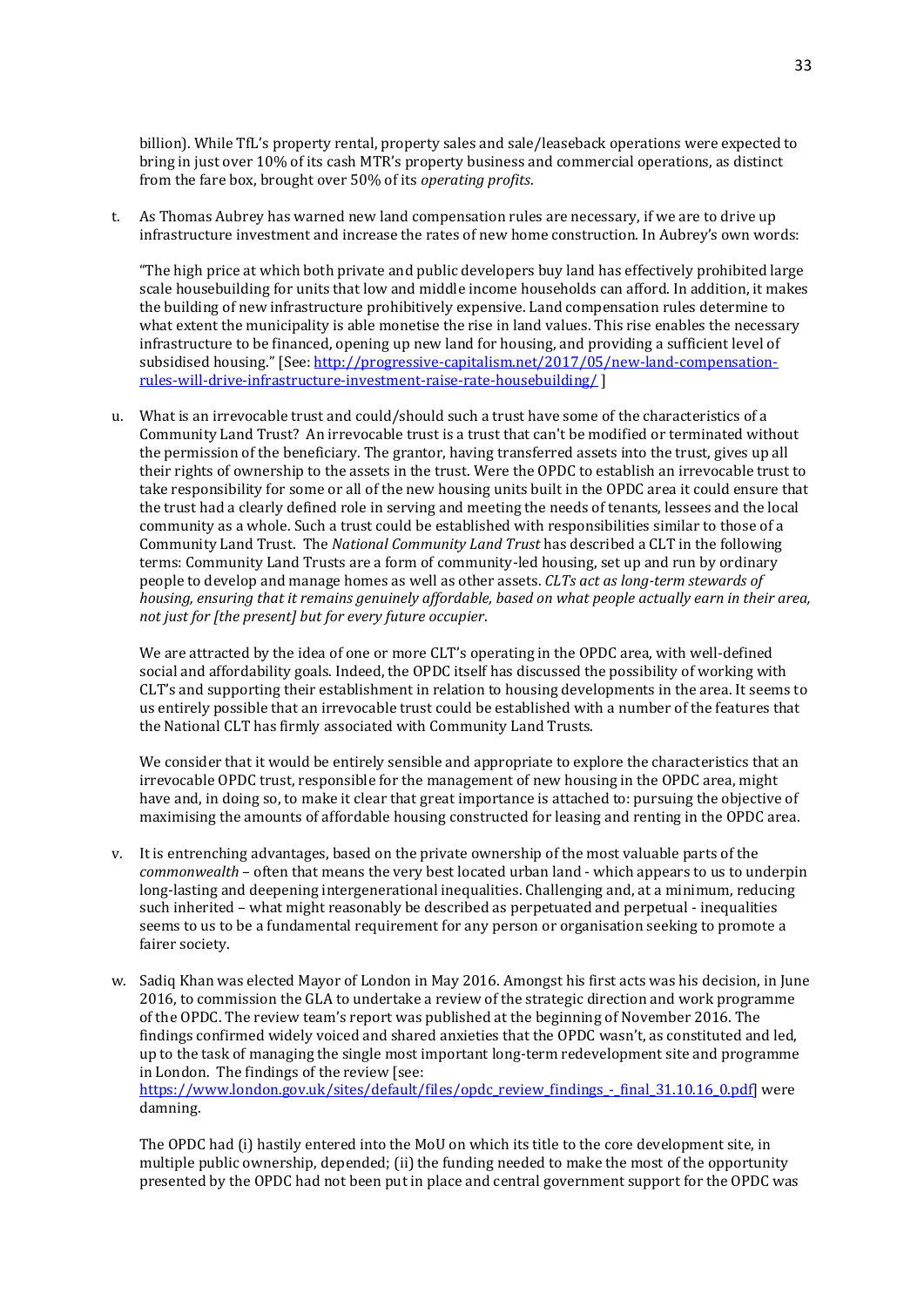markedly less favourable than that for other major redevelopment sites across the country, despite Old Oak and Park Royal's long term economic significance for the whole of the UK; (iii) there had been a failure to cope with 'the complexities of the site'; and (iv) the OPDC simply lacked a 'staff resource [with the] capacity to take forward the land deal work' – which meant that 'expert help [was] needed' to enable the Corporation to successfully proceed with its core mission; and, (y) failures, in several different areas of the OPDC's work, had been compounded by a failure to ensure that the 'positioning of a Crossrail Depot and maintenance facility' was consistent with plans to make the most of the core Old Oak development area.

Sadiq Khan was reported, in the edition of the *Architects Journal* published at the beginning of November 2016 [ [https://www.architectsjournal.co.uk/news/sadiq-khan-hits-out-at-old-oak](https://www.architectsjournal.co.uk/news/sadiq-khan-hits-out-at-old-oak-common-mess/10014344.article)[common-mess/10014344.article\]](https://www.architectsjournal.co.uk/news/sadiq-khan-hits-out-at-old-oak-common-mess/10014344.article), to have complained bitterly about the Old Oak Common 'mess' he had inherited. The same *AJ* story reported that "Earlier [in the] year Terry Farrell had voiced his concerns about the development of Old Oak Common, branding the scheme the 'worst cock-up in years' and saying that the chance to create 12,000 extra homes in the major new transport super hub had been squandered".

x. As the NAO, in its report *The Failure of Metronet*, recorded: "In May 2008, after ten months in administration, Metronet BCV and SSL's assets and liabilities were transferred to two new whollyowned subsidiaries of TfL. DfT and TfL saw this as an interim solution and set up a Joint Steering Committee which made recommendations to the Secretary of State and the Mayor of London on a long term solution in late December 2008". What was presented as an interim solution has lasted and lasted.

In October 2009 Robert Wright, the Financial Times transport correspondent, reported that TfL was to keep control of the former Metronet lines. He reported that while ministers had argued for "heavy private-sector involvement in any new structure, to ensure TfL avoided the problems of poor project management (*sic*)…the committee set up to examine the lines' future management had recommended direct control". Lord Adonis, transport secretary at the time, was reported, to have said: "The mayor and I have accepted the committee's recommendations that the contracts inherited from Metronet should remain under the direct management of LUL as the best value option under the present circumstances". Wright also reported that the body representing passenger train operators would be arguing that: "The government should focus on setting targets for train operators rather than prescribing precisely how they should run services". It also appeared, from Wright's report, that "The Association of Train Operating Companies' Franchise Reform [was about to issue a] report [arguing] that services would operate more efficiently under such a system than the present one". [See: [https://www.ft.com/content/4767257c-c4c4-11de-8d54-00144feab49a\]](https://www.ft.com/content/4767257c-c4c4-11de-8d54-00144feab49a)

y. It is possible, with a very modest amount of effort, to get some idea of the huge sums that can follow from a change in planning status and greatly enhanced access to public transport at a location that has previously lacked it or been poorly served by it. In Chapter 4 of its *Economic Evidence Base for London 2016*, entitled *The Value of Land and Housing in London*, the authors include a table showing the range of values for a hectare of land in different parts of London, depending on planning status and location. If, for example, it was possible to take land zoned for residential use in Brent, valued at £8 million a hectare, or land zoned for industrial use, valued at £6.2 million per hectare, in the same part of London, and turn it into land zoned for residential use valued as land in the neighbouring borough of Hammersmith & Fulham, the uplift in land values - for an area of 650 hectares (the total OPDC area) - would achieve a seven to eightfold increase in total value: from approximately £5.2 billion to approximately £36.4 billion.

It is clearly ridiculous to assume that the OPDC has either the power or desire to turn the whole of the OPDC area over to residential uses. Let's try a rather more modest calculation, based on existing residential values, relying on those in Brent and in next door Hammersmith & Fulham. The core development area at Old Oak is 134 ha, of which 97 ha is in public ownership. The same calculation as above - would imply a rise in land values for the whole of the Old Oak core development area from £1.072 billion to £7.504 billion. The 97 ha in public ownership would increase in value from £776 million to £5.432 billion. The largest privately owned site, in the ownership of Car Giant, which is estimated to amount to about 20 ha, could increase in value, if its designation for industrial uses was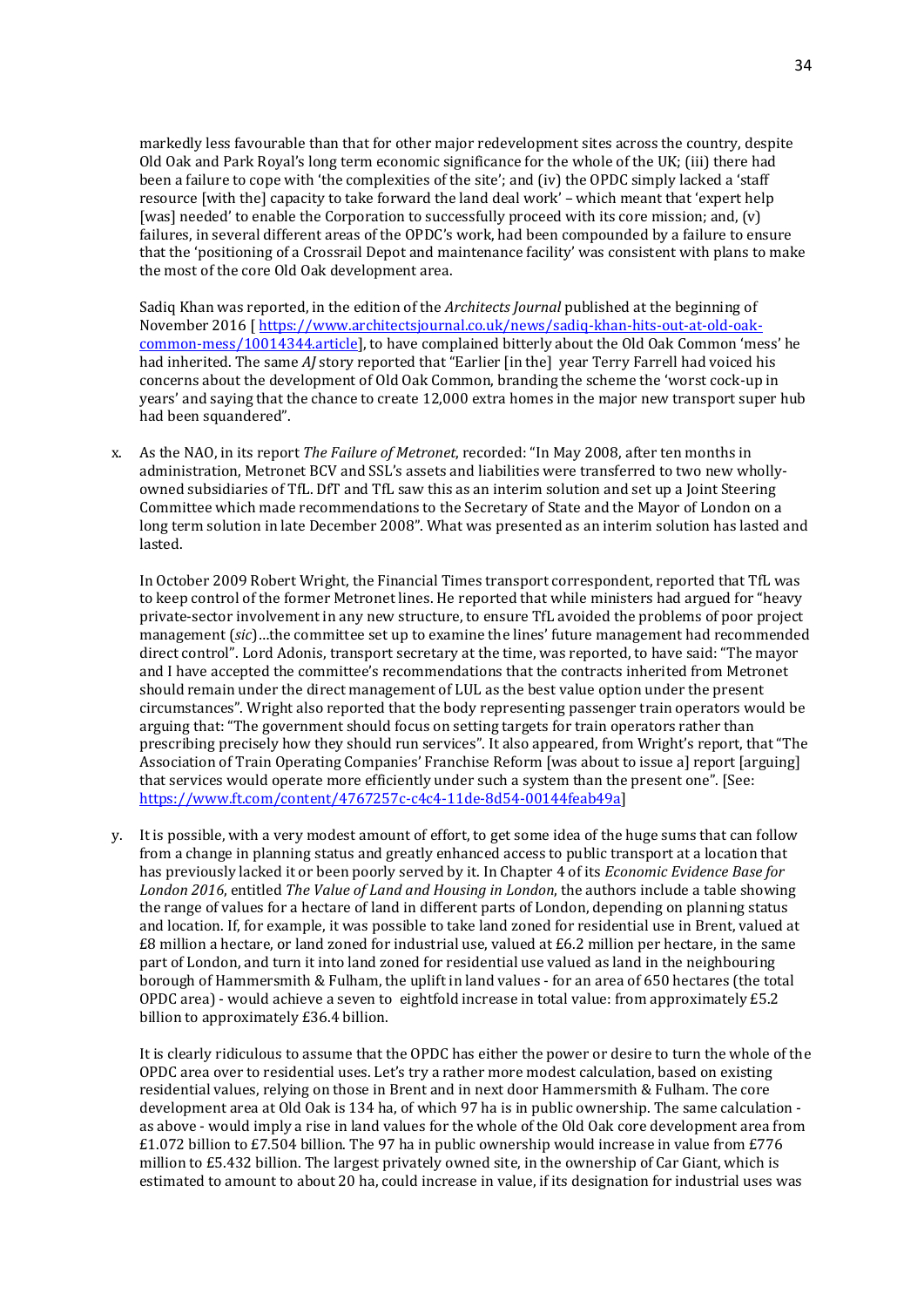superseded by planning consent for use as residential land, from £6.2 million per hectare to the average value of a hectare of land in residential use in Hammersmith & Fulham: £**56.8 million** per ha. Doing a simple sum shows an increase in the value of a 20 ha site from £124 million to something in the region of £1.12 billion.

Such back of the envelope calculations can only give an indication of the order of magnitude of changes in land valuation that follow changes in planning status and connectivity. But they do provide some pointers to the collateral that could be offered by developers, public or private, who wanted to borrow in order to fund development.

z. London & Continental Railways (LCR) was founded in 1994. It has had almost 25 years of experience in managing and developing major transport infrastructure, including HS1. It currently describes itself as a 'guardian' of public land. It has been keen to focus attention on the positive role it believes it has 'in the [UK] Government's drive for homes, jobs and economic growth'. It is – as its company billing explains - '[positioned] on the cusp of the public-private sectors' and has developed the experience and expertise needed 'work effectively with both private sector developers and other public bodies to deliver best value for the taxpayer'. In our view – after 1998, when the HS1 scheme was reorganised and refinanced – LCR performed well in helping to bring the HS1 scheme to a successful conclusion.

LCR became a public corporation in 2006, when the public funding it had received – to ensure HS1 would be delivered - led to the Office for National Statistics reclassifying it as a public body. Following the Channel Tunnel Rail Link (Supplementary Provisions) Act 2008, the Department for Transport (DoT) took direct ownership of LCR in June 2009, paying what has been described as a nominal price for the company and what became the owner of a substantial commercial interest in Eurostar International Limited (EIL) in December 2009. The public interest in EIL was sold, by the Treasury, in March 2015 for over £750 million. In our view exactly the kind of public disinvestment that undercuts attempts to ensure and deliver responsible and long-term management of valuable public assets in the public interest.

Since it became a public corporation in 2006 - and acquired the status of a public corporation directly owned by the DoT, in 2009 - LCR has played an important and valuable role in helping deliver major urban redevelopment and infrastructure schemes, including the King's Cross and St. Pancras redevelopment. In this case it did so in a partnership with Argent and DHL.

At the end of 2015 LCR remained a state-owned railway property development company; it also continued to be involved in a number of regeneration projects on former railway land, including King's Cross Central, Stratford City and Manchester Mayfield. It has responsibility for the management and development of the closed Waterloo International railway station and the North Pole depot (situated in the London borough of Hammersmith & Fulham), as well as providing property advice to HS2 Limited.

For more information see: (i[\) http://www.lcrhq.co.uk/;](http://www.lcrhq.co.uk/) (ii) h[ttps://www.gov.uk/government/organisations/london-and-continental-railways-ltd;](https://www.gov.uk/government/organisations/london-and-continental-railways-ltd) and,(iii) <http://www.lcrhq.co.uk/news/2018/>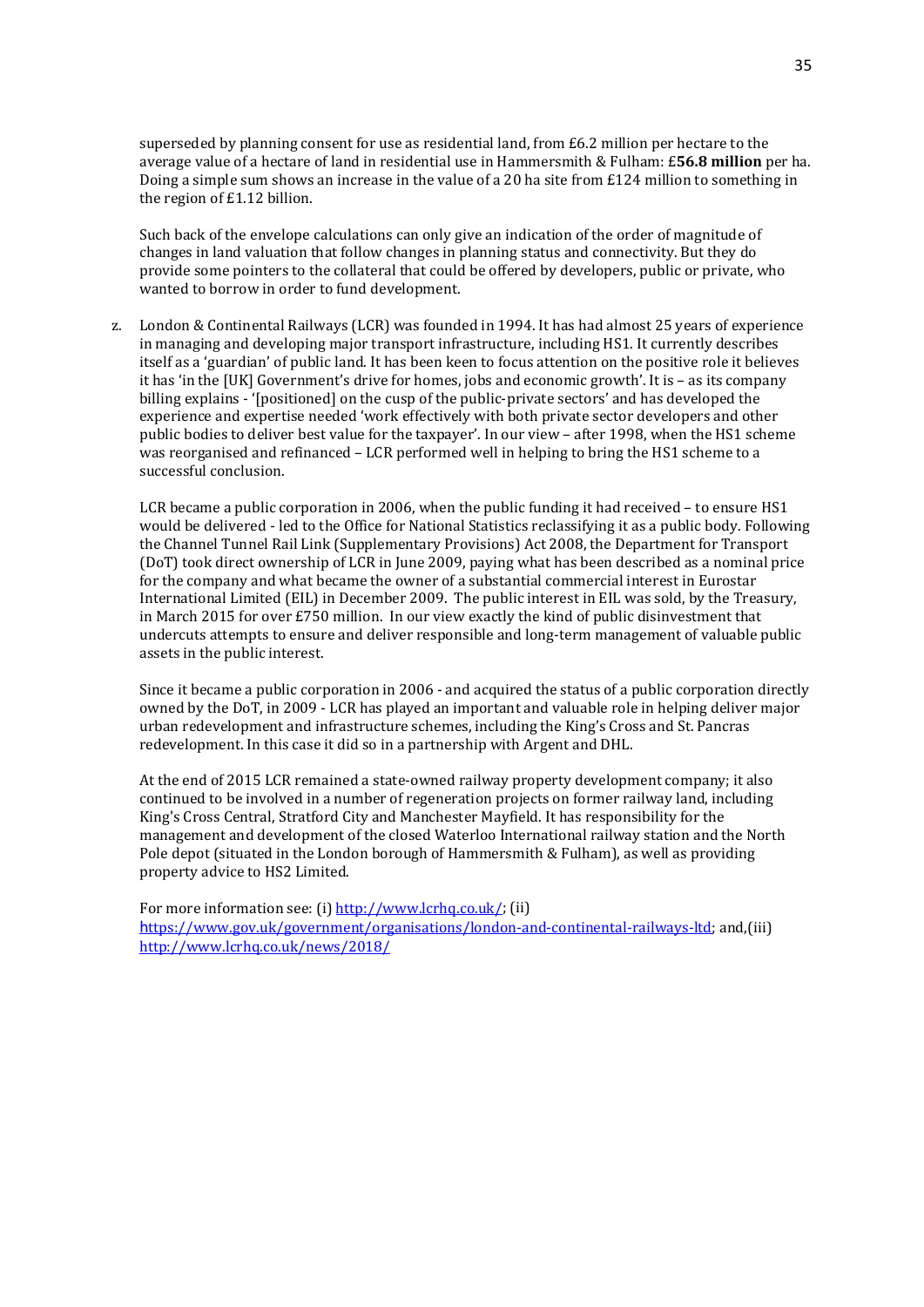#### **BIBLIOGRAPHY** (containing references)

Allen, Kate and Jim Pickard (2014) 'State sits on enough land to build 2 million homes, study finds -Pressure builds for faster paces of sales of public-owned property portfolios to ease housing crisis', *Financial Times*. 18 November.

Allen, Kate and Jim Pickard (2015) 'UK watchdog uncovers lack of data on land sales policy', *Financial Times*. 24 June.

Aubrey, Thomas (June 2016) *Bridging the infrastructure gap – Financing infrastructure investment to unlock housing*. Centre for Progressive Capitalism, London UK [See at: Tinyurl [https://tinyurl.com/ybcxasj7\]](https://tinyurl.com/ybcxasj7)

Aubrey, Thomas (May 2017) 'New land compensation rules will drive up infrastructure investment and raise the rate of housebuilding', *Centre for Progressive Capitalism*, London UK [See at: [http://progressive](http://progressive-capitalism.net/2017/05/new-land-compensation-rules-will-drive-infrastructure-investment-raise-rate-housebuilding/)[capitalism.net/2017/05/new-land-compensation-rules-will-drive-infrastructure-investment-raise-rate](http://progressive-capitalism.net/2017/05/new-land-compensation-rules-will-drive-infrastructure-investment-raise-rate-housebuilding/)[housebuilding/\]](http://progressive-capitalism.net/2017/05/new-land-compensation-rules-will-drive-infrastructure-investment-raise-rate-housebuilding/).

Bentley, Daniel (December 2017) *The Land Question: Fixing the dysfunction at the root of the housing crisis*. Civitas, London UK.

BNP Paribas Real Estate (Spring 2017) *Central London Retail Report: Research - Real Estate for a changing world* [accessed at Tinyurl<https://tinyurl.com/y8vwnn7r> 29 January 2018]

Cargiant and London & Regional Properties website (July 2016) with link to *Cargiant's Old Oak Park Masterplan in CGI* [accessed a[t http://www.oldoakpark.co.uk/](http://www.oldoakpark.co.uk/) August 2017] and *CarGiant OOP-4* [accessed viaTinyurl:<https://tinyurl.com/yabxmbs5> 29 January 2018]

Centre for Progressive Capitalism (2017) *Financing local infrastructure using land value capture – Potential levels of investment for the Edinburgh City Region*. CPC, London UK. [see at: [http://www.befs.org.uk/wp-content/uploads/2017/05/Edinburgh-City-Region-Land-Value-Capture](http://www.befs.org.uk/wp-content/uploads/2017/05/Edinburgh-City-Region-Land-Value-Capture-analysis-v2.1.pdf)[analysis-v2.1.pdf\]](http://www.befs.org.uk/wp-content/uploads/2017/05/Edinburgh-City-Region-Land-Value-Capture-analysis-v2.1.pdf)

Cheshire, Paul (January 2014) 'Having no public data on land prices is a real problem if we are to make sensible decisions about land release or scarcity', *blogs.lse.ac.uk* [See at: <http://blogs.lse.ac.uk/politicsandpolicy/land-prices-the-dog-thats-lost-its-bark> ].

Colliers International (October 2017a) *London Office Snapshot*. UK Research & Forecast Report, London UK.

Colliers International (November 2017b) *United Kingdom Property Snapshot November 2017*. Research & Forecast Report [dealing with Retail, Offices, Industrial and Residential property markets in the UK].

Colliers International (November 2017c) *Residential Data Shot November 2017*. UK Research & Forecast Report [which sets out information collated by Ashley Osborne and Lisa Dean from a range of source, including Nationwide, Halifax and Rightmove]

Collinson, Patrick (2017) 'House prices aren't the issue – land prices are', *Guardian*. 18 November.

Competitive Industries and Innovation Program (CIIP) of the World Bank (2015) *Competitive Cities for Jobs and Growth: What, Who and How?* CIIP, Washington DC USA. [See at: Tinyurl [https://tinyurl.com/y9lmr5kf\]](https://tinyurl.com/y9lmr5kf)

Copley, Tom (February 2016) *Tax Trial: A Land Value Tax for London?* (Report of London Assembly Member appointed as rapporteur undertaking work commissioned by GLA Planning Committee). GLA, London UK.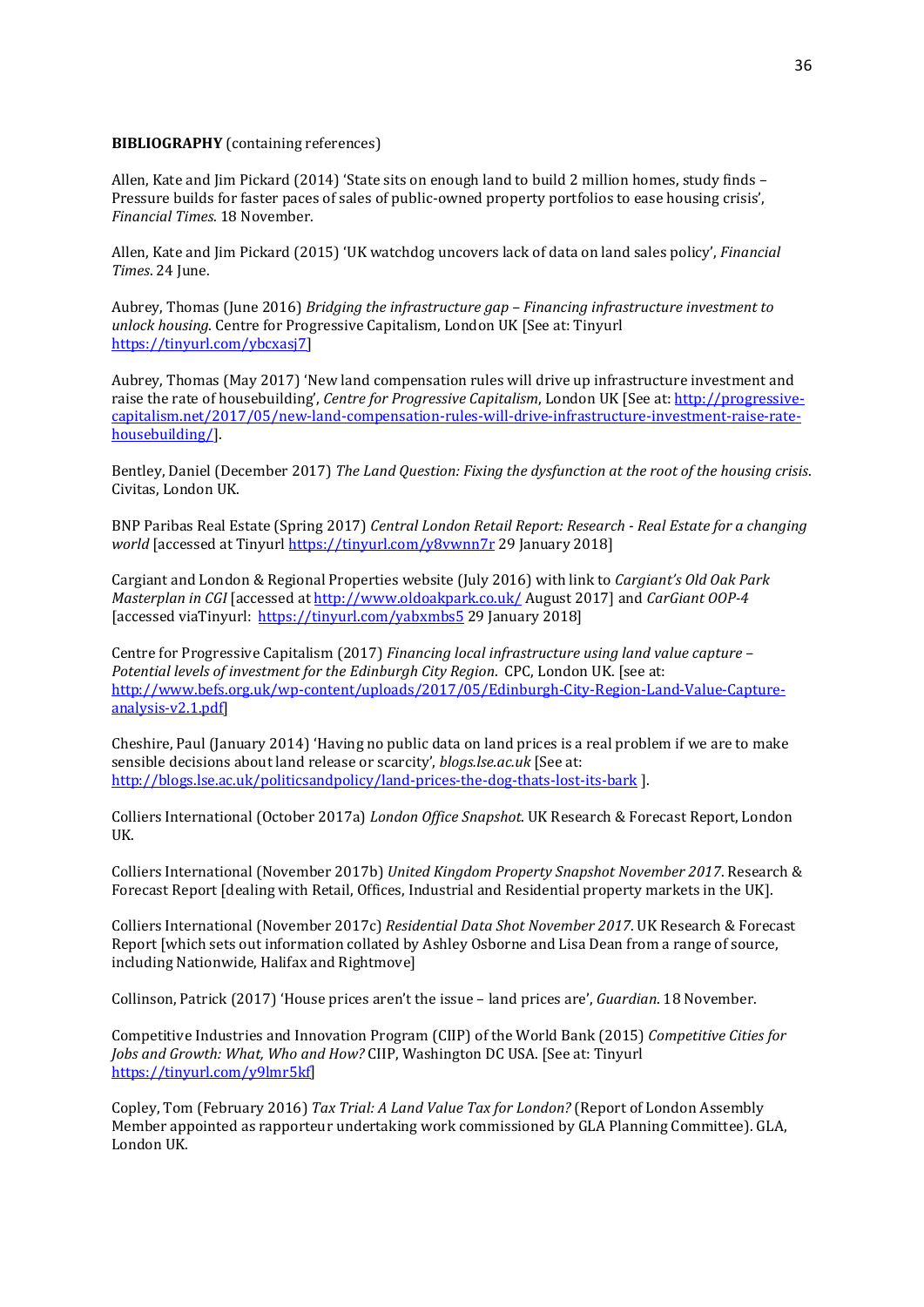DCLG (February 2017), *Fixing our broken housing market*, Cm 9352, presented to Parliament by the Secretary of State for Communities and Local Government by Command of Her Majesty.

DCLG (February 2015) *Land value estimates for policy appraisal*. OGL, London UK.

Department of Planning Oxford Brookes University and Department for Communities and Local Government (2006) *Transferable Lessons from the New Towns*. DCLG/HMSO, London UK.

Detter, Dag and Stefan Fölster (2015) *The Public Wealth of Nations: How Management of Public Assets Can Boost or Bust Economic Growth*. Palgrave Macmillan UK.

Detter, Dag (November 2017) 'The Hidden Wealth of Cities', *Project Syndicate*. [Advocacy in favour of urban wealth funds – see[: https://www.project-syndicate.org/commentary/city-planning-urban-wealth](https://www.project-syndicate.org/commentary/city-planning-urban-wealth-funds-by-dag-detter-2017-11)[funds-by-dag-detter-2017-11\]](https://www.project-syndicate.org/commentary/city-planning-urban-wealth-funds-by-dag-detter-2017-11)

Detter, Dag and Stefan Fölster (2017a) 'Cash-strapped cities, don't seek private cash – sweat you own assets', *Guardian*. 9 January.

Detter, Dag and Stefan Fölster (2017b) *The Public Wealth of Cities: How to Unlock Hidden Assets to Boost Growth and Prosperity*. Brookings Institution Press. Kindle Edition.

Devlin, Matthew and Sebastian Chaskel (2010) *Conjuring and Consolidating a turnaround: Governance in Bogotá, 1992-2003*. Princeton University, New Jersey United States. [See at: Tinyurl [https://tinyurl.com/ybwysk4n\]](https://tinyurl.com/ybwysk4n)

Edwards, Michael (June 2015) *Prospects for land, rent and housing in UK cities (review commissioned as part of the UK government's Foresight Future of Cities Project*. Bartlett School, UCL, London UK.

European Investment Bank (EIB) (2017) *Investing in Smart Cities Fact Sheet*. Tinyurl: <https://tinyurl.com/y7egkeuz> .

Evans, Judith (2017) 'Major land reform urged to fix UK housing crisis', *Financial Times*. 23 August.

FindALondonOffice (2018) *Looking for Office Space in London? Where do you want your new office to be?* [Accessed at<https://www.findalondonoffice.co.uk/> on 29 January 2018].

Gans, Herbert J (1965) 'The Failure of Urban Renewal', *Commentary*, 1 April 1965 [found at <https://www.commentarymagazine.com/articles/the-failure-of-urban-renewal/> and viewed 23 January 2018].

Giles, Chris (2017a) 'Britain's misplaced sense of economic superiority: the UK neither has US-style low taxes nor Germany's level of public services', *Financial Times*. 27 April.

Chris, Giles (2017b) 'Tory land compensation plan is first step in housing reform – buying land at its existing value vastly lowers housebuilding costs', *Financial Times*. 15 May.

Giles, Chris (2017c) 'Build houses on Britain's wasted public land – Labour would need to accept some privatisation, the Tories should lose their ownership obsession', *Financial Times*. 7 October.

Giles, Chris (2017d) 'Higher housing costs hit young and poor hardest – analysis of official data shows well off have seen cuts in [their] expenses', *Financial Times*. 15 November.

Gleeson, James (April 2017) *Historical housing and land values in the UK* – blog post [see at: [https://jamesjgleeson.wordpress.com/2017/04/03/historical-housing-and-land-values-in-the-uk/\]](https://jamesjgleeson.wordpress.com/2017/04/03/historical-housing-and-land-values-in-the-uk/)

Goodman, Josef (March 2013) 'Rust Belt Renaissance: The Future American City', *The Politic*. [See: [http://thepolitic.org/rust-belt-renaissance-pittsburgh-and-the-future-of-the-american-city/\]](http://thepolitic.org/rust-belt-renaissance-pittsburgh-and-the-future-of-the-american-city/)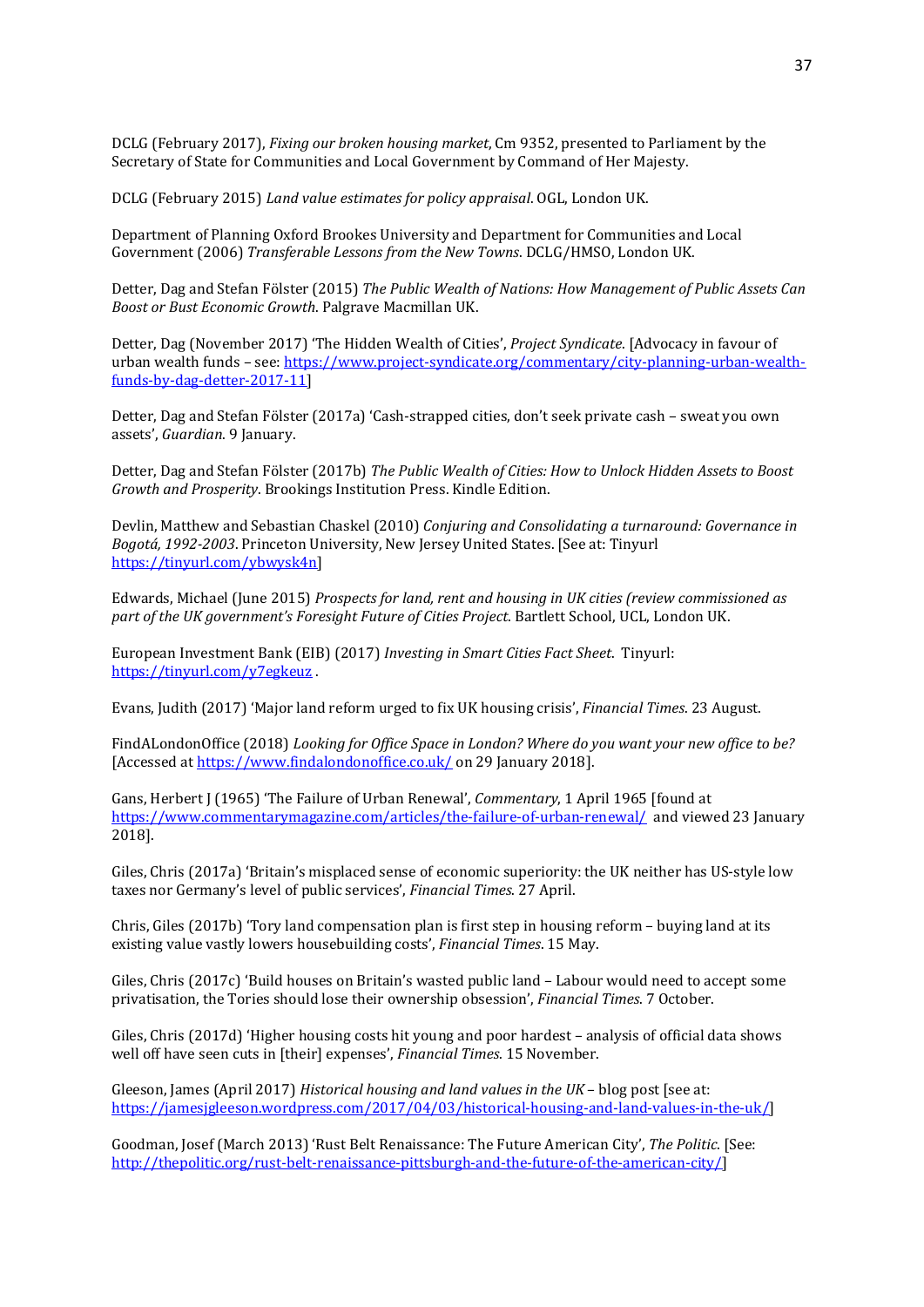Greater London Authority Review Team (2016) *Review of the Old Oak Park Royal Development Corporation: High-level Findings*. GLA, London UK [accessed [https://www.london.gov.uk/sites/default/files/opdc\\_review\\_findings\\_-\\_final\\_31.10.16\\_0.pdf](https://www.london.gov.uk/sites/default/files/opdc_review_findings_-_final_31.10.16_0.pdf) August 2017].

Greater London Authority (2016) *Economic Evidence Base for London* 2016. City Hall, London UK. [see: [https://www.london.gov.uk/sites/default/files/economic\\_evidence\\_base\\_2016.compressed.pdf](https://www.london.gov.uk/sites/default/files/economic_evidence_base_2016.compressed.pdf) - in particular Chapter 4: *The Value of Land and Housing in London* [at <https://www.london.gov.uk/sites/default/files/chapter4-economic-evidence-base-2016.pdf> ]]

Gwartney, Ted (2000) *Estimating Land Values* [see at[: http://www.henrygeorge.org/ted.htm](http://www.henrygeorge.org/ted.htm) ]

Haila, Anne (2015) *Urban Land Rent: Singapore as a Property State*. Wiley-Blackwell, Chichester UK.

Hallikeri, Varun (2012) *How Not to Bungle a Public-Private Partnership (PPP): Lessons from the London Underground PPPs*. The Institute for Business in the Global Context and The Fletcher School Tuft's University, Washington DC, USA. [see: Tinyurl: https://tinyurl.com/y77hvg7z ]

Hamilton, Steve and Ximon Zhu (2017) *Funding and financing smart cities*. Deloitee Center for Government Insights, Washington DC USA.

Harding, Robert (2017) 'Property: Land of opportunity – to its advocates, land value tax has almost magical powers. Has its moment finally come?', *Financial Times*. 24 September.

Hill, Stephen (2015) *Reconnecting the Citizen and the State through Community Land Trusts and land reform*. Winston Churchill Memorial Trust, London.

House of Commons Library [written by Christopher Barclay] (September 2010) *Compulsory Purchase and Compensation* – standard library note SN/SC/1149. HoC, London UK.

House of Commons Scrutiny Unit (July 2009) *Adoption of International Financial Reporting Standards (IFRS) by Central Government* - Briefing Note by the House of Commons Scrutiny Unit. [see at Tinurl: [https://tinyurl.com/ycbzp696\]](https://tinyurl.com/ycbzp696)

House of Lords Select Committee on Economic Affairs (July 2016) *Building more homes*. HL Paper 20. London UK.

Hudson, Neal (June 2015) *The Value of Land – A Leveraged Bet on House Prices?* [Housing Market Note]. Savills Residential Research, London UK. [See at: Tinyur[l https://tinyurl.com/y78wsmk2\]](https://tinyurl.com/y78wsmk2)

Institute of Public Policy Research (IPPR) (2017) Time for Change: A New Vision for the British Economy – The Interim Report of the IPPR Commission on Economic Justice. IPPR, London UK. [see at: <http://www.ippr.org/cej-time-for-change>- refer particularly to '(9) Better tax' and (10) 'Broadly shared wealth ownership' on page 90]

Jackson, Gavin and Aime Williams (2017) 'Budget will not fix UK homes crisis, say housing chiefs', *Financial Times*. 28 November.

Jeffrys, Pete and Toby Lloyd (2017) *New Civic Housebuilding: Rediscovering our tradition of building beautiful and affordable homes* (Policy Briefing), Shelter, London UK. [See at: Tinyurl [https://tinyurl.com/y9a878qj\]](https://tinyurl.com/y9a878qj)

Jordà, Òscar and others of Federal Reserve Bank of San Francisco, University of California, Davis (2017) *The Rate of Return on Everything, 1870-2015*. [Go to: [http://www.frbsf.org/economic](http://www.frbsf.org/economic-research/publications/working-papers/2017/25/)[research/publications/working-papers/2017/25/\]](http://www.frbsf.org/economic-research/publications/working-papers/2017/25/)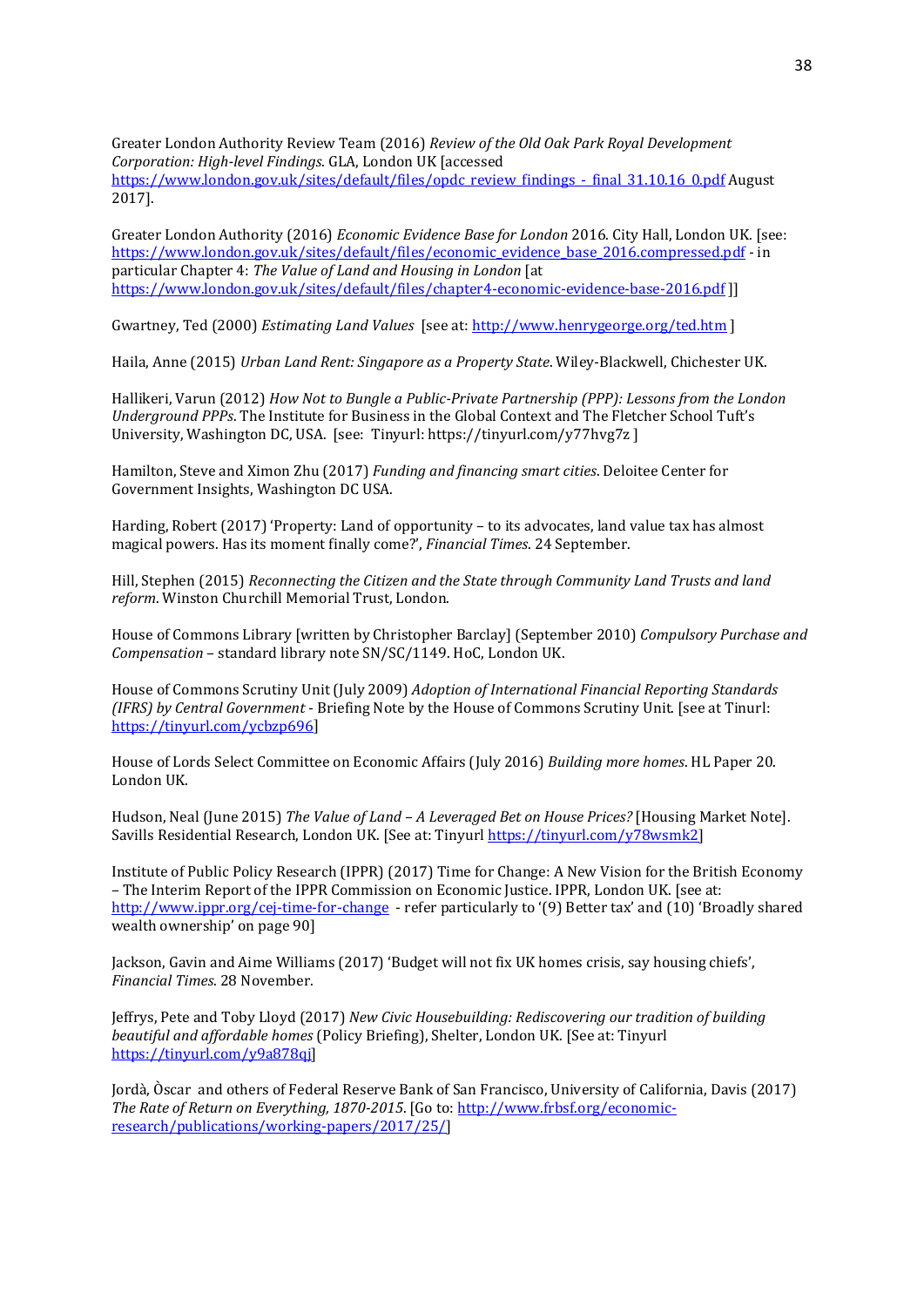JustSpace.org.uk (December 2016) *A response to the Mayor's document 'A City for All Londoners'*. [Go to: [https://www.scribd.com/document/334476220/2016-12-Just-Space-Response-to-a-City-for-All-](https://www.scribd.com/document/334476220/2016-12-Just-Space-Response-to-a-City-for-All-Londoners)[Londoners\]](https://www.scribd.com/document/334476220/2016-12-Just-Space-Response-to-a-City-for-All-Londoners)

Kan, Kenneth (2014) 'The market mogul on investing in infrastructure and where the British pension funds have gone', *MarketMogul*. 29 November. [See at[: https://themarketmogul.com/investing-in](https://themarketmogul.com/investing-in-infrastructure-where-have-british-pension-funds-gone/)[infrastructure-where-have-british-pension-funds-gone/\]](https://themarketmogul.com/investing-in-infrastructure-where-have-british-pension-funds-gone/)

Kahn, Sadiq (Mayor of London) (2016) A City for all Londoners. Great London Authority, London UK.

Katz, Bruce and Luise Noring (2017) *The Copenhagen City and Port Development Corporation: A Model for Regenerating Cities*. Brookings Institution Press and Centennial Scholar Initiative publication.

Katz, Bruce and Jeremy Nowak (2018) *The New Localism: How Cities Can Thrive in the Age of Populism*. Brookings Institution Press - Kindle Edition, Washington DC, USA.

Kay, John (2005) 'The question of how countries 'compete'', *Financial Times*. 16 May.

Kilroy, J (2017) *Better Planning for Housing Affordability*. Royal Town Planning Institute, London. [accessed at [https://tinyurl.com/y9fpvcmd August 2017\]](https://tinyurl.com/y9fpvcmd%20August%202017)

Knoll, Katharina; Moritz Schularick and Thomas Steger (September 2014) *No Price Like Home: Global House Prices, 1870 to 2012*. [See at: Tinyurl: [https://tinyurl.com/y8aftoyw\]](https://tinyurl.com/y8aftoyw)

KPMG (May 2017) *Funding wisely: Unlocking urban transit with Land Value Capture*. [See at: [https://home.kpmg.com/xx/en/home/insights/2017/05/funding-wisely-unlocking-urban-transit-with](https://home.kpmg.com/xx/en/home/insights/2017/05/funding-wisely-unlocking-urban-transit-with-land-value-capture.html)[land-value-capture.html\]](https://home.kpmg.com/xx/en/home/insights/2017/05/funding-wisely-unlocking-urban-transit-with-land-value-capture.html)

Levinson, David M. and Emilia Istrate (2011) *Access for Value: Financing Transportation Through Land Value Capture*. Brookings Institution, Washington DC USA.

London Assembly Planning Committee (2016) *Land Value Tax Investigation - Submission Binder*. [accessed a[t https://www.london.gov.uk/sites/default/files/land\\_value\\_tax\\_submissions\\_redacted.pdf](https://www.london.gov.uk/sites/default/files/land_value_tax_submissions_redacted.pdf) August 2017]

London Finance Commission (2013) *Raising the capital, report of the London Finance Commission*. City Hall, London UK.

London Finance Commission (February 2017) *Devolution: a capital idea*. City Hall, London UK

London Mayor (2017) *Homes for Londoners: Affordable Housing and Viability – supplementary planning guidance consultation summary* [accessed a[t https://www.london.gov.uk](https://www.london.gov.uk/) August 2017]

Lipetz, John; Anthony Molloy, Andrew Purves and Ed Randall (September 2017) *Real Sustainability (a response to the OPDC revised draft local plan)* of June 2017 submitted in response to the public consultation on the Revised Draft Local Plan. London UK

Lyons, Ronan and Andy Wightman (June 2015) *A Land Value Tax for Northern Ireland*. Northern Ireland Council for Voluntary Action (NICVA) Centre for Economic Empowerment, Belfast NI.

Maxwell, Dominic and Anthony Vigor (editors) (2005) *Time for Land Value Tax?* IPPR and Department of Politics and International Relations, Oxford University. IPPR, London UK.

Mayor of London (Sadiq Khan) (December 2017) *The new London Plan – the Spatial Development Strategy for Great London, draft for public consultation*. City Hall, London UK.

Mayor of London (2017) *Borough Survey 2017 Progress report* [on TfL and its operations, which was based on research carried out between 3 March and 13 April 2017 by ComRes on behalf of TfL with 401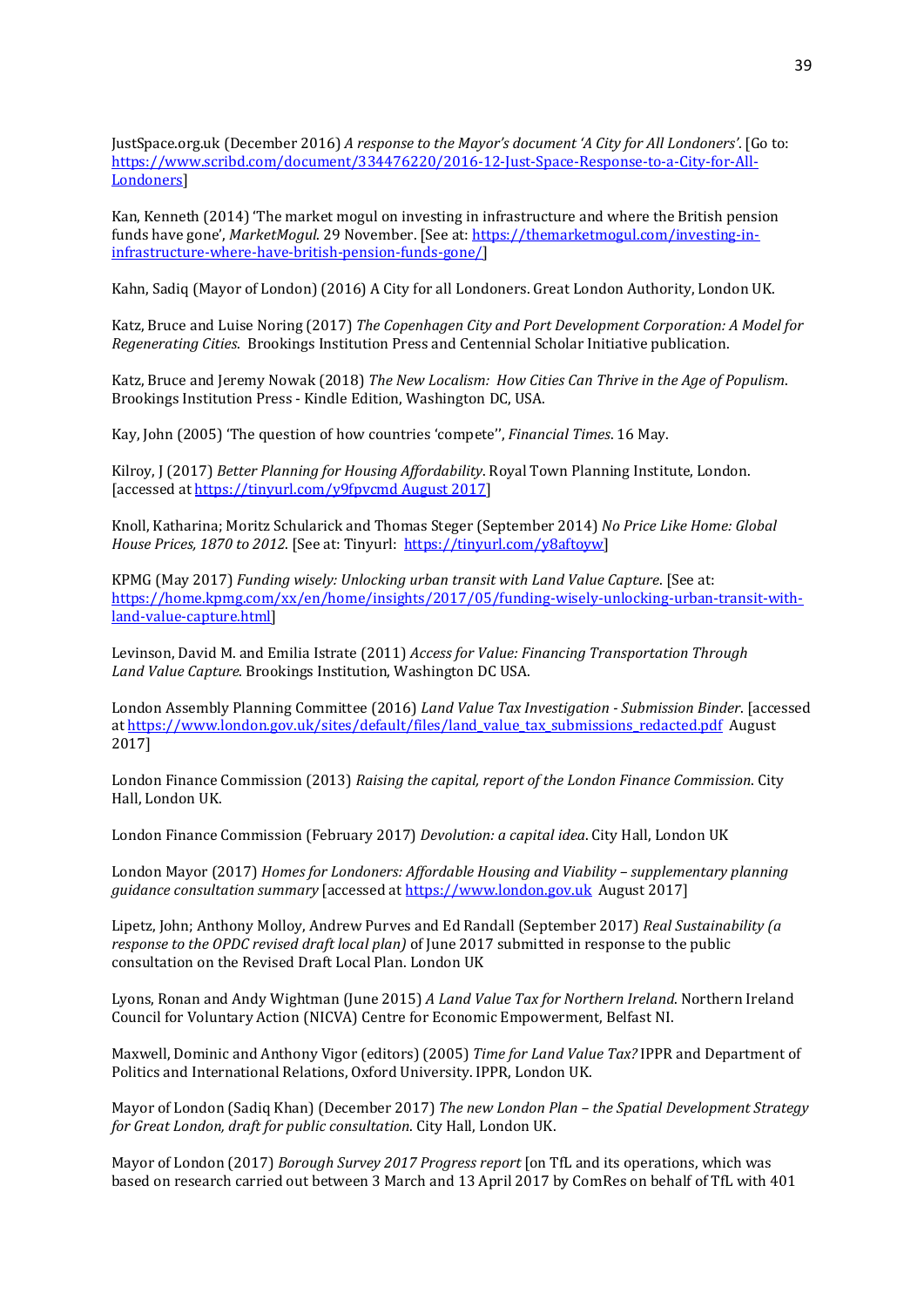borough officers and councillors responding and 21 follow up in depth telephone interviews]. City Hall, London UK.

*Memorandum of Understanding between the Secretary of State for Transport and the Old Oak and Park Royal Development Corporation over the transfer of Department of Transport and Network Rail owned land at Old Oak Common –* redacted version and 'subject to contract' – not legally binding (2015) [accessed at [https://www.london.gov.uk/sites/default/files/md2006\\_appendix\\_a\\_-](https://www.london.gov.uk/sites/default/files/md2006_appendix_a_-_opdc_dft_land_transfer_mou_redacted_-_march_2016.pdf) [\\_opdc\\_dft\\_land\\_transfer\\_mou\\_redacted\\_-\\_march\\_2016.pdf](https://www.london.gov.uk/sites/default/files/md2006_appendix_a_-_opdc_dft_land_transfer_mou_redacted_-_march_2016.pdf) August 2017]

Morphet, Janice with Ben Clifford and Effie Kostopoulou (July 2017) *NPF and RTPI Research Local authority direct provision of housing Interim Report* [accessed at <https://tinyurl.com/ybm6zzue> January 2018]

Morphet, Janice and Ben Clifford (December 2017) *Local Authority direct provision of housing*, Royal Town Planning Institute. Can be accessed at[: http://rtpi.org.uk/media/2619006/Local-authority-direct](http://rtpi.org.uk/media/2619006/Local-authority-direct-provision-of-housing.pdf)[provision-of-housing.pdf.](http://rtpi.org.uk/media/2619006/Local-authority-direct-provision-of-housing.pdf)

Minton, Anna (2015) 'Why Britain's "broken" planning system means local people miss out', *Guardian*. 23 January.

Muellbauer, John (September 2012) *When is a housing market overheated enough to threaten stability?* Department of Economics discussion paper series, Number 623. Oxford University, Oxford UK.

National Audit Office (5 June 2009) Report by the Comptroller and Auditor General for Department of Transport on *The Failure of Metronet*. HC 512 Session 2008-2009, TSO, London UK.

New Economics Foundation (NEF) [written by Alice Martin and Josh Ryan-Collins] (2015) *The financialisation of UK homes: The housing crisis, land and the banks*. NEF, London UK.

Newton Dunn, Tom (2017) 'House about it - Theresa May must give councils power to force-buy green field land in Budget blitzkrieg to solve Britain's housing crisis, former minister declares', *The Sun*. 12th November.

Office of National Statistics (ONS) (2017) *UK National Accounts, The Blue Book: 2017* [see: [https://www.ons.gov.uk/economy/grossdomesticproductgdp/compendium/unitedkingdomnationalacco](https://www.ons.gov.uk/economy/grossdomesticproductgdp/compendium/unitedkingdomnationalaccountsthebluebook/2017/pdf) [untsthebluebook/2017/pdf](https://www.ons.gov.uk/economy/grossdomesticproductgdp/compendium/unitedkingdomnationalaccountsthebluebook/2017/pdf) and pay particular attention to data and graphics at pages 26-27 concerning 'Net acquisition of households financial assets and liabilities in the UK from 1997 to 2016]

Old Oak and Royal Park Development Corporation (2016) *OPDC Strategic Plan 2016 to 2019*. OPDC, London UK

Old Oak and Park Royal Development Corporation and Mayor of London (February 2016a) *Development Capacity Study (and) Local Plan Supporting Study Draft for Regulation 18 Consultation*. OPDC, London UK [accessed at [https://www.london.gov.uk/sites/default/files/opdc\\_development\\_capacity\\_study.pdf](https://www.london.gov.uk/sites/default/files/opdc_development_capacity_study.pdf) January 2018 ]

Old Oak and Park Royal Development Corporation and Mayor of London (February 2016b) Development Infrastructure Funding Study (and) Local Plan Supporting Study Draft for Regulation 18 Consultation. OPDC, London UK [accessed at

[https://www.london.gov.uk/sites/default/files/final\\_old\\_oak\\_difs\\_141015\\_new\\_cover.pdf](https://www.london.gov.uk/sites/default/files/final_old_oak_difs_141015_new_cover.pdf) January 2018]

Old Oak and Park Royal Development Corporation and Mayor of London (2017) *Local Plan, Revised Draft for Regulation 19 Consultation*. OPDC, London UK.

Pickard, Jim and Tanya Powley (2018) 'Transport for London heads for £1bn operational deficit Tube upgrades shelved as passenger numbers fall', *Financial Times*. February 11.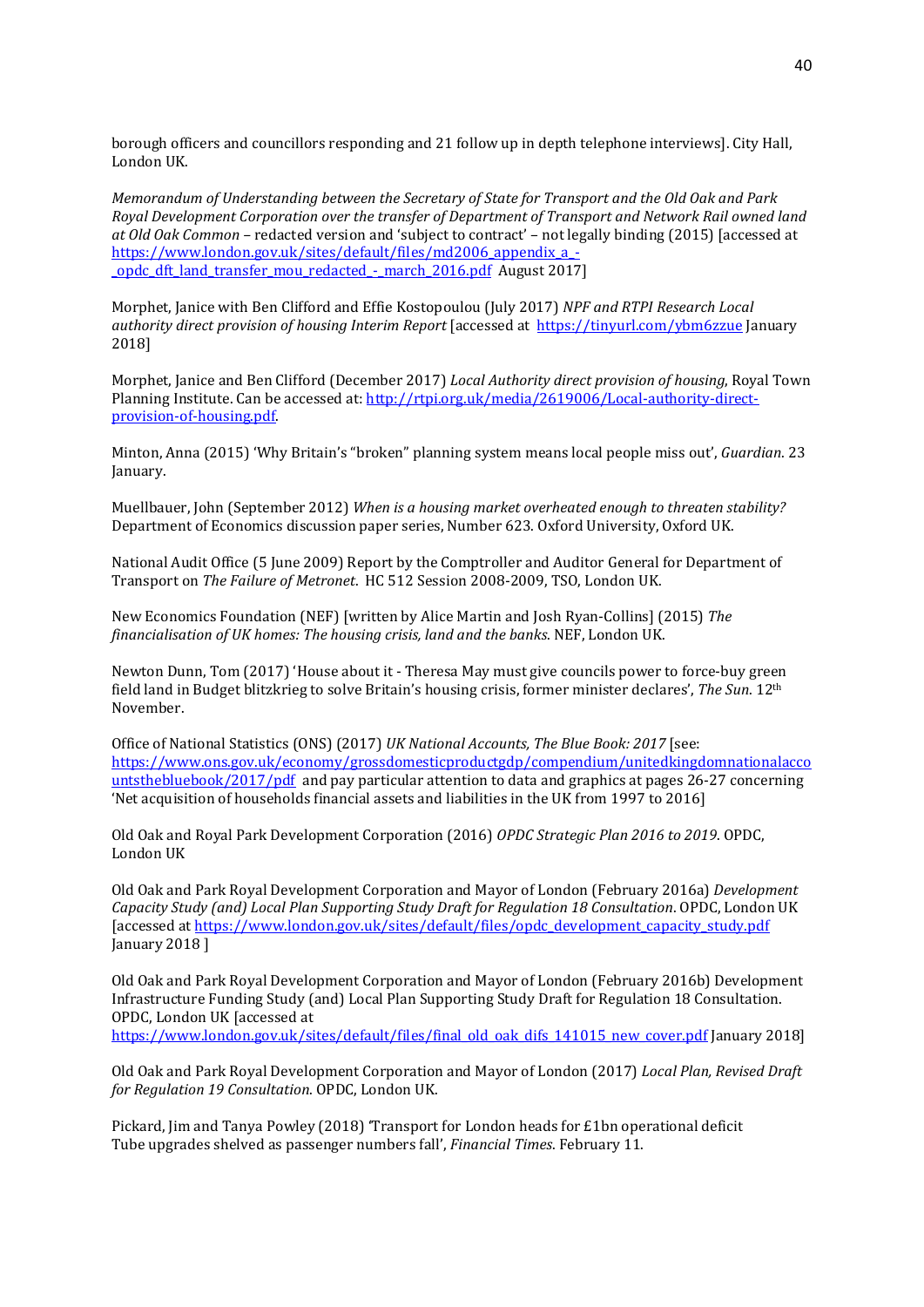Plender, John (2017) 'The compact at the heart of the dysfunctional housing market – There is a business model in housebuilding that relies on constantly rising land values', *Financial Times*. 14 May.

Prynn, Jonathan (2016) 'Old Oak Common regeneration scheme 'risks being London's worst cock-up in 50 years'', *Evening Standard*. 3 March.

Purves, Andrew (2015) *No Debt, High Growth, Low Tax: Hong Kong's Economic Miracle Explained*. Shepheard-Walwyn, London UK.

Rosen, Nicholas D. (2017) 'Land value tax ought to please (nearly) everyone', *Financial Times Letters*. 27 November.

Ryan-Collins, Josh; Toby Lloyd and Laurie Macfarlane with the New Economics Foundation (2017) *Rethinking the economics of land and housing*. Zed books at The Foundry, London UK.

Telereal Trillium – Savills (April 2016) *New Homes on Public Sector Land – Accelerating Delivery*. Savills Research, London UK. [See at: Tinyurl [https://tinyurl.com/y7n866cp\]](https://tinyurl.com/y7n866cp)

Testoni, Chiara and Andrea Boeri (May 2015) 'Smart Cities: Public Policies and Business Models for a Sustainable Development. Stakeholder Networking and Innovative Public Procurement in Italy', *Architectoni.ca 2015, Online 4, 29-45*. [See at: Tinyurl [https://tinyurl.com/yd35ks2g\]](https://tinyurl.com/yd35ks2g)

Thorpe, David and Richard Parfect (portfolio manager at Seneca Investment Management) (May 2017) 'Top investor: Why I prefer investment trusts for property investments', *WhatInvestment.Co.UK* [accessed a[t http://www.whatinvestment.co.uk/top-investor-i-prefer-investment-trusts-property-2553585/](http://www.whatinvestment.co.uk/top-investor-i-prefer-investment-trusts-property-2553585/) accessed January 2018]

Titmuss, RM (1960) *The Irresponsible Society*. Fabian Tract 232. Fabian Society, London.

Transport for London [Ware, J. and others] (February 2017) *Land Value Capture: Final Report*. TfL @Pier Walk, London UK.

Transport for London [Ware, J. and others] (February 2017) *Land Value Capture: Annexes*. TfL @Pier Walk, London UK.

Transport for London (accessed January 2018) *Reinvesting in transport* [Go to: [https://tfl.gov.uk/campaign/reinvesting-in-transport\]](https://tfl.gov.uk/campaign/reinvesting-in-transport)

Travers, Tony; Sam Sims and Nicolas Bosetti (April 2016) *Housing and Inequality in London*. Centre for London, London UK. [see at: Tinyurl [https://tinyurl.com/ybg7lhno\]](https://tinyurl.com/ybg7lhno)

University College London (UCL) Institute for Innovation and Public Purpose (2017) *Rethinking how public value is created, nurtured and evaluated*. UCL IPP, London UK. [See at: Tinyurl [https://tinyurl.com/y8xbj674\]](https://tinyurl.com/y8xbj674)

Wainwright, Oliver (September 2014) 'The truth about property developers: how they are exploiting planning authorities and ruining our cities', *Guardian* newspaper (17-09-2014)

Walker, John (February 2016) *Land value capture in large scale developments – Future of Cities Thought Piece*. Government Office for Science, London UK.

Webster, Ian (2015) *The Public Works Loan Board 1817-76 and the financing of public infrastructure*. Sheffield Hallam University Research Archive [at Tinyurl: [https://tinyurl.com/yacz9bm5\]](https://tinyurl.com/yacz9bm5).

Wilcox, Carol (2017) 'Land value tax would create a virtuous circle', *Financial Times Letters*. 10 November.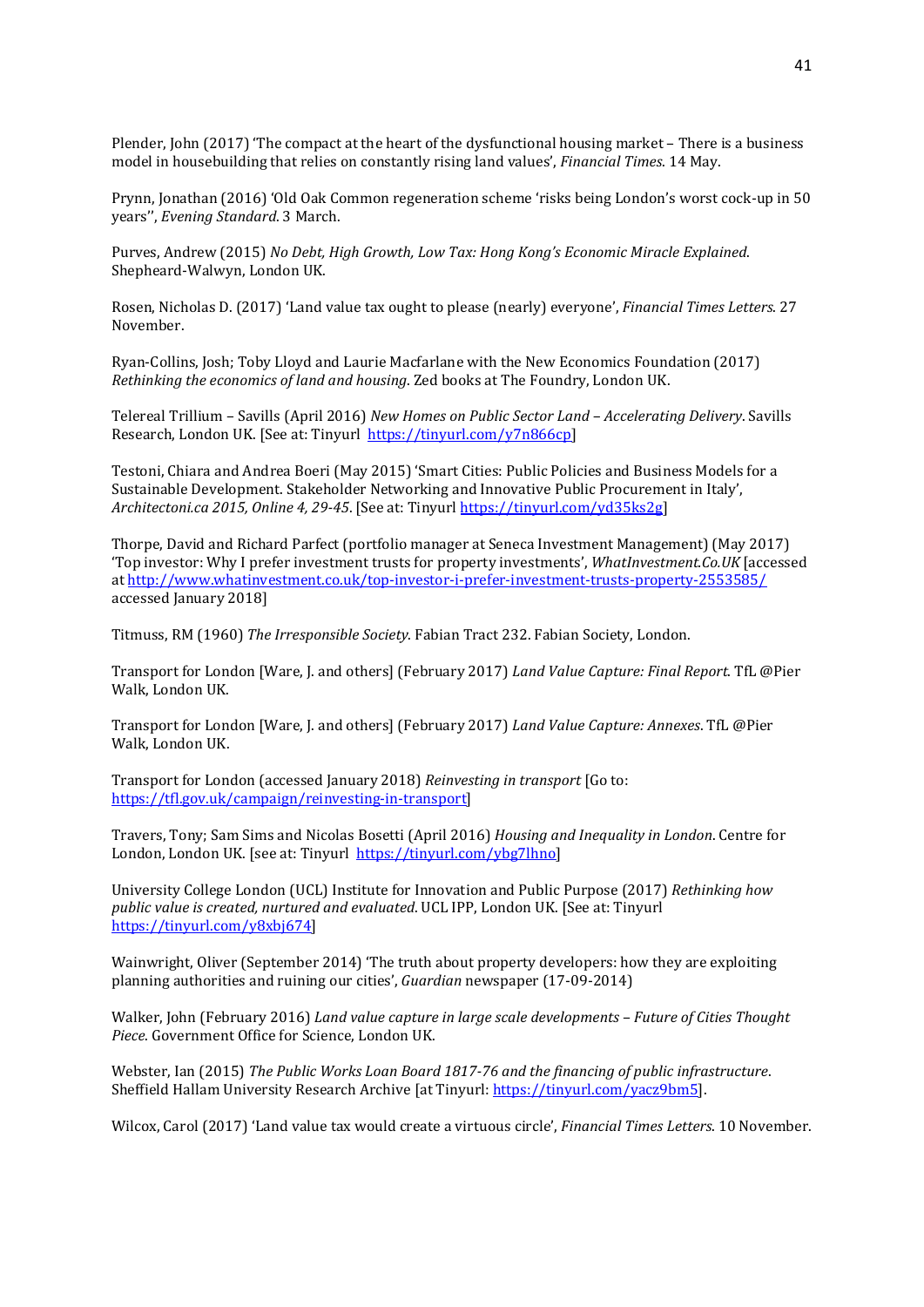Williams, Tony (former Mayor of Washington DC) (June 2017) *Rebuilding Cities: Reflections on my experiences*. Centre for Development and Enterprise (CDE), Johannesburg South Africa [See: [http://www.cde.org.za/anthony-williams-rebuilding-cities-reflections-on-my-experiences/\]](http://www.cde.org.za/anthony-williams-rebuilding-cities-reflections-on-my-experiences/).

Wong, Terry (November 2016) *MTR's Value Capture Model – Presentation*. MTR Corporation Limited – Australia. [See at: Tinyur[l https://tinyurl.com/ycyuqkbj\]](https://tinyurl.com/ycyuqkbj)

World Bank (July 2016) *Urban Regeneration Decision Tool* [Go to: [https://urban](https://urban-regeneration.worldbank.org/)[regeneration.worldbank.org/](https://urban-regeneration.worldbank.org/) and [https://urban-regeneration.worldbank.org/survey\]](https://urban-regeneration.worldbank.org/survey)

WSP [Bill Price, Strategic Growth Director and others] (November 2017) *Out of thin air – Building above London's rail lines*. WSP, London UK. [See at: Tinyurl [https://tinyurl.com/y9r78trc\]](https://tinyurl.com/y9r78trc)